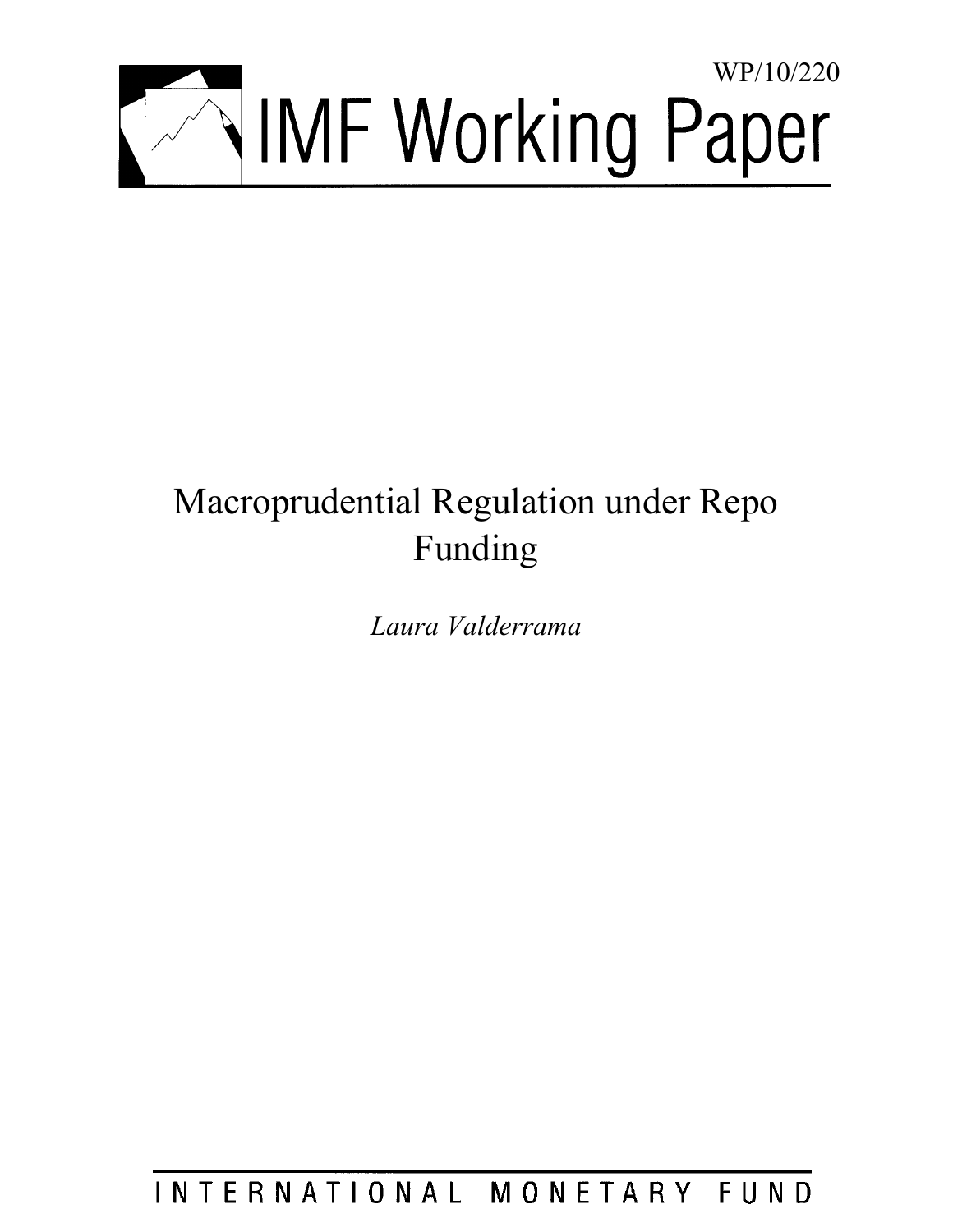## **IMF Working Paper**

## IMF Institute

## **Macroprudential Regulation under Repo Funding1**

## **Prepared by Laura Valderrama**

Authorized for distribution by Marc Quintyn

September 2010

## **Abstract**

## **This Working Paper should not be reported as representing the views of the IMF.** The views expressed in this Working Paper are those of the author(s) and do not necessarily represent those of the IMF or IMF policy. Working Papers describe research in progress by the author(s) and are published to elicit comments and to further debate.

The use of collateral has become one of the most widespread risk mitigation techniques. While it brings stabilizing effects to the individual lender we argue that it may exacerbate systemic risk through margin call activation. We show how a liquidity shock to the cash lender may propagate as a solvency shock via liquidity hoarding even if the cash lender remains solvent in all states of nature. Albeit a cost-effective response of the cash lender to a liquidity shock, liquidity hoarding may lead to the bankruptcy of its repo counterparties triggering contagion across asset classes. To buttress the resilience of the financial system, we lay out a menu of macroprudential policies that deactivate this channel of financial contagion.

JEL Classification Numbers: G01, G28

 $\overline{a}$ 

Keywords: Repurchase Agreement; Haircut; Margin Call; Liquidity Hoarding; Systemic Risk; Financial Contagion; Macroprudential Regulation. Author's E-Mail Address: lvalderrama@imf.org

<sup>&</sup>lt;sup>1</sup> The author is grateful to Eric Clifton, Michael Hsu, Andy Jobst, Luc Laeven, Erlend Nier, Noel Sacasa and Jerome Vandenbussche for their comments, Keiichi Kawai for his suggestions, and seminar participants at the IMF Institute. Remaining errors are the author's responsibility.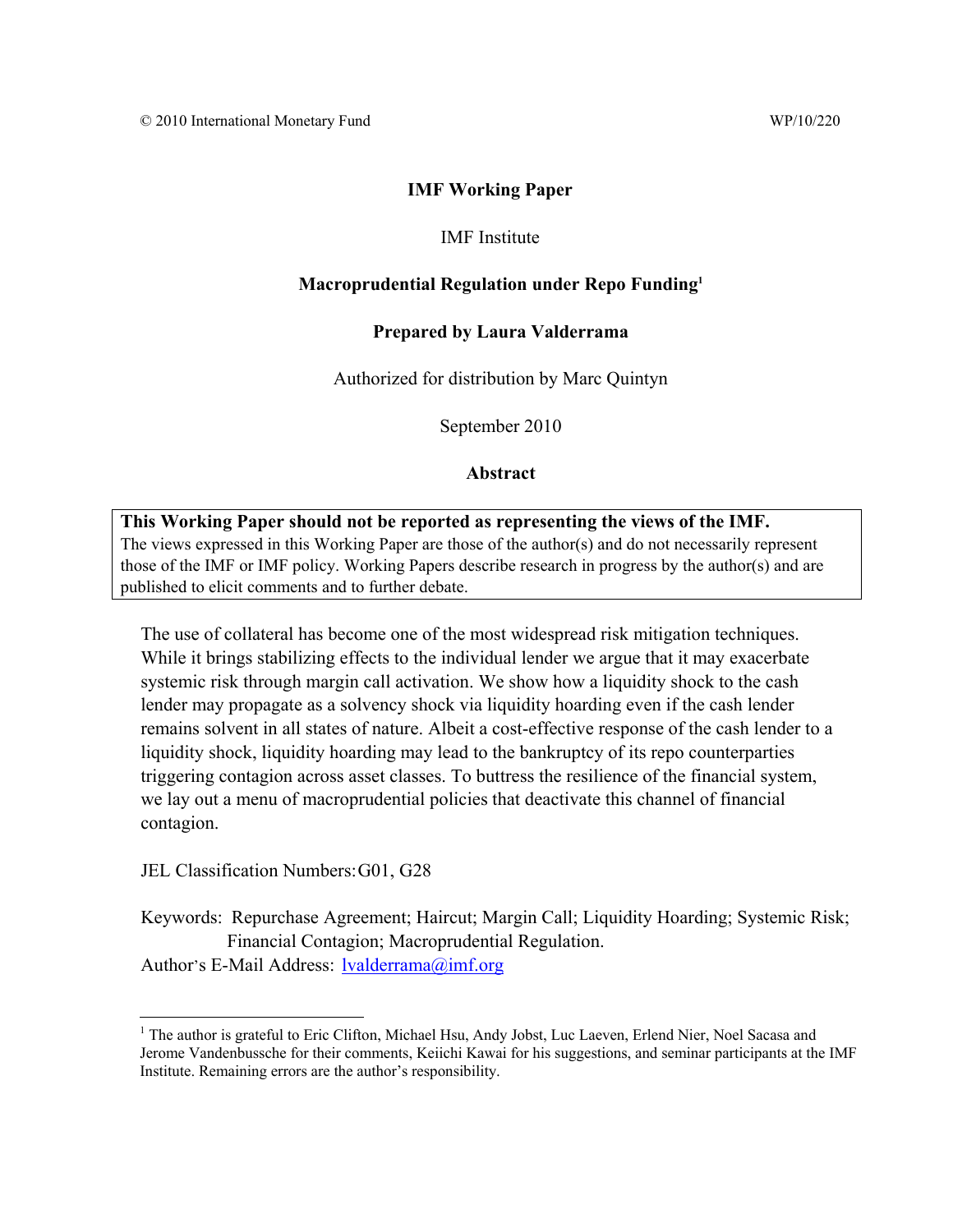|         | Contents                                                                               | Page |
|---------|----------------------------------------------------------------------------------------|------|
| I.      |                                                                                        |      |
| II.     |                                                                                        |      |
|         |                                                                                        |      |
|         | B. An Example of the Liquidity Risk Standards proposed by the Basel Committee  11      |      |
| III.    |                                                                                        |      |
|         |                                                                                        |      |
|         |                                                                                        |      |
|         |                                                                                        |      |
|         |                                                                                        |      |
|         |                                                                                        |      |
|         |                                                                                        |      |
|         |                                                                                        |      |
|         |                                                                                        |      |
|         |                                                                                        |      |
|         |                                                                                        |      |
| V.      |                                                                                        |      |
|         |                                                                                        |      |
|         |                                                                                        |      |
|         |                                                                                        |      |
|         |                                                                                        |      |
|         |                                                                                        |      |
| Tables  |                                                                                        |      |
|         |                                                                                        |      |
|         | Table 2. Illustration of capital shortage for market risk under Basel II11             |      |
|         | Table 3. Survival of cash borrowers as a function of leverage and interconnectedness21 |      |
|         |                                                                                        |      |
|         |                                                                                        |      |
|         |                                                                                        |      |
|         |                                                                                        |      |
|         |                                                                                        |      |
|         |                                                                                        |      |
| Figures |                                                                                        |      |
|         |                                                                                        |      |
|         |                                                                                        |      |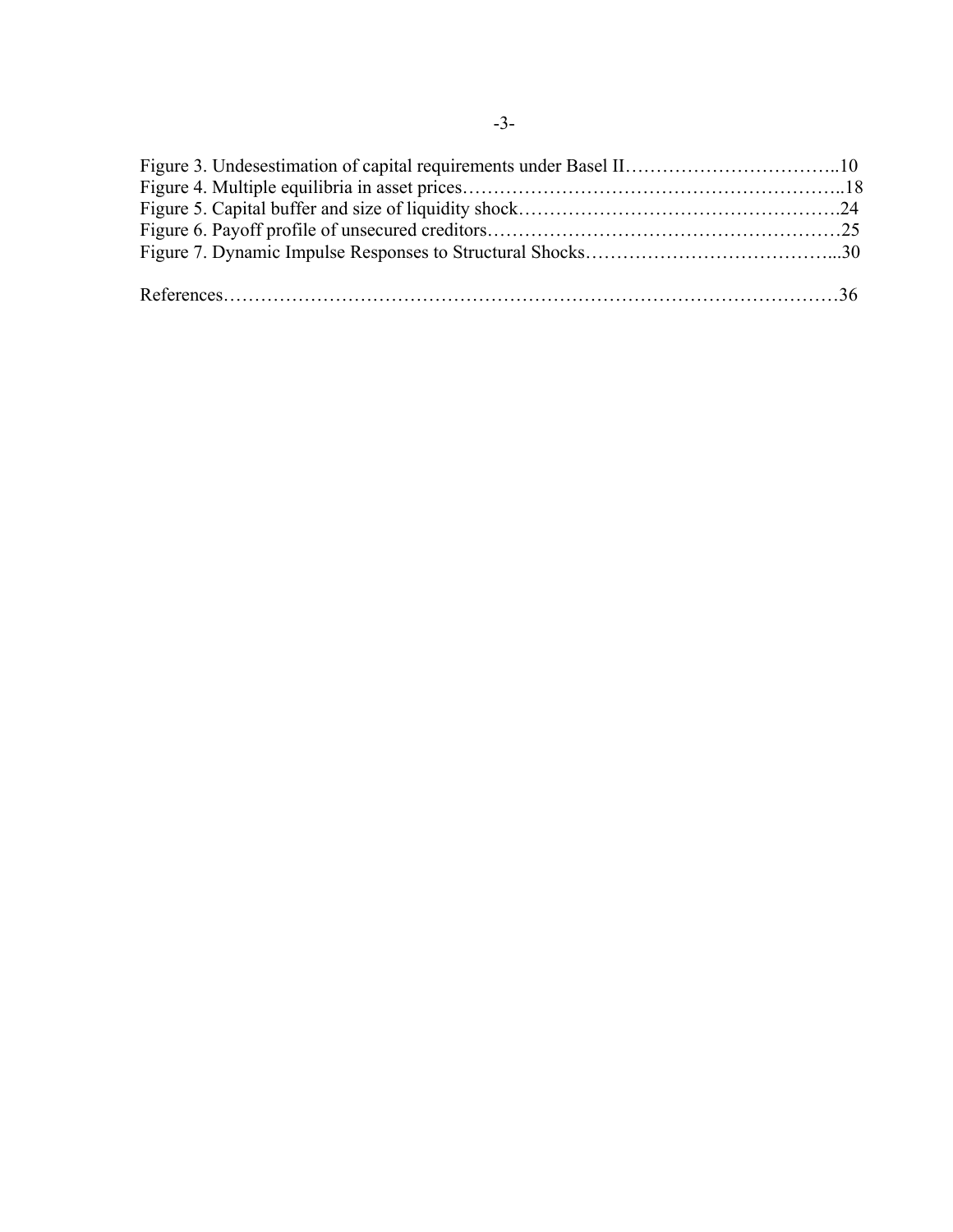# I. INTRODUCTION

The use of collateral has become one of the most widespread risk mitigation techniques in global financial markets. Central banks require collateral in most of their refinancing operations. Banking regulation fosters the use of collateral as an instrument to reduce capital requirements. Financial institutions extensively employ collateral in lending transactions, including reverse repos and securities lending programs. Securities lending programs provide yield to their beneficial owners, including central banks and institutional investors, by reinvesting the collateralized cash in the repo market. These practices have contributed to turn the repo market into the largest financial market today. Gross amounts outstanding in 2008 reached \$10 trillion in the US (around 70% of GDP),  $\epsilon$ 6 trillion in the euro area (or 65% of GDP), and £662 billion in the UK (about 50% of GDP) according to BIS estimates (2008).

It has been widely acknowledged that the use of collateral brings stabilizing effects to the individual lender. This may have motivated its recognition as a risk mitigation tool by the Basel Committee in its set of standards for microprudential regulation. This paper takes the view that the exclusive focus on risk mitigation for the lending institution misses the generation of vulnerabilities across a chain of borrowing institutions. We argue that the popularity of collateralized lending brings new risks with it because it introduces an automatic negative correlation between asset returns and funding costs. This negative correlation, which is the result of daily remargining practices, can turn a temporary drop in the value of collateral into a credit downgrade for the cash borrower that will raise the cost of issuing debt precisely when its refinancing needs surge to satisfy the margin call.

The use of collateral thus leaves the borrower exposed to sharp downward moves in the value of the posted security. If a margin call is not swiftly satisfied, the lender can terminate unilaterally the contract and seize the collateral, thus prompting the failure of the borrower. Price fluctuations may be independent of the fundamental value of the asset. For example, they can arise as a result of portfolio reallocations because of the higher perceived liquidity of an asset class relative to others in times of stress. According to BIS (2001, 2010) these patterns were observed during recent emerging market crises, the 1987 equity market crash, the market disruptions of the summer of 1998, and the global financial crisis of 2007-09. Alternatively, contagion across asset classes may be due to investors hitting their borrowing constraint and being forced to deleverage all their portfolio holdings (Fostel and Geanakoplos, 2008). As a result, bad news in one sector may cause price drops in other unrelated sectors with independent payoffs. We take the view that what distinguishes financial intermediaries from other types of investors is their holding of a loan book in addition to their trading book. Therefore in a downward market they have the option to hoard liquidity by cutting back lending rather than selling off financial assets at fire-sale prices. The paper shows that, in the absence of credit risk, the former option dominates the latter. While a credit squeeze helps arresting the loss spiral of the financial intermediary it does so at the expense of precipitating the deleveraging of illiquid assets held by its borrowing counterparties. This is the model of contagion presented in the paper. This result suggests the existence of a trade-off between the beneficial impact of collateral for the lending institution and the risk imposed on the borrowing institutions. In our view, this warrants a review of the role of collateral in the design of macroprudential regulation to ensure the stability of the overall financial system.

As a case in point, consider a large regulated bank with a book of overnight loans financed in the unsecured interbank market and a trading book financed through collateralized borrowing subject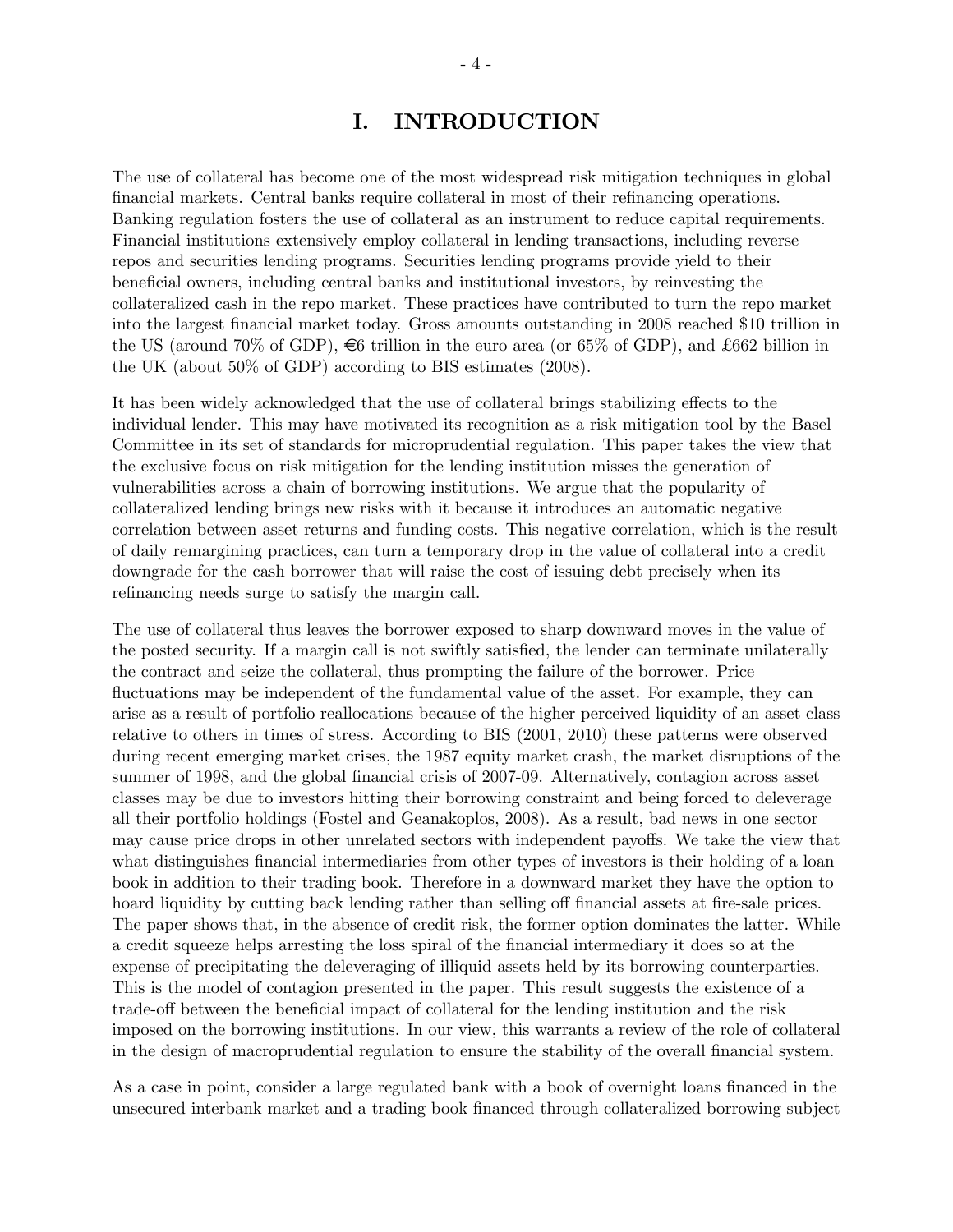to daily remargining. When hit by a margin call, the bank may consider borrow equivalent securities to restore the initial margin ratio agreed in the borrowing transaction. But the risk of a credit downgrade in a falling market raises the cost of issuing new debt. In the absence of cash assets on its balance sheet, the bank may envisage two options. The first is to sell part of the trading book to repay the debt being called. The second is to shrink its loan book. In a falling market, the cost of the first option is higher than that of the latter. Cutting back credit, though cost effective from the viewpoint of the bank, imposes an externality on its borrowing counterparties that are left struggling for liquidity. In such scenario, though the posting of collateral will have fulfilled its role in protecting the bank's creditors against counterparty risk, it will have contributed to spread liquidity strains throughout the financial system. If the bank's borrowing counterparties do not have enough liquid assets, they will be forced to sell their illiquid portfolio precipitously and may become insolvent. This is particularly the case of institutions that rely on money markets to secure most of their funding as observed during the recent global financial crisis. Some cases in point are the collapse of Bear Stearns, Northern Rock and Lehman Brothers, and the evaporation of entire segments of the broker-dealer industry (Chailloux, 2010). In sum, a negative shock in the trading book of an individual institution, even if temporary, may propagate as a solvency shock throughout parts of the financial system and the real economy.

While a number of papers have discussed the reinforcing effects of market risk and funding risk in creating pro-cyclical loss spirals (Adrian and Shin, 2009; Brunnermeier and Pedersen, 2009), the correlation between asset returns and funding costs in financial intermediaries' balance sheets and its role in propagating financial contagion through liquidity hoarding have received far less attention. Our paper analyzes the role and the systemic implications of the use of collateral in funding operations and suggests alternative regulatory policies to enhance the overall stability of the financial system.

The paper contributes to the literature on systemic risk in the financial system. The debate on how to identify systemically important financial institutions that require strengthened regulation intensified following the April 2, 2009 G-20 Summit in London. It has been widely recognized that the large size or inteconnectedness of a financial institution as well as common or correlated exposures across institutions all contribute to the spreading of financial instability. This definition of systemically important institutions dwells on the notion that contagion can stem from the failure (bankruptcy) of a particular institution, market or instrument (IMF, 2009). The same view underlies the CoVaR measure for systemic risk proposed by Adrian and Brunnermeier (2009) whereby the systemic importance of an institution is measured by its marginal contribution to the VaR of the financial system conditional on the institution being in distress. We argue however that systemic risk may spread even if the cash lender holds enough capital to avoid failure. In our paper the cash lender never reaches its VaR threshold. Therefore it is not forced to deleverage its balance sheet to escape insolvency. Systemic risk spreads in the form of a credit squeeze as a response to liquidity strains. This action, while avoiding a reinforcing loss spiral in the lender's trading book, leads to the bankruptcy of its borrowing counterparties. This result holds even if the loan book of the lender is fully hedged against counterparty risk. That is why a microprudential measure aiming at mitigating credit risk of the lending institution is ineffective to contain contagion across the financial system.

We take the view that an institution is systemically important if a shock to its balance sheet triggers a wave of distress spreading to other financial institutions even if the latter hold unrelated asset classes. We show that, for a given size of the financial system, systemic risk might be mitigated by reducing the number of cash borrowers connected with the lending institution.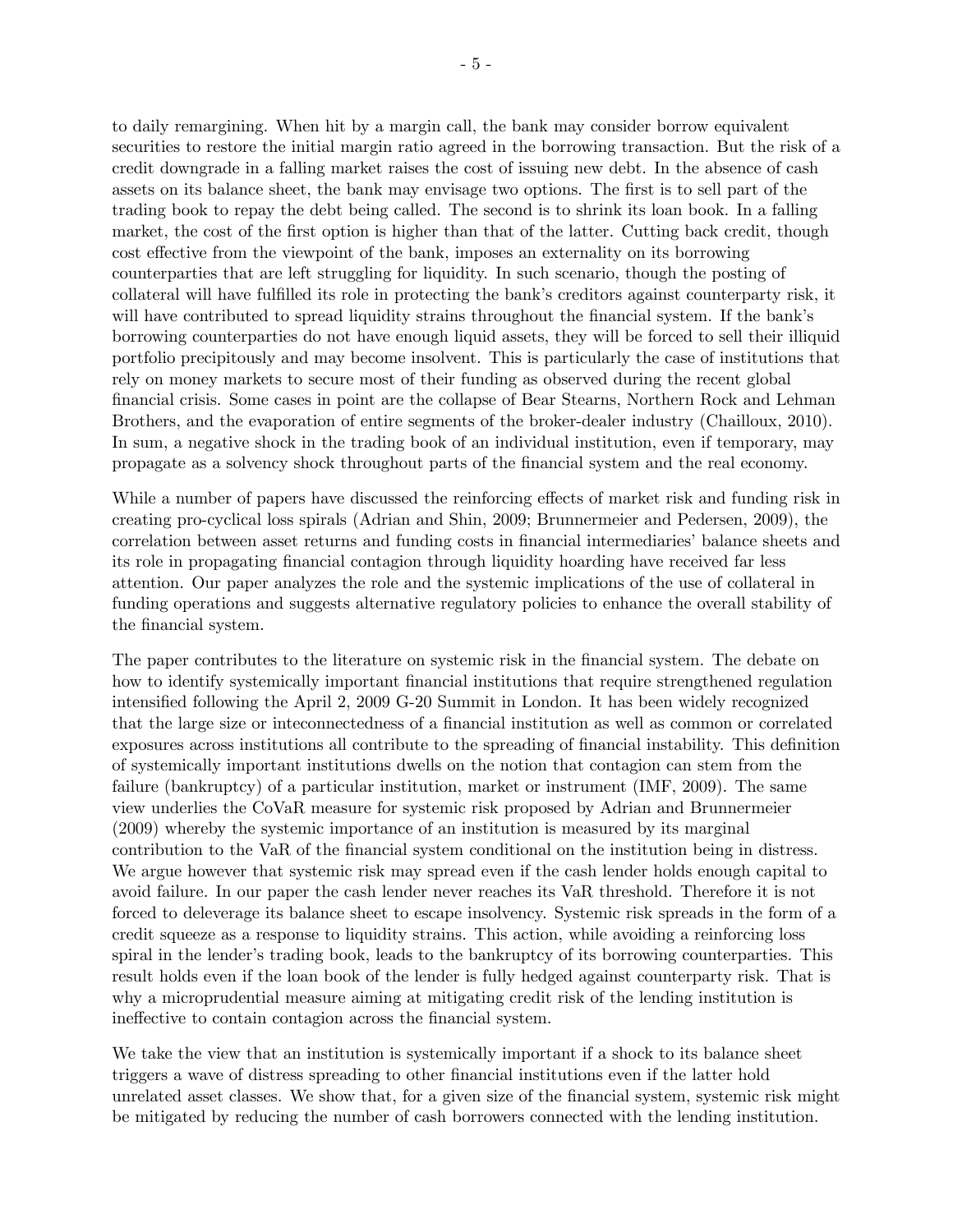The fact that collateralized funding has extended to a larger set of market players, particularly after the introduction of triparty repo arrangements<sup>2</sup>, may help explain the extinction of some categories of market players observed during the recent global financial crisis.

The current initiative to apply capital surcharges on systemically important institutions proposed by the Financial Stability Board (2009) aims at reducing the probability of failure of an individual institution rather than at mitigating the systemic liquidity shortage created by liquidity hoarding. In other words, it is concerned with mitigating the negative spillovers caused by a financial institution when it dies, but not when it takes radical measures to survive. In our framework, the bank has enough capital to be solvent in all states of the world. However it may not have enough capital to avoid the spike in funding costs to lever up its balance sheet in times of distress in order to ensure a sufficient flow of credit to the economy. Likewise, recent attempts to improve liquidity risk management (FSA, 2009; BIS, 2009) focus on the reduction of maturity mismatches of the regulated institution rather than on facilitating the sustained provision of liquidity to the rest of the financial sector. However, under daily remargining practices, funding costs track asset returns overnight irrespective of the maturity of the transaction. Therefore, financial contagion may unfold in the absence of maturity mismatches. It is the threat of receiving a credit downgrade that induces the financial intermediary to deleverage its balance sheet when hit by a liquidity shock.

Some other regulatory proposals to strengthen financial stability going forward include: (i) higher capital requirements as a function of maturity mismatches (Brunnermeier et al. 2009); (ii) the creation of a mandatory liquidity charge working like a Pigouvian tax to decrease maturity mismatches (Perotti and Suarez, 2009; BIS 2009), and (iii) the application of a conservatively defined haircut to create a capital cushion and limit leverage (Chailloux, 2010; Geanakoplos, 2009; BIS, 2010). Our analysis offers a menu of risk-sensitive countercyclical standards that maps these three types of regulatory proposals. However, in a market dominated by daily repricing practices, our regulatory standards do not depend on the maturity mismatches exhibited by the lending institution. Instead, their calibration is driven by the correlation between asset returns and funding costs created by over-reliance on overnight credit-sensitive wholesale funding or collateralized term credit. Our proposed standards thus tie a financial institution's portfolio allocation (asset side) to its funding structure (liability side) so as to avoid the sudden bouts of deleveraging that exacerbate systemic risk. Concerning the regulation of haircuts, our analysis supports the imposition of a regulatory haircut at the bank level provided it is sufficiently high. Otherwise, we show that a higher margin on the regulated sector might lead to a "race to the bottom" in the margin schedules offered to the unregulated sector thus increasing overall systemic risk. Alternatively, we support the regulation of haircuts at the security level which is akin to an extension of the regulatory perimeter beyond banking institutions.

Because contagion in our model does not follow from the insolvency of the lending institution, a policy response in the form of repo lender recapitalization is off the equilibrium path. As the repo lender is hoarding liquidity, a policy response in the form of a liquidity injection to the repo lender may be more effective to avoid financial contagion provided it is more cost efficient than the balance sheet deleveraging. Or else, the borrowing counterparties affected by financial contagion may be targeted directly by lender of last resort policies to prevent fire sales of assets.

<sup>&</sup>lt;sup>2</sup>The tri-party repo market has experienced tremendous growth in the past 10 years, both in the US and Europe. Over the years, third-party custodial service providers have helped further its growth by facilitating transactions that offer a parking place for large influxes of short-term cash without a long-term commitment. Also, these transactions do not require investors to incur any special infrastructure or transactional costs. The estimated collateral value of the U.S. tri-party repo market reached US\$1.7 trillion in July 2010 (Federal Reserve Bank of New York).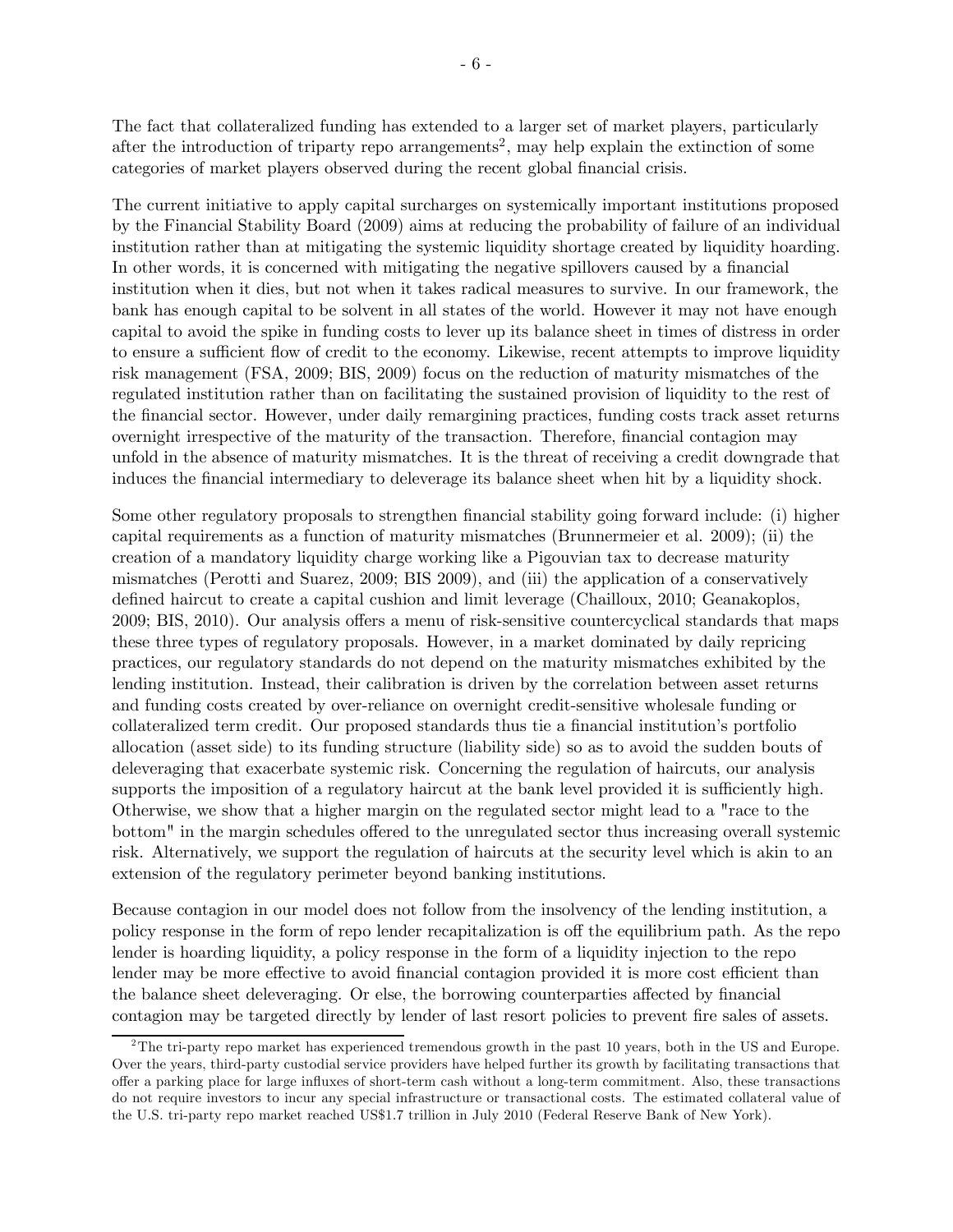The reminder of the paper is organized as follows. In Section II, we present some stylized facts consistent with our conjecture of unstable funding structures by showing a time-varying negative correlation between asset returns and funding costs. We also provide a stylized example of the magnitude of capital shortage from the exclusion of the correlation factor during the recent global financial crisis. In Section III we develop a simple model of financial contagion where a negative shock to the trading book of an institution triggers a cash transfer that ignites financial contagion. Section IV discusses the main results. Section V sets forth policy implications for financial regulation. Section VI presents some empirical results supporting our view of financial contagion through cost of funding strains. Section VII concludes.

## II. STYLIZED FACTS

Asset returns and money market spreads are negatively correlated. We conjecture that this correlation may have turned increasingly negative over time following the spectacular growth of repo funding transactions, supported by the use of risk mitigation techniques for transactions secured by financial collateral<sup>3</sup>, and by the over-reliance on credit-sensitive wholesale funding markets. Collateralized lending activates an automatic mechanism to track daily changes in the value of collateral and adjust margins accordingly. This imposes a de facto time varying cost, in terms of required collateral, irrespective of the maturity of the transaction:

negative market shock  $\Rightarrow \downarrow$  asset quality of collateral  $\Rightarrow \uparrow$  funding costs

Figure 1 plots the estimated time-varying conditional correlation from a diagonal BEKK multivariate GARCH model between the weakly logarithmic rate of return on the ABX index (BBB tranche, vintage 06-01) as a proxy for asset quality of subprime mortgage backed securities, and the weakly change in the LIBOR-OIS spread, as a proxy for funding costs in the interbank market.



Figure 1. Correlation between ABX and LIBOR-OIS spread.

<sup>&</sup>lt;sup>3</sup>Credit risk mitigation techniques under the comprehensive approach set forth by Basel II for the banking book and the trading book, allows full offset of collateral against exposures by reducing the exposure amount by the value ascribed to the collateral.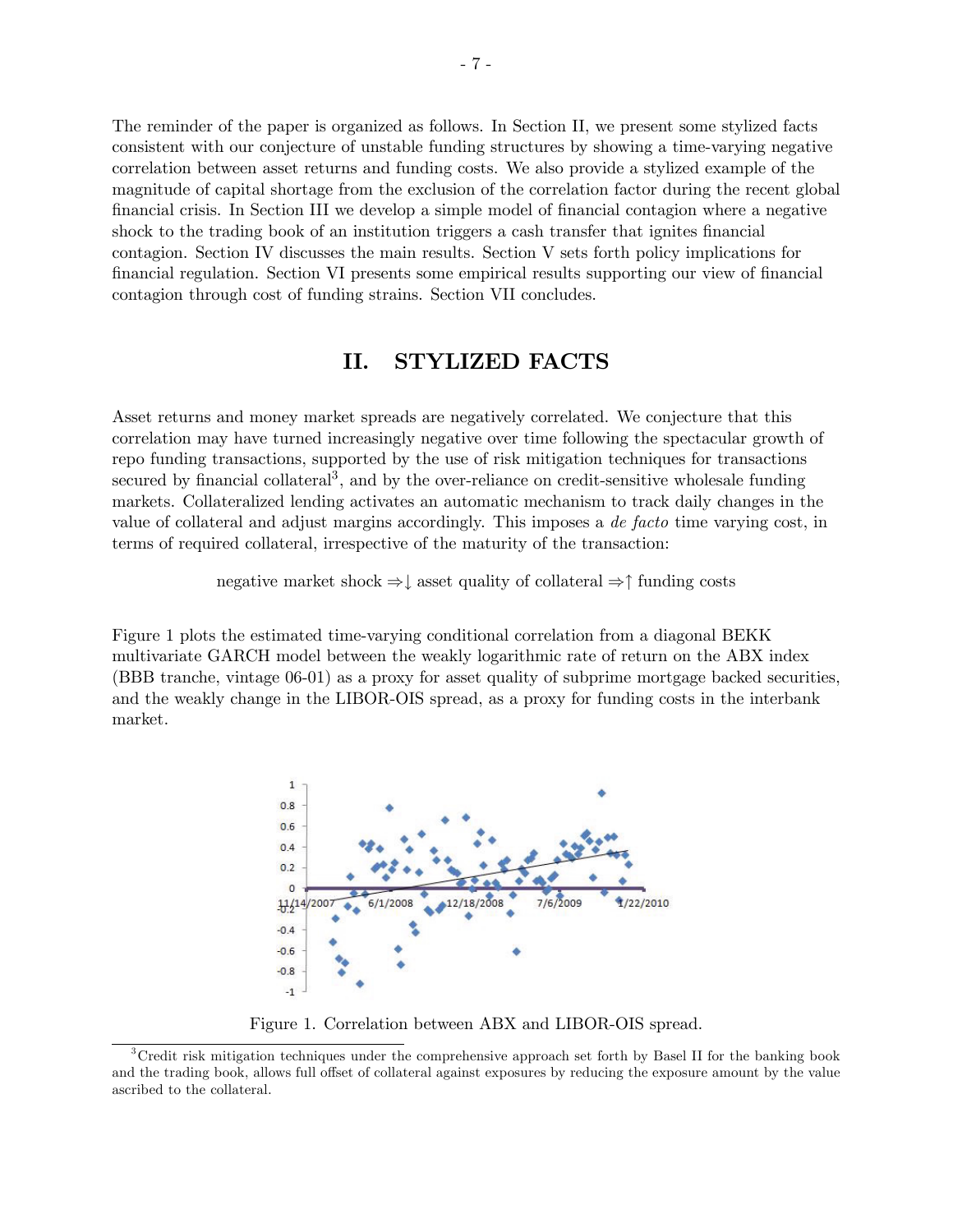To capture the comovement of high quality collateral against funding costs, Figures 2 illustrates the 1-year rolling window correlation between the daily portfolio returns from holding Merrill Lynch Global High Grade Broad Bond Index (GBI) in USD and the daily LIBOR-OIS spread.



Figure 2. Correlation between GBI return and LIBOR-OIS spread.

Both figures point at a time-varying correlation pattern between asset returns and funding costs. They suggest that this correlation has turned increasingly negative over time. Note that this shows up as an increasing relationship between the CDS and the LIBOR-OIS spread in Figure 1, where asset quality is inversely correlated with its CDS quote, and as a decreasing relationship in Figure 2, where asset quality rises with the GBI index.

A concomitant question is whether liquidity shocks may destabilize repo markets to a larger extent than unsecured money markets. As it has been widely acknowledged, if margins increase with counterparty risk as implied by Table 1, liquidity shocks may create a feedback loop between market prices and margin schedules creating larger shockwaves in the repo market than in the unsecured money market. By contrast, if the uptick in counterparty risk aggravates adverse selection in interbank markets by widening the dispersion in banks' valuations, unsecured money markets may be more severely perturbed as observed during the peak of the turmoil.

|                            |           | April-09 August-09 |
|----------------------------|-----------|--------------------|
| <b>Credit risk</b>         |           |                    |
| LIBOR-OIS (bp)             | 8.05      | 73.24              |
| <b>Haircut</b>             |           |                    |
| US securities              | 0.25      | 3                  |
| Investment grade bonds     | $0 - 3$   | $8 - 12$           |
| High-yield bonds           | $10 - 15$ | $25 - 40$          |
| Equities                   | 15        | 20                 |
| Senior leveraged loans     | $10 - 12$ | $15 - 20$          |
| Mezzanine leveraged loar   | $18 - 25$ | $35+$              |
| Prime MBS                  | $2 - 4$   | $10 - 20$          |
| ABS                        | $3 - 5$   | 50-60              |
| 1.00001<br>$\cdot$ $\cdot$ |           |                    |

Source: GFSR (April 2008) and Thomson-Reuters.

Table 1. Haircut and Credit Risk.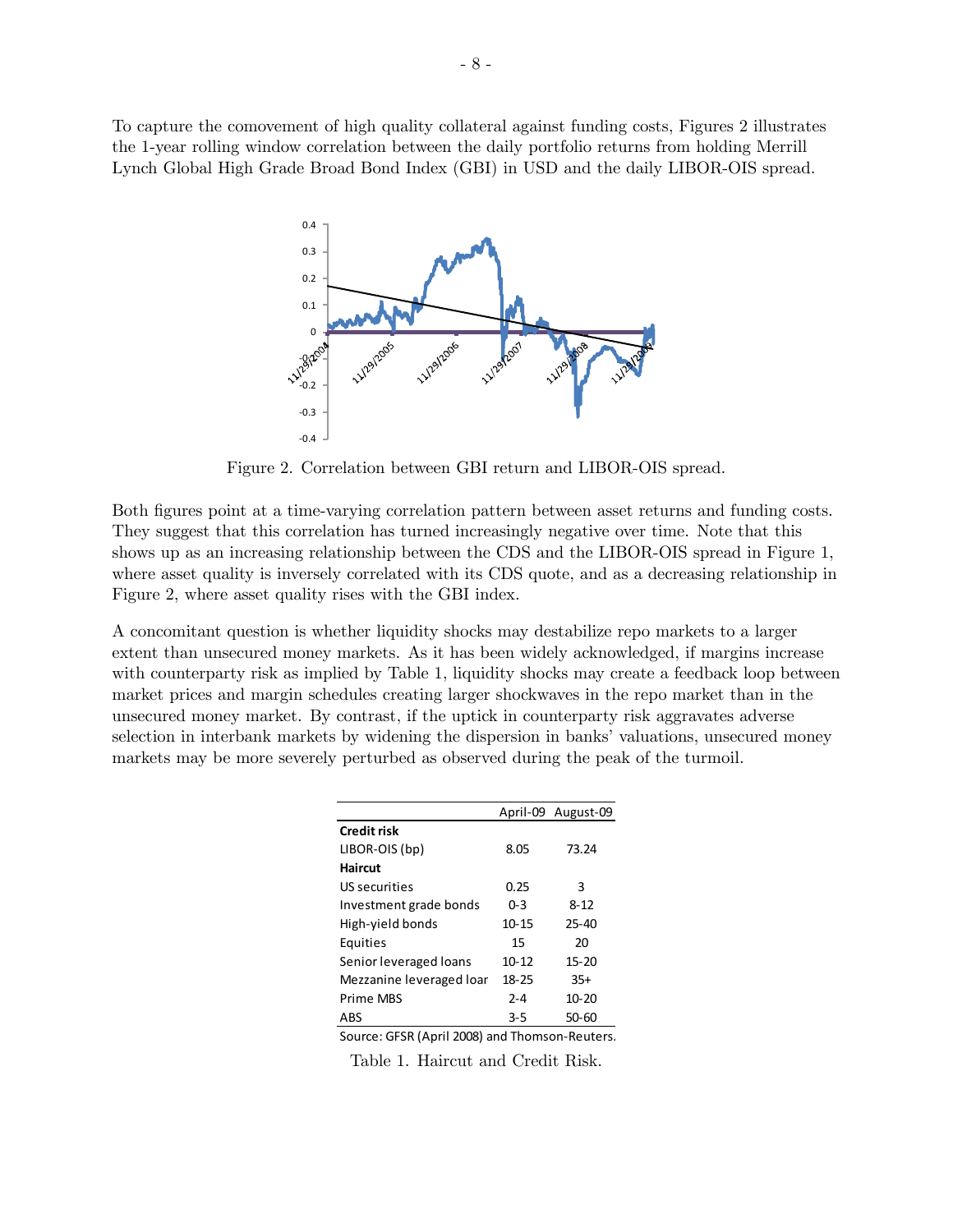#### A. An Example of Capital Shortage under Basel II

Notwithstanding the implication of a time-varying correlation between assets returns and funding costs for solvency risk, this correlation has been ignored by microprudential regulation. For instance, Basel II regulation on capital requirements is based on an adaptation of Merton's model (1974) that assumes a stochastic nature of assets returns but assumes funding costs to be deterministic. To illustrate how the exclusion of the correlation factor may bias the minimum capital requirements needed to avert bankruptcy, consider the following example4. Consider a financial intermediary holding the following balance sheet:

| Assets                 | Liabilities   |  |  |  |  |
|------------------------|---------------|--|--|--|--|
| safe asset $d$         | capital $K_t$ |  |  |  |  |
| risky asset $P$        | $debt$ D      |  |  |  |  |
| balance sheet at $t=0$ |               |  |  |  |  |

The rate of return of the safe asset is normalized to zero. The rate of return of the risky asset and the cost of debt are two random variables denoted by  $\tilde{x}$  and  $\tilde{r}$ , respectively. Bankruptcy occurs if  $y_t \leq -K_t$  where  $y_t = Px - Dr$  reflects the net operating profit of the bank. Assume that  $y_t$  is distributed as a normal variable  $y_t \sim N(0, \sigma_y^2)$ . Suppose that the regulator sets a 99 % confidence level to avoid bankruptcy. It follows that the probability of failure:  $N(-K_t/\sigma_y) \leq 1\%$  if  $K_t \geq 2.33\sigma_y$  with  $\sigma_y = (P^2\sigma_x^2 + D^2\sigma_r^2 - 2PD\sigma_{x,r})^{1/2}$ . To avoid failure  $K_t \geq K_t^u$ . Note that if the correlation between  $\tilde{x}$  and  $\tilde{r}$  is negative, i.e.  $\sigma_{x,r} < 0$ , the unbiased equity threshold  $K_t^u$  is greater than the biased threshold  $K_t^b$ , with the latter ignoring the correlation factor. Therefore, a capital requirement ratio that excludes the negative correlation between asset returns and funding costs underestimates the minimum capital required to maximize solvency.

To illustrate the magnitude of the capital shortage from excluding the correlation factor in the Basel II capital requirements framework, consider the following example whereby a bank holds a high quality asset in its trading book proxied by the Merril Lynch Global Bond Index (GBI) in USD. The trading book is funded in the interbank market at the 3-month LIBOR rate denominated in USD.

Under the internal model approach of Basel II's Pillar 1 framework, the capital charge to cover market risk in the trading book is based on the value at risk (VaR) methodology. The model is computed on a daily basis under a 99 percent confidence interval with a minimum 10 day holding period. The choice of the historical observation period is one year. On a daily basis, each bank must meet the following capital requirement:

$$
K_t = \max\left(VaR_{t-1},\overline{VaR}_{t,t-60}*3\right)
$$

where  $VaR_{t-1}$  denotes the previous day's VaR, and  $\overline{VaR}_{t,t-60}$  stands for the average VaR on each of the preceding 60 business days augmented by a multiplicative factor of 3.

Given the comovement between GBI returns and LIBOR rate over a 10 day holding period, the capital charge based on the VaR computed from a price shock to the trading book that ignores its

<sup>4</sup>This example is based on an illustration of the ruin theory in the insurance industry by Plantin and Rochet (2007).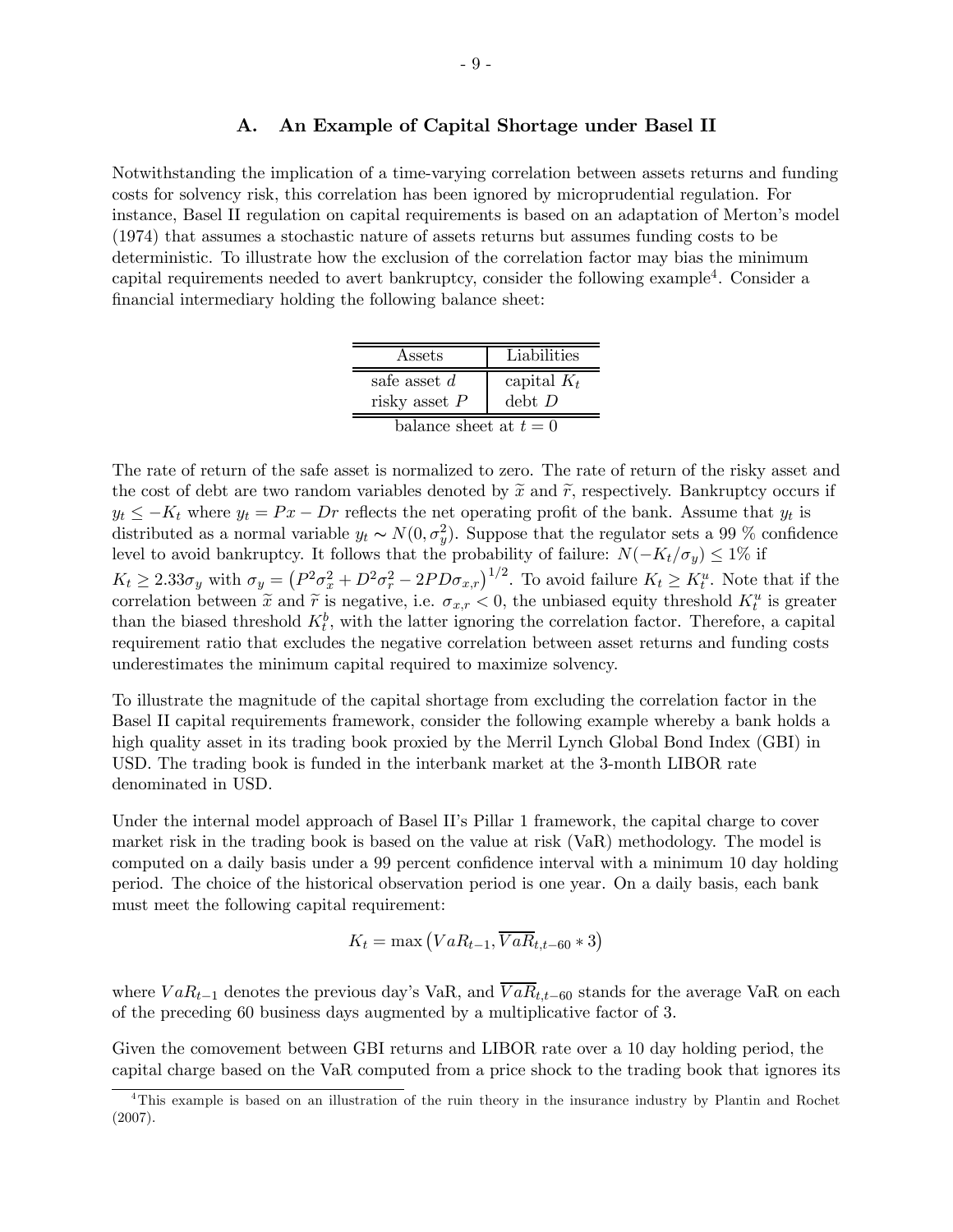effects on the liability structure (biased VaR) will differ from that inclusive of the ripple effects from asset returns to funding costs (unbiased VaR).

For each dollar invested in the trading book, the capital shortage from applying Basel II's market risk standard is shown below.



Figure 3. Underestimation of capital requirements under Basel II.

Following the 2007/08 financial crisis, the Basel II market risk framework has been revised in July 20095 to include a stressed VaR requirement in addition to the regular VaR. Therefore, the revised capital charge is now calculated according to the following formula:

$$
K_t^r = \max\left(VaR_{t-1}, \overline{VaR}_{t,t-60} * 3\right) + \max\left(sVaR_{t-1}, \overline{sVaR}_{t,t-60} * 3\right)
$$

where  $sVaR_t$  denotes the stressed VaR number at t, with the model inputs are calibrated to historical data from a continuous 12-month period of significant financial stress. The regulator suggests that a 12-month period in 2007-08 would adequately reflect a period of such stress. We examine whether this enhanced capital requirement standard is affine to our computation of the VaR measure.

As a benchmark, consider the trading book holdings of Citigroup and Bank of America as of September 2009, approximately \$747 billion and \$520 billion, respectively<sup>6</sup>. Suppose that the securities portfolio is linked to the GBI index and is financed in the interbank market. The table below shows the capital shortage under Basel II against the estimated capital buffer under the revised Basel II framework, noting that to compute the stressed VaR we have used the 12-month

 ${}^{5}$ Basel Committee on Banking Supervision, Revisions to the Basel II market risk framework, July 2009.

 $6$ These figures correspond to the lines short-term securities and investment securities reported in the balance sheet as of December 2008.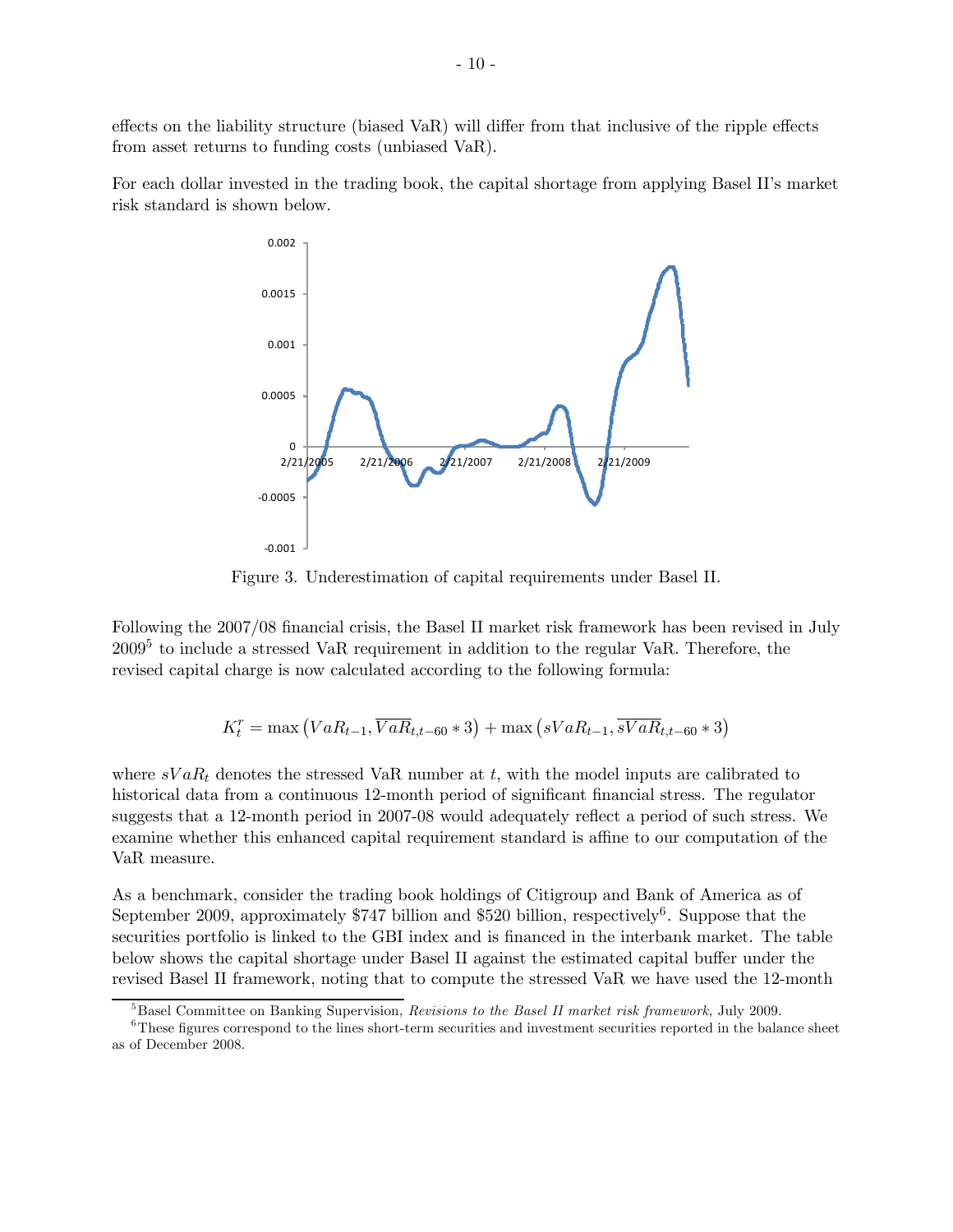|                        | Trading     | Capital shortage<br>$VaR_{u}$ -K |                             | <b>Basel II revised</b> |                          |  |
|------------------------|-------------|----------------------------------|-----------------------------|-------------------------|--------------------------|--|
|                        | <b>Book</b> |                                  |                             |                         | $Kr$ -K                  |  |
|                        | (bn S)      |                                  | $(bn \, \xi)$ $(\%$ equity) |                         | $(bn \, \xi)$ (% equity) |  |
| Citigroup              | 747         | 1.3                              | 0.9                         | 51.8                    | 36.6                     |  |
| <b>Bank of America</b> | 520         | 0.9                              | 0.5                         | 36.0                    | 20.4                     |  |
|                        |             |                                  |                             |                         |                          |  |

period over September 2007-2008.<sup>7</sup>

Sources: Bankscope; Datastream; author's calculations (September 2009).

Table 2. Illustration of capital shortage for market risk under Basel II.

The estimated capital buffer under the revised Basel II market risk framework intends to cover additional losses that may realize in periods of significant financial stress relevant to the bank's portfolio.

## B. An Example of the Liquidity Risk Standards proposed by the Basel Committee

We argue that the regulatory standards proposed by the Basel Committee in December 2009 to mitigate liquidity risk may fall short from preventing the build up of systemic risk in the overall financial sector. The liquidity coverage ratio metric ensures that a bank maintains an adequate level of high quality assets that can be converted into cash to meet its liquidity needs during a 30-day period of acute liquidity stress. Suppose that a bank holds the following balance sheet:

| capital $K_0$<br>trading book $P_0$<br>long-term debt $D_0$<br>reverse repo $d_0$ | Assets | Liabilities                     |
|-----------------------------------------------------------------------------------|--------|---------------------------------|
|                                                                                   |        | short-term wholesale debt $d_0$ |

balance sheet at  $t = 0$ 

Liquidity needs are defined by the estimated net cash outflows arising in the specified stress scenario. The cash outflow is dictated by the unsecured wholesale funding run-off  $d_t$ . The cash inflow includes the contractual inflow from outstanding exposures fully performing and for which the bank has no reason to expect a default within the 30-day period. The regulator states that a bank "is expected NOT to roll-over maturing reverse repo operations secured by illiquid assets, so can assume to receive back 100% of the cash related to those agreements", that is, it will cash back  $d_0$ .

In the context of our example, this implies a net cash outflow of zero. Therefore, the bank is not required to hold high quality assets in its portfolio. However, by rolling off a repo book secured by

<sup>7</sup>One may wish to compare the capital buffer under the revised Basel II market risk framework with the US recapitalization scheme implemented in 200..After receiving \$25 billion each under the Capital Purchase Program announced on October 13, 2008, both Citigroup and Bank of America received another \$20 billion capital injection in November 2008 and January 2009, respectively (BIS Paper 48, 2009).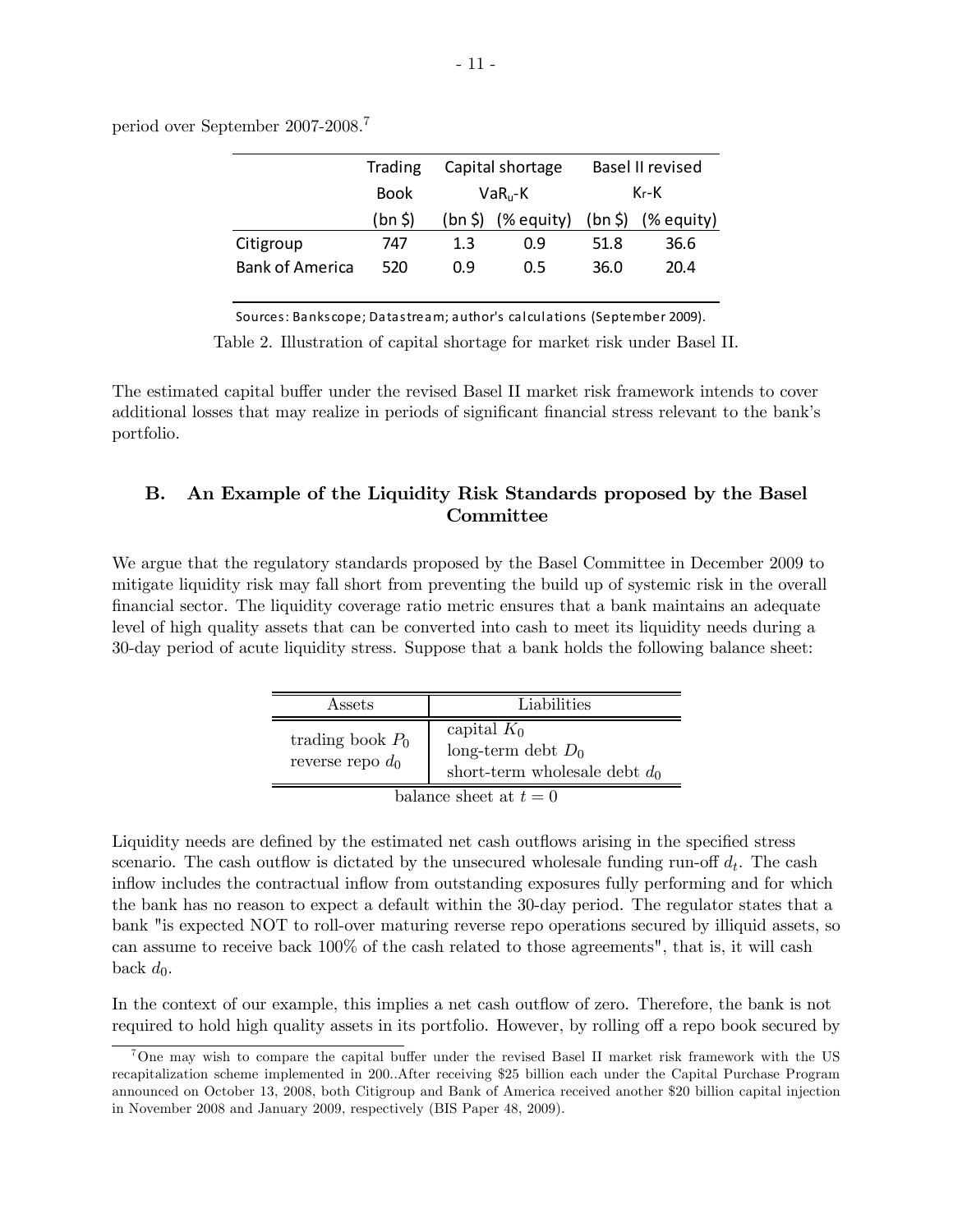an illiquid portfolio, the bank may spread its liquidity strains to its repo borrowers that will be forced to unwind an illiquid portfolio at fire sales prices. This is the channel of systemic risk that we explore next.

## III. THE MODEL

There are three periods:  $t = 0, 1$  and 2.

There are four types of investors. Two active investors: (i) a repo-market lender (ii) N repo-market borrowers. And two passive investors: (iii) noise-traders, and (iv) a deep-pocketed outside investor.

The repo lender is a regulated institution subject to capital requirements that minimize solvency risk. We have in mind a commercial bank playing a major role in the payment system and therefore with access to both the unsecured interbank market and the secured wholesale market. By contrast, the repo borrowers are unregulated institutions. They include investment banks, hedge funds and broker dealers. As they do not play a significant role in the global payment system they lack access to the unsecured interbank market. Instead, they rely on the secured segment to cover their funding needs. Their capital base is defined by the collateral required by investors to mitigate credit risk.

The noise traders' trading decisions are subject to liquidity shocks. The deep-pocketed investor's trading decisions are governed by its degree of risk aversion.

The repo lender and the noise traders invest in a long-term asset  $L$  with fundamental value  $L$  for all  $t$ . The repo borrowers and the deep-pocketed investor have access to a long-term asset denoted by  $l$ . The fundamental value of  $l$  is  $l$  for all  $t$ .

#### A. The Players

#### 1. The Repo Market Lender

At  $t = 0$ , the repo-market lender invests in one unit of a 2-period asset L for a cash value of  $P_0$  by issuing a 2-period debt for an amount  $D_0$ . The lender is an active trader in the repo market where it invests its cash balances in a 1-period reverse repo operation with N repo borrowers for an individual amount of  $d_0$ . The cash balances are funded in the 1-period unsecured market (wholesale or deposits).

The unsecured debt is systemic and thus the repo lender is subject to financial regulation in the form of capital requirements. Note that any plausible liquidity requirement would be automatically satisfied given the absence of maturity mismatches in the balance sheet. The level of confidence set by the regulator is 100 percent. We shall see that systemic risk arises even when the regulator controls the risk at the local level. The analysis is robust to a lower confidence level. We normalize the risk-free rate to zero.

Assumption 1. The repo lender's long-term debt is risk-free.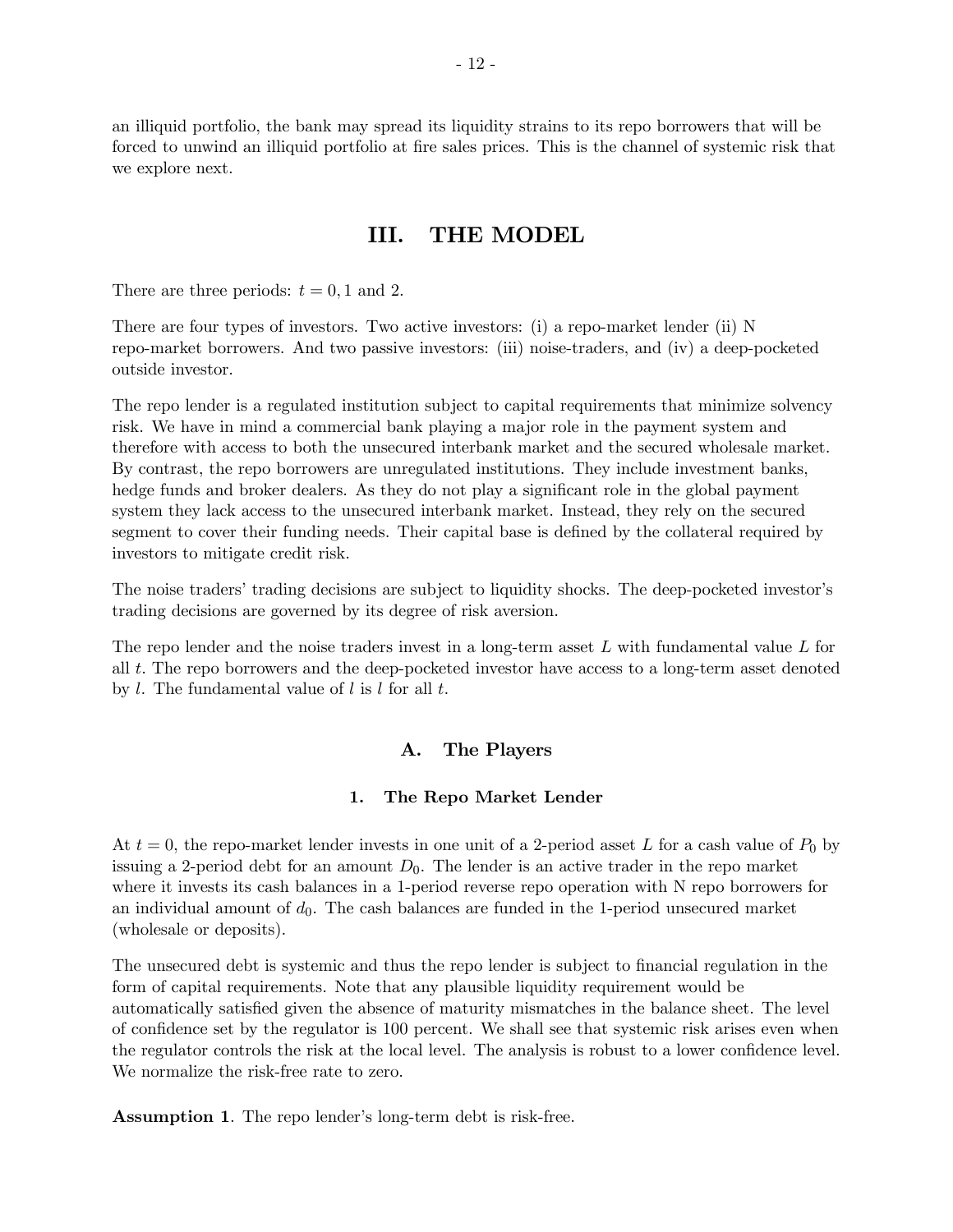| Assets                                           | Liabilities                                                     |  |  |  |  |
|--------------------------------------------------|-----------------------------------------------------------------|--|--|--|--|
| long-term asset $P_0$<br>short-term asset $Nd_0$ | capital $K_0$<br>long-term debt $D_0$<br>short-term debt $Nd_0$ |  |  |  |  |
| balance sheet at $t=0$                           |                                                                 |  |  |  |  |

The balance sheet of the repo lender at  $t = 0$  looks as follows:

The long-term asset is risky. Its price fluctuates with the trade flows initiated by noise traders in the market. To comply with the capital requirements, the repo lender needs to hold enough capital  $K_0$  to absorb any future decline in the market price of its long-term portfolio. The long-term debt is an information-insensitive security in all states of nature, that is, debtholders are protected from the risk of adverse selection.<sup>8</sup> As explained by Dang et al  $(2009)$  and Gordon and Metrick (2009), to recreate an asset backed information-insensitive security the underlying asset has to be subject to a haircut as the lending rate covers the borrower's risk of default but not the adverse selection risk.<sup>9</sup> The repo lender posts the long-term asset as collateral with haircut  $h \in (0, 1)$ . At  $t = 0$  the asset is valued at its fundamental value, and therefore  $P_0 = L$ .

#### 2. The Noise Traders

Noise-traders are subject to liquidity shocks at  $t = 1$  or  $t = 2$  unrelated to the fundamental value of the asset. When hit by a liquidity shock  $s$ , noise-traders are forced to liquidate  $s$  units of the long-term asset, where  $s \sim U[-\epsilon, \epsilon]$ . The liquidated assets are purchased by other passive noise traders with the following demand function:

$$
D^{L}(p) = \alpha (L - P_{1})
$$

The term  $\alpha$  represents the liquidity of the market, that is, the ability to trade quickly without affecting the price. The term  $\alpha$  can thus be understood as a parameter that reflects the cost of early liquidation due to imperfect market depth.

The maximum capital loss is determined by the lowest price of the long-term asset. This is reached when the noise traders have to unwind  $\varepsilon$  units of the asset following the maximum liquidity shock in their portfolio. Under the market clearing condition, the lowest feasible price of the long-term asset is thus  $L - \varepsilon/\alpha$ . As the asset was initially valued at its fundamental value L, the maximum capital loss is given by  $\frac{\varepsilon}{\varepsilon}$ . For the lender's debt to be risk free at  $t = 0$ , it must  $\alpha$ hold enough capital to absorb losses from the early liquidation of the asset by the noise traders. Also the market value of the long-term asset should be high enough to satisfy the debtholders'

<sup>&</sup>lt;sup>8</sup>This implies that even if following a bad economic shock some traders produced information on the long-term risk asset while other traders did not thus creating adverse selection, the bank will be able to unwind its portfolio at  $t = 2$  to get its cash back and repay its debtholders. Adverse selection may arise following a bad economic shock so that traders may fear that other traders have aquired superior information on the security and thus will only be able to trade the asset at lower prices. This is the same argument put forward to explain the adverse selection component of the bid-ask spread of an asset.

<sup>9</sup>Similarly, in Geanokoplos (2009), the only haircut that arises in equilibrium is the one guarantying a zero probability of default and zero interest rate even if all pairs of haircut and interest rates could in principle be traded.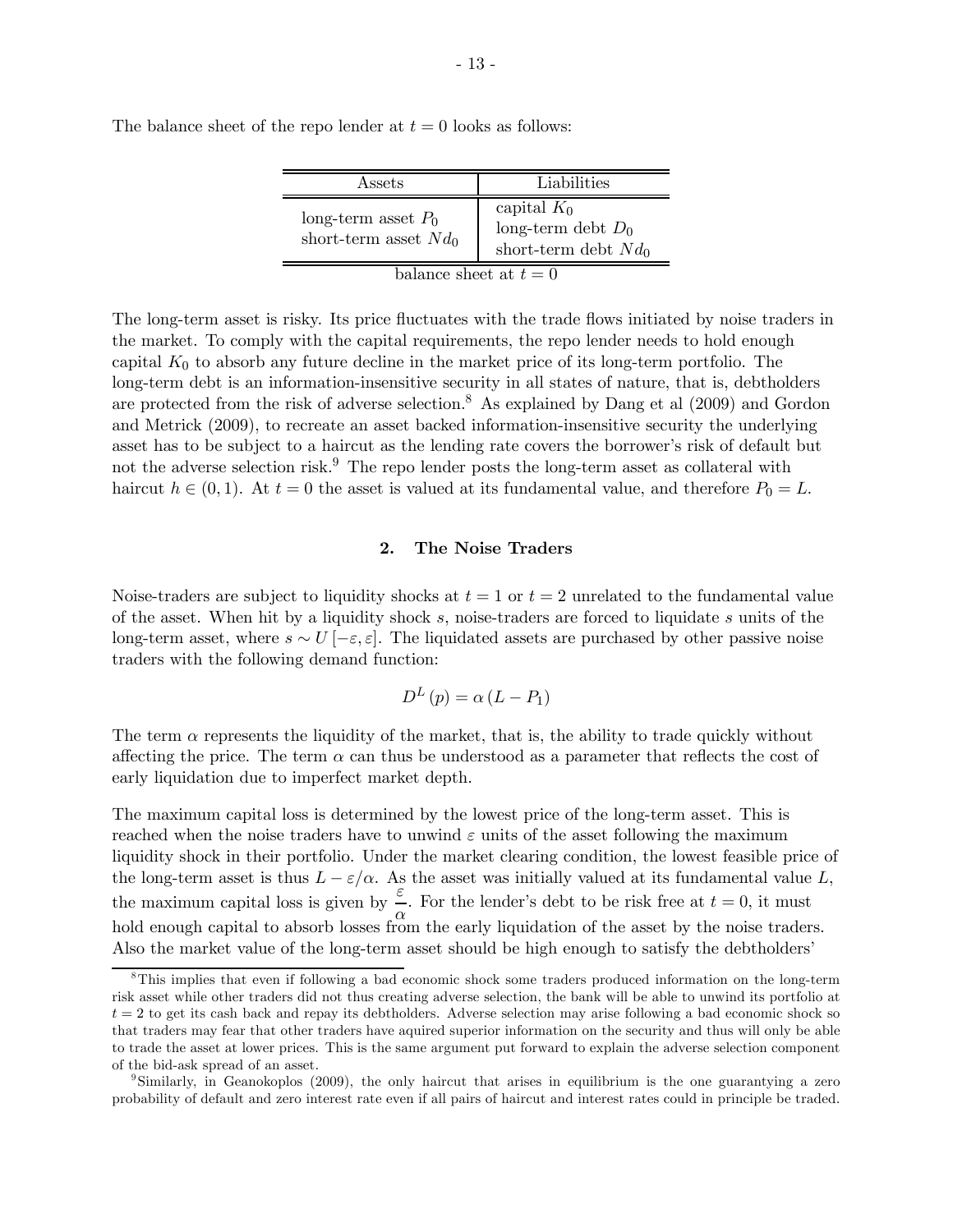haircut constraint. These two conditions determine the minimum level of capital held at time 0:

$$
K_0 \ge \max\left(\frac{\varepsilon}{\alpha}, hP_0\right)
$$

#### 3. The Repo Market Borrowers

There are N identical investment banks with  $N \geq 1$  and an outside investor. Each investment bank holds one unit of a 2-period asset denoted by  $l$ . The fundamental value of the asset is  $l$  for  $t = 0, 1, 2$ . We assume that the asset is valued at its fundamental value at  $t = 0$ , that is,  $p_0 = l$ . The long-term asset is financed through the rollover of a 1-period repo market transaction by pledging the underlying asset as collateral. That is, the balance sheet of the repo borrower is subject to maturity mismatch. Given the volatility in the value of the collateral, the repo lender demands a haircut  $h$  as a protection against credit risk. The investment bank is unregulated. Therefore the maximum leverage  $1/h$  is solely determined by the market haircut. The larger the haircut, the harder to finance the long term asset through repo funding. The investment bank puts down capital  $K_0$  and raises external funds for  $D_0 = p_0 - K_0$ .

Assumption 2. The short-term repo funding transaction is risk-free. This restriction sets a maximum leverage for the repo borrower:

$$
LEVERAGE_{\text{max}} = \frac{1}{\hat{h}_{\text{min}}} = \frac{l}{l - p_1^{rf}}
$$

The price of the collateral  $p_1 \geq (1 - \widehat{h}) l = p_1^{rf}$  where  $p_1^{rf}$  denotes the minimum price that ensures the short-term exposure to be risk-free.

At  $t = 0$  the balance sheet of a representative investment bank looks as follows:

| Assets                 | Liabilities                 |  |  |  |
|------------------------|-----------------------------|--|--|--|
| risky asset $p_0$      | capital $k_0$<br>debt $d_0$ |  |  |  |
| balance sheet at $t=0$ |                             |  |  |  |

where  $k_0 \geqslant \widehat{h}p_0$ . We assume that the constraint is satisfied with equality. Thus  $d_0 = \left(1 - \widehat{h}\right)l$ .

#### B. The Shock

At  $t = 1$ , noise traders liquidate s units of the long-term asset. The market is deemed orderly and qualified for inclusion in marked to market calculations. The valuation loss is charged to income eroding the capital base of the repo lender. For the liquidity shock to spill over across markets, the repo lender must face a margin call from its creditors.

Proposition 1 Under A1-A2, financial contagion may arise if:

$$
s > \max\left(0, \frac{\varepsilon - h\alpha L}{1 - h}\right)
$$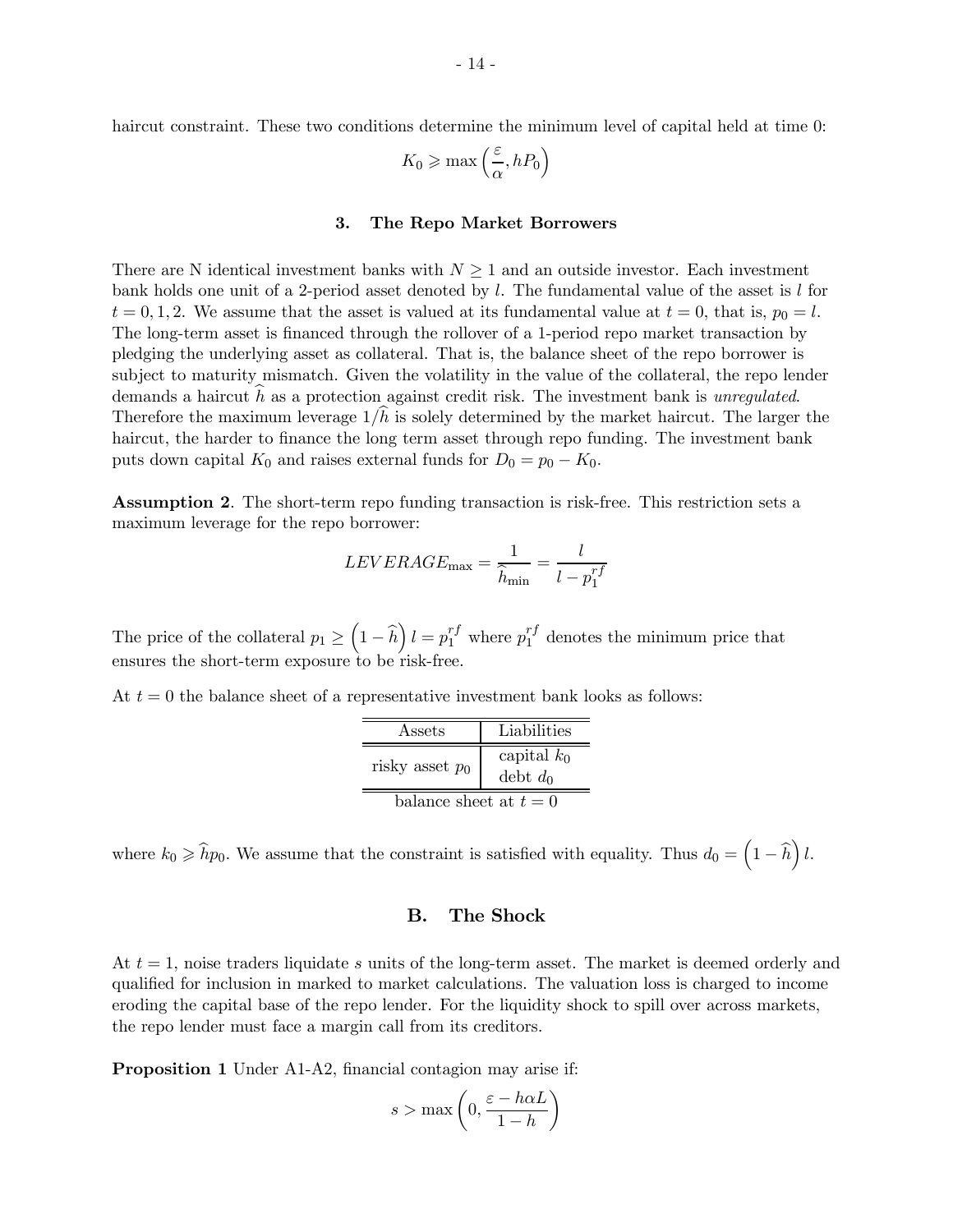Proof. Contagion can only spread across asset classes when the repo lender cuts back its lending to the repo borrower. Under A2 the short-term repo is risk-free carrying a zero risk weight in the capital requirement calculation. As the risk-free rate is normalized to zero, the impact of deleveraging in the capital requirements is zero. Under A1, the repo lender's debt is long-term and risk-free so that there are no interim payouts and thus no need for early repayment. Only if the debt contract is subject to a margin call the repo lender may have to deleverage its short-term portfolio to eliminate the transaction exposure arising from the drop in value of its long-term portfolio in asset L.

Under A1,  $K_0 \ge \max\left(\frac{\varepsilon}{\alpha}, hP_0\right)$ . First, suppose that the haircut constraint is binding, i.e.  $K_0 = hP_0$ . This implies that  $D_0 = (1 - h)L$ . Following liquidity shock s a transaction exposure arises if  $D_0 > (1-h)\left(L-\frac{s}{\alpha}\right)$ ) which is true for  $s > 0$ . Second, suppose that the VaR constraint is binding, i.e.  $K_0 = \frac{\varepsilon}{\alpha}$ . It follows that  $D_0 = L - \frac{\varepsilon}{\alpha}$ . A margin call is reached when  $L - \frac{\varepsilon}{\alpha} > (1 - h) \left( L - \frac{\alpha}{\alpha} \right)$ ). This is equivalent to  $s > \frac{\varepsilon - h\alpha L}{1-h}$ . Note that, the higher the liquidity of the asset, the more likely financial contagion is triggered. When  $\alpha$  is high, the capital buffer required to satisfy the VaR constraint is low, hence it is more likely for a given liquidity shock to violate the haircut constraint. The effect of the haircut is ambiguous. When h is high, a margin call may be triggered by a smaller liquidity shock but the initial capital buffer is also bigger. When  $L > \frac{\varepsilon}{\alpha}$ , the former effect dominates the latter.

In what follows, we assume without loss of generality that  $K_0 = hP_0 = hL$ . Therefore  $K_1 = hL - \frac{s}{\alpha}$ . Under the collateralized debt contract, the repo lender is obliged to satisfy the margin call by making a cash transfer or by posting equivalent securities to its debtholders. We consider both cases in turn.

## IV. MAIN RESULTS

#### A. Margin call satisfied with cash transfer

The only accepted collateral in the collateralized debt transaction is the long-term asset. If the repo lender cannot borrow equivalent securities, the parties will reprice the debt transaction to account for the decline in value of the collateral at  $t = 1$ . Otherwise the debtholders will terminate unilaterally the transaction and seize the collateral.

The new purchase price under the repriced transaction is such that when multiplied by the margin ratio applicable to the original transaction it equals the market value of the securities on the repricing date. That is, the bank will transfer a cash margin  $C$  to its debtholders for  $C = (1 - h) \frac{s}{\alpha}$  and the purchase price under the repriced transaction will be  $D_1 = (1-h)\left(L-\frac{s}{\alpha}\right)$ ). The source of liquidity to settle the cash margin is twofold.

First, it may come from the partial sale of the trading book. But given the adverse market conditions created by noise traders' liquidity shock, a further sale of securities will create a larger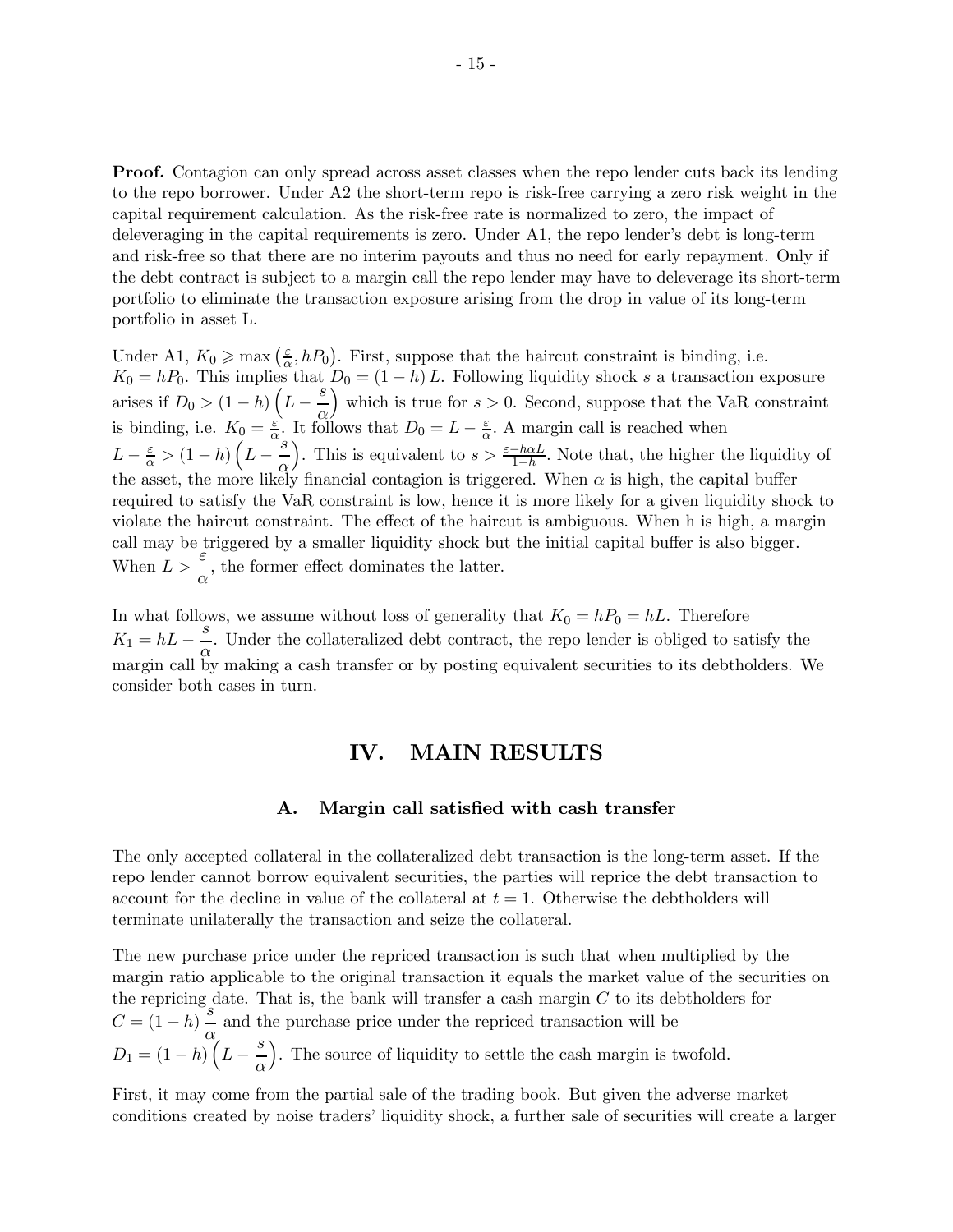excess supply in the market that will cause a further price drop giving rise to a 'loss spiral' (Brunnermeier and Pedersen, 2009). Under such loss spiral, there may be no equilibrium price satisfying the margin call requested by debtholders. If we denote by  $\gamma$  the deleveraging of the trading book and by  $P_1$  the ex-post price with  $P_1 < L$ , the margin call will be satisfied as long as:

$$
(1-h)(1-\gamma) P_1 \ge (1-h) L - \gamma P_1
$$

The LHS of the equation denotes the value of the remaining portfolio net of the haircut. The RHS shows the amount of collateralized debt net of the cash transfer. One may anticipate that if market liquidity is tight, excess supply of securities may depress the price to such a degree so as to violate the above inequality. Given the demand function of noise traders,  $P_1$  is determined by:

$$
P_1 = L - \frac{s + \gamma}{\alpha}
$$

the margin constraint will be violated as long as:  $s \geq \hat{s}$  where  $\hat{s} = \frac{\alpha \gamma h}{1 - (1 - \gamma) h} L - \gamma$ .

 $\hat{s}$  is a non-linear function of  $\gamma$ . It attains its maximum at  $\gamma^* =$  $\left(\frac{\alpha(1-h)}{2}\right)$  $\frac{N}{h}L$  $\bigg)^{1/2} - \frac{1-h}{h}.$ 

If the liquidity shock is big enough, there will be no equilibrium  $(\gamma, P_1)$  at which the bank can satisfy the margin constraint:

$$
s \ge \frac{\alpha \gamma^* h}{1 - (1 - \gamma^*) h} L - \gamma^*
$$

The lower the haircut and the lower the liquidity, the more likely the margin constraint will be violated.

Second, the required liquidity may be obtained from the deleveraging of the repo book. Given that the repo book is risk free, it is not subject to the loss spiral discussed above. Deleveraging the loan book is akin to a sudden stop in the rollover of the short-term repo funding to the repo borrowers. To unwind the repo transaction, they will have to sell off their asset portfolio  $l$  on the secondary market at a lower price than its fundamental value. This is the channel of *financial* contagion whereby a shock in the market for asset  $L$  transmits to the market value of asset  $l$ .

Denote by  $\delta$  the deleveraging of each individual investment bank and by  $p_1$  the price of asset l at  $t = 1$ . The bank's balance sheet at  $t = 1$  looks as follows:

| Assets                                                                                                       | Liabilities                                                                                                           |  |  |  |  |
|--------------------------------------------------------------------------------------------------------------|-----------------------------------------------------------------------------------------------------------------------|--|--|--|--|
| long-term asset $L - \frac{3}{2}$<br>short-term asset $N\left[\left(1-\widehat{h}\right)l-\delta p_1\right]$ | capital $h\overline{L-2}$<br>long-term debt $(1-h)\left(L-\frac{s}{\alpha}\right)$<br>short-term debt $N(1-\hat{h})l$ |  |  |  |  |
| bolango shoot at t = 1                                                                                       |                                                                                                                       |  |  |  |  |

balance sheet at  $t = 1$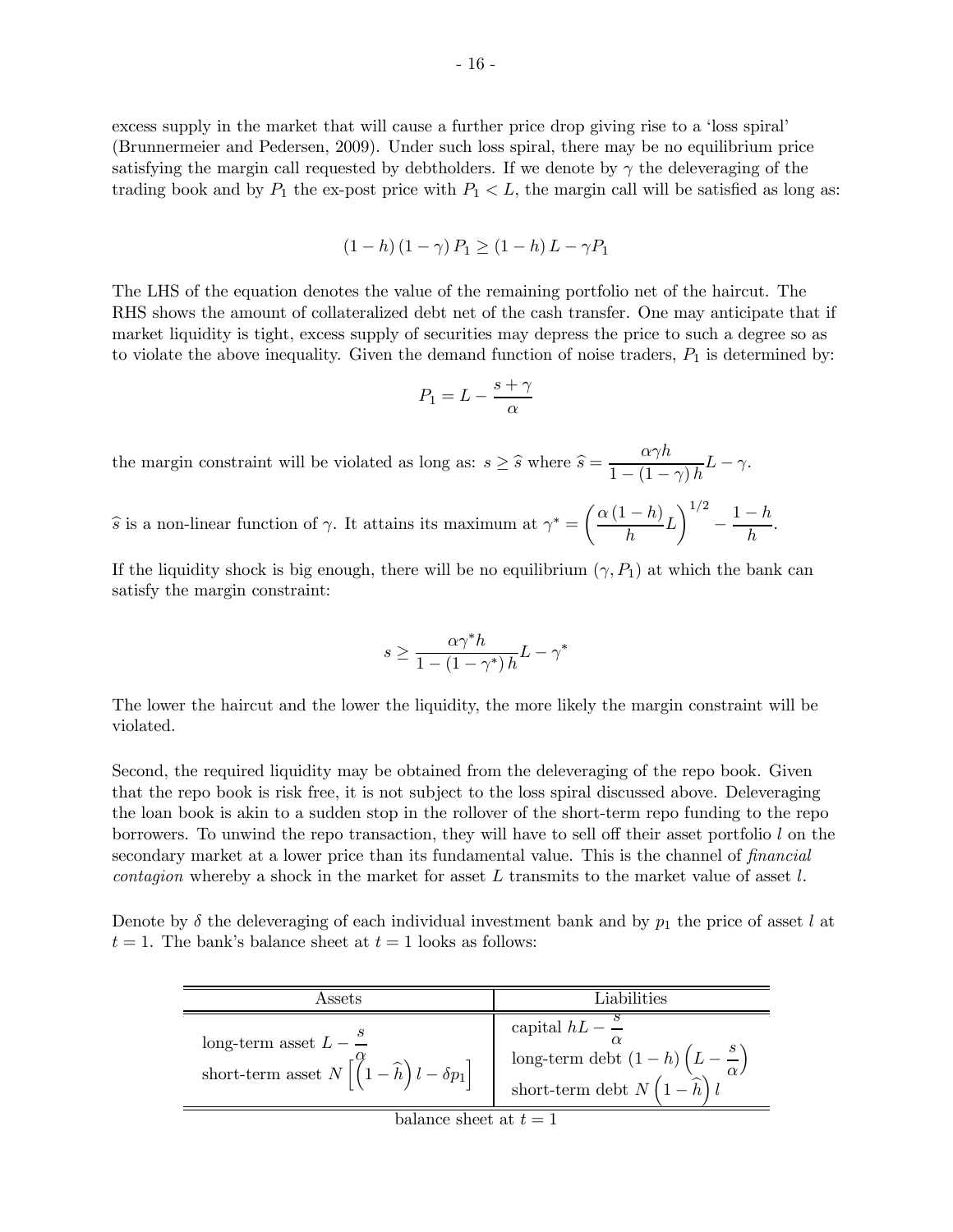The deleveraging of the short-term asset opens a maturity mismatch in the balance sheet of the repo lender. Short-term liabilities exceed now the repo book by the size of the cash transfer  $C$ . This could be in principle a concern to short-term creditors. However regulatory capital requirements protect the unsecured creditors even under the most adverse shock at the time of reimbursement. Suppose that at  $t = 2$  the trading book is valued at  $L - \frac{\varepsilon}{\alpha}$ . The proceeds from selling off the portfolio in the secondary market would be sufficient to cover both the repayment of the long-term debt  $(1 - h) L - C$  and the shortfall from unwinding the short-term asset C, given that  $hL - \frac{\varepsilon}{\alpha} > 0$ .

#### 1. Marked-to-Market Accounting

The effect of the liquidity shock on the balance sheet of the investment banks at  $t = 1$  depends on the accounting rule in place. If the market for the long-term asset is considered orderly and assets are valued under fair value measurement the erosion to the capital base is independent of the degree of deleveraging of the repo lender. That is:

| Assets                         | Liabilities                                                       |  |  |  |  |
|--------------------------------|-------------------------------------------------------------------|--|--|--|--|
| risky asset $(1 - \delta) p_1$ | capital $hl - (l - p_1)$<br>debt $(1-\widehat{h}) l - \delta p_1$ |  |  |  |  |
| balance sheet at $t=1$         |                                                                   |  |  |  |  |

Early liquidation of the l/t asset creates excess supply by an amount:

$$
s\left( p_{1}\right) =N\delta
$$

We assume that there is a deep pocketed outside investor that buys the liquidated assets. The demand function of the outside investor is assumed to be:

$$
d(p_1)=\beta(l-p_1).
$$

Here  $\beta$  can be interpreted as the risk-tolerance of the investor. In equilibrium:

$$
N\delta = \beta (l - p_1)
$$

The degree of deleveraging is determined by the cash transfer required by the repo lender's debtholders:

$$
C = N \delta p_1 = (1 - h) \frac{s}{\alpha}
$$

subject to  $0 \le \delta \le 1$ . This implies that the market price of the risky asset is high enough, that is  $p_1 \geq \frac{C}{N}.$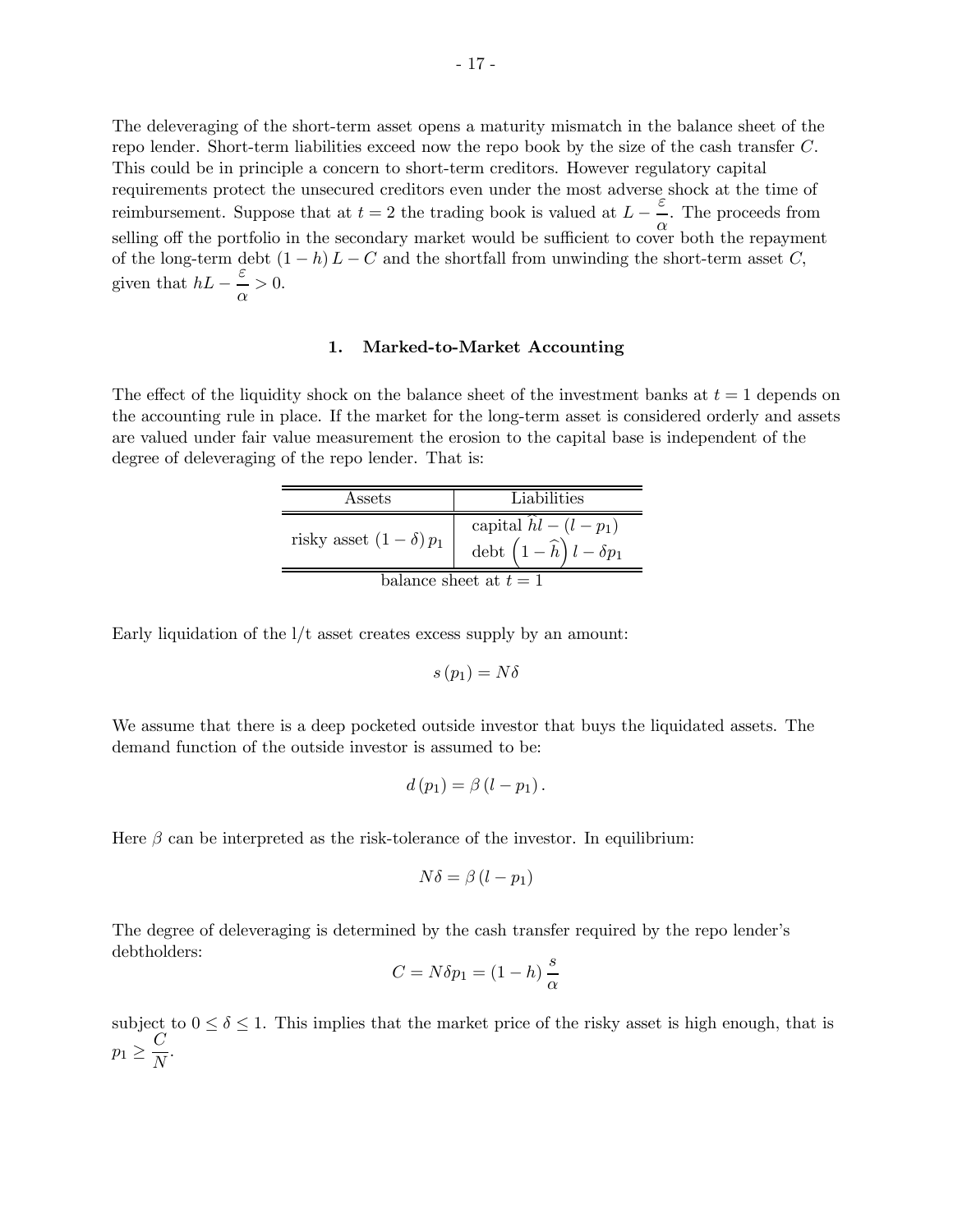Proposition 2. Suppose that A1-A2 hold. Deleveraging by the repo lender yields multiple equilibria in the portfolio valuation of the repo borrower:

> Asset price Asset deleveraging High level equilibrium  $p_1^h = \frac{l}{2} + \lambda \quad \delta^h = \frac{C}{Np_1^h}$ Low level equilibrium  $p_1^l = \frac{l}{2} - \lambda \quad \delta^l = \frac{\tilde{C}}{N p_1^l}$

where  $\lambda = \sqrt{\frac{l^2}{4} - \frac{C}{\beta}}$ , decreases with the margin call suffered by the repo lender and the risk aversion of the deep-pocketed investor.



Figure 4. Multiple equilibria in asset prices.

A principle for sound margining policies recently proposed by Chailloux (2009), Geanakoplos (2009), and the Committee of the Global Financial System (2010) is the setting of conventional haircuts for little-traded and difficult to price repo collateral. The following result shows however that the efficacy of this policy to reduce systemic risk depends on whether it is applied across all financial institutions. If it is only the regulated segment that is subject to a higher margins, we might observe in equilibrium a decline in the haircut required to the repo borrower, following competitive pressures, as a lower haircut in the repo transaction would still guarantee a risk-free loan. This would however increase the leverage of the unregulated segment, increasing the overall risk of the financial system. This result is contained in the following corollary.

Corollary 1. Suppose that A1-A2 hold and the high-level equilibrium prevails. The maximum leverage of the repo borrower raises with the haircut schedule imposed on the repo lender.

**Proof.** Replace  $h_{\text{min}}$  by the minimum price for the long-term asset under the high level equilibrium at  $t = 1$ , evaluated at the maximum cash margin that might be requested by the repo lender's creditors if the maximum liquidity shock materializes, that is,  $s = \varepsilon$ .

$$
LEVERAGE_{\text{max}} = \frac{1}{\frac{1}{2} - \left(\frac{1}{4} - \frac{(1-h)\varepsilon}{\alpha \beta l^2}\right)^{1/2}}
$$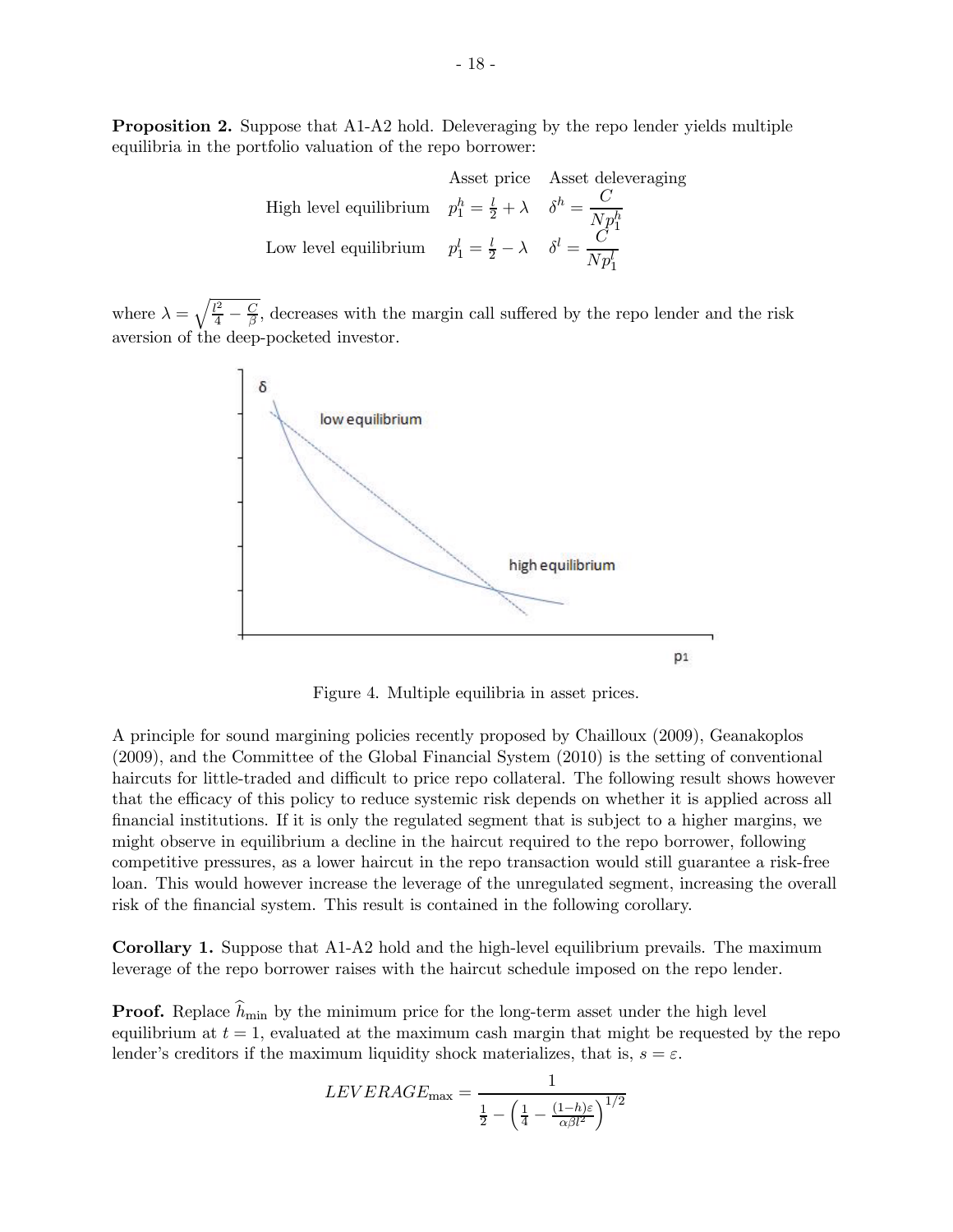It follows that the repo borrower's maximum leverage is an increasing function of  $h$ .

The intuition is that a higher margin on the repo lender limits the maximum cash transfer that may be solicited by its creditors thus pushing up the minimum feasible price of asset  $l$  following balance sheet deleveraging. This allows the repo lender to lower the haircut on the collateral posted by the repo borrower and still ensure a risk-free repo transaction.

**Bankruptcy of Repo Borrowers** Following the partial deleveraging of asset  $l$  triggered by the liquidity shock in the market for asset  $L$ , repo borrowers will survive as a going concern provided they are able to rollover the funding of their remaining portfolio. To rollover their repo facility at  $t = 1$ , repo borrowers' capital base has to be large enough to satisfy the haircut constraint required by the repo lender:

$$
\widehat{hl} - (l - p_1) \ge \widehat{h} (1 - \delta) p_1
$$

This requires the price of the long-term asset l to be high enough at  $t = 1$ :

$$
p_1 \ge l - \frac{\widehat{h}}{1 - \widehat{h}} \frac{C}{N} = p_1^s
$$

where  $p_1^s$  denotes the minimum price that guarantees survival of the repo borrower. Note that the price of the risky asset at  $t = 1$  may be too low to ensure the rollover of short-term funding under the repo funding agreement while being high enough for the credit exposure to be risk free from the viewpoint of the lender. Under this scenario, the repo lender will seize the posted collateral prompting the liquidation of the repo borrower.

Proposition 3. Assume that A1-A2 hold. Under marked-to-market accounting, a liquidity shock  $\tilde{s}$  in asset  $\tilde{L}$ , will lead to the bankruptcy of the cash borrower for intermediate values of the haircut schedule:

$$
\frac{1}{2} - \frac{\lambda}{l} < \widehat{h} < \frac{1}{1 + \frac{C}{N(\frac{l}{2} - \lambda)}}
$$

where the latter inequality follows from substituting  $p_1$  for its equilibrium value. The haircut schedule has to be sufficiently high to shield the repo lender from a drop in the value of the collateral making the transaction risk-free as implied by A2. But if the haircut is not high enough it will allow the cash borrower to leverage its market position making it more vulnerable to a liquidity shock that may precipitate its failure.

In what follows we endogenize the haircut on the collateral posted by the repo borrower. Suppose that the haircut is determined so as to satisfy Assumption 2 with equality under the high equilibrium. That is:

$$
p_1^{\min} = \left(1-\widehat{h}\right)l
$$

Substituting the value of  $p_1^{\text{min}}$ , we obtain the following functional schedule for the haircut requested to the repo borrower:

$$
\widehat{h} = \frac{1}{2} - \left(\frac{1}{4} - \frac{(1-h)\,\varepsilon}{\alpha\beta l^2}\right)^{1/2}
$$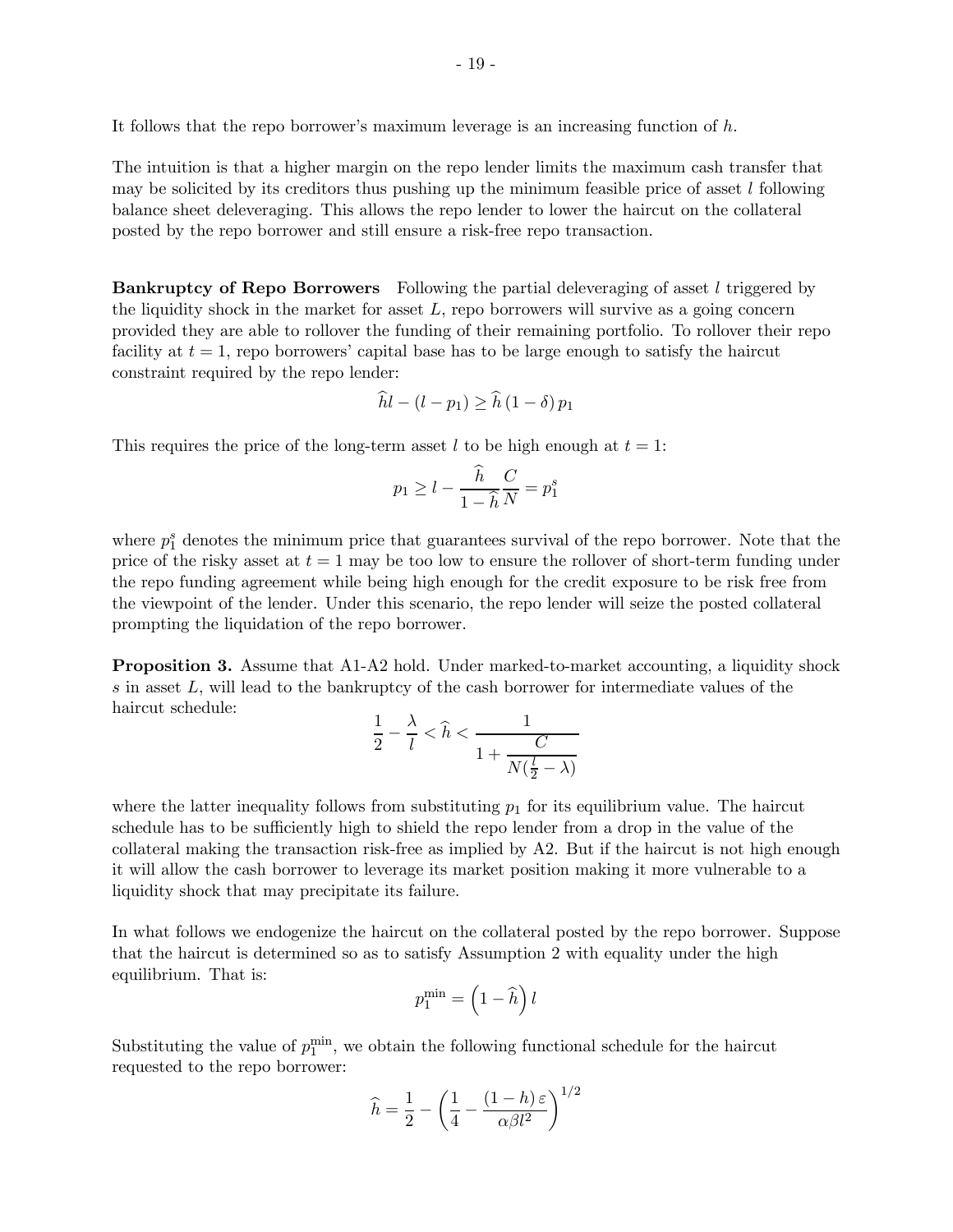Bankruptcy of the repo borrowers will follow when the price of asset  $l$  is too low to satisfy the collateral constraint imposed by the repo lender. This is akin to the liquidity shock being too large:

$$
s \geq \frac{\alpha}{(1-h)\,\lambda} \left( l - \frac{N}{\lambda\beta} \right) = \widetilde{s}
$$

where  $\lambda = \frac{h}{1}$  $rac{h}{1-\widehat{h}}$ .

The smaller the RHS of the equation, the more likely the repo borrowers may go bankrupt. Note that when interconnectedness  $(N)$  of the repo lender is large, per-capita deleveraging is low and therefore the amount to be refinanced by each cash borrower is large. But under fair value accounting, the erosion of the capital base is independent of individual deleveraging. Therefore cash borrowers may be unable to rollover the funding of their existing portfolio prompting bankruptcy.

The relationship between the haircut on the bank's collateralized debt  $h$  and the likelihood of bankruptcy of its repo counterparties  $\tilde{s}$  is driven by two opposite effects. Under the direct effect, the higher  $h$ , the lower the expected margin call suffered by the repo lender, lessening the propagation of the liquidity shock from asset  $L$  to asset  $l$ , thus cushioning its borrowing counterparties. Under the indirect effect, the higher  $h$ , the lower  $h$  and therefore the smaller the capital buffer carried by the repo borrower. A smaller capital base undermines the resilience of the repo borrower to withstand a solvency shock thus increasing the probability of failure. The following corollary states the condition under which the latter effect dominates the former.

**Corollary 2.** Suppose that A1 hold and  $h$  is set endogenously to satisfy A2 with equality. A higher haircut on the collateralized debt issued by the repo lender will increase the likelihood of bankruptcy of the repo borrowers provided the following condition is satisfied:

$$
(1-h)^{2} \lambda'(h) - (1-h) \alpha \lambda \left( l - \frac{N}{\lambda \beta} \right) - \alpha \beta \lambda N \lambda'(h) > 0
$$

**Proof.** The above inequality ensures a negative relationship between  $\tilde{s}$  and h, so that bankruptcy follows for a larger set of liquidity shocks.

A Numerical Example An implication of Proposition 3 is that for a given liquidity shock the more *interconnected* the repo lender, i.e., the greater the number of counterparties in the repo market  $N$ , the more likely cash borrowers will be unable to withstand the liquidity shock.

The table below illustrates a numerical example under the following parameters:  $L = 100; l = 50; s = 0.1L; \alpha = \beta = 0.5.$ 

For feasible values of the haircut only the high equilibrium satisfies the minimum number of traders' constraint that ensures  $\delta \leq 1$  (no short selling).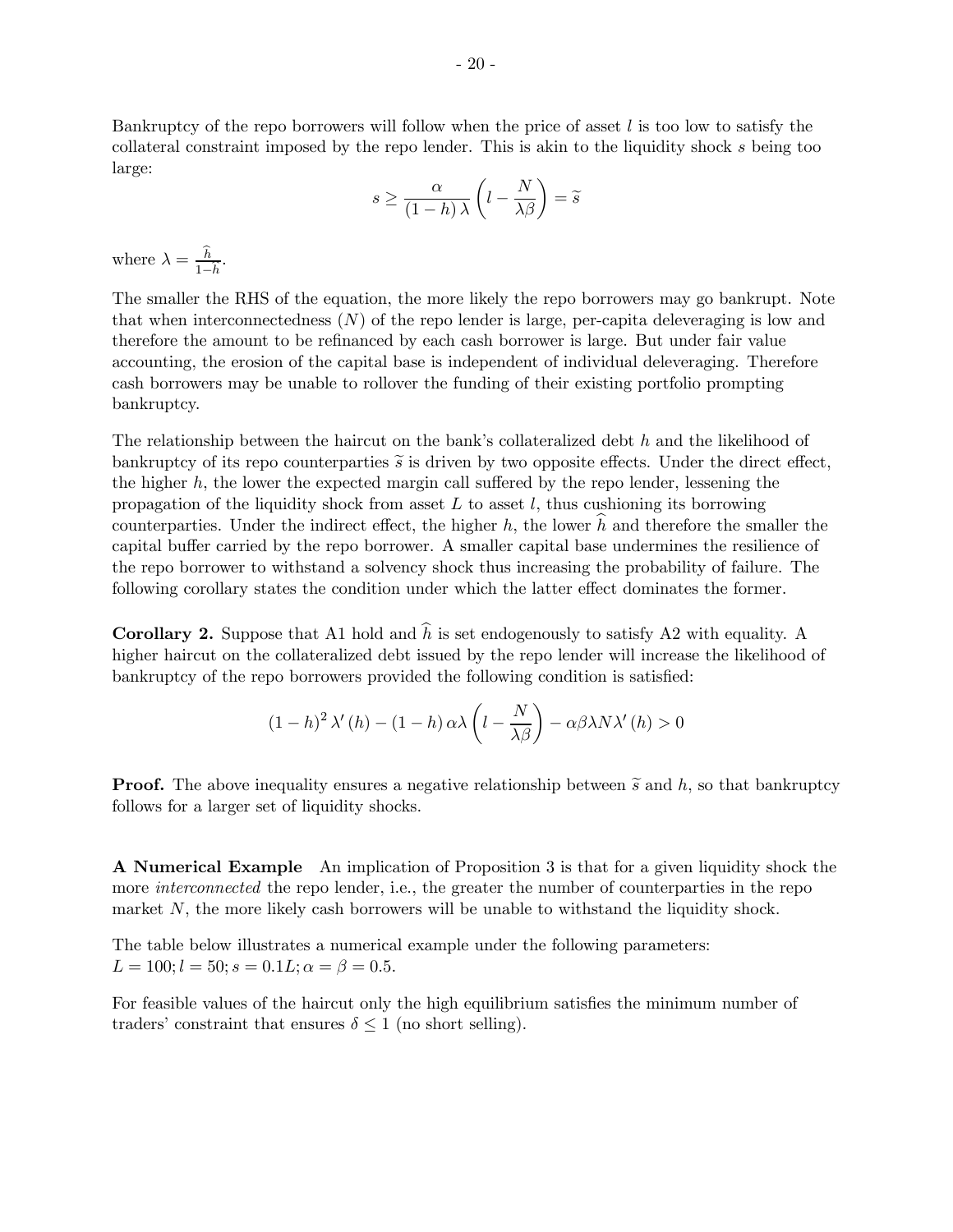|      | Lender Cash transfer |       | High equilibrim |       |      | Low equilibrim |       | Borrower | rf<br>$p_1$ |       |       | <b>S</b><br>$p_1$ |         |       |
|------|----------------------|-------|-----------------|-------|------|----------------|-------|----------|-------------|-------|-------|-------------------|---------|-------|
| h    | C                    | p1    | N*δ1            | min N | p1   | $N^*\delta1$   | min N | $h^*$    |             | $N=1$ | $N=2$ | $N = 3$           | $N = 4$ | $N=5$ |
| 0.01 | 19.80                | 49.20 | 0.40            | 0.40  | 0.80 | 24.60          | 24.60 | 0.01     | 49.50       | 49.80 | 49.90 | 49.93             | 49.95   | 49.96 |
| 0.02 | 19.60                | 49.20 | 0.40            | 0.40  | 0.80 | 24.60          | 24.60 | 0.02     | 49.00       | 49.60 | 49.80 | 49.87             | 49.90   | 49.92 |
| 0.03 | 19.40                | 49.21 | 0.39            | 0.39  | 0.79 | 24.61          | 24.61 | 0.03     | 48.50       | 49.40 | 49.70 | 49.80             | 49.85   | 49.88 |
| 0.04 | 19.20                | 49.22 | 0.39            | 0.39  | 0.78 | 24.61          | 24.61 | 0.04     | 48.00       | 49.20 | 49.60 | 49.73             | 49.80   | 49.84 |
| 0.05 | 19.00                | 49.23 | 0.39            | 0.39  | 0.77 | 24.61          | 24.61 | 0.05     | 47.50       | 49.00 | 49.50 | 49.67             | 49.75   | 49.80 |
| 0.06 | 18.80                | 49.24 | 0.38            | 0.38  | 0.76 | 24.62          | 24.62 | 0.06     | 47.00       | 48.80 | 49.40 | 49.60             | 49.70   | 49.76 |
| 0.07 | 18.60                | 49.24 | 0.38            | 0.38  | 0.76 | 24.62          | 24.62 | 0.07     | 46.50       | 48.60 | 49.30 | 49.53             | 49.65   | 49.72 |
| 0.08 | 18.40                | 49.25 | 0.37            | 0.37  | 0.75 | 24.63          | 24.63 | 0.08     | 46.00       | 48.40 | 49.20 | 49.47             | 49.60   | 49.68 |
| 0.09 | 18.20                | 49.26 | 0.37            | 0.37  | 0.74 | 24.63          | 24.63 | 0.09     | 45.50       | 48.20 | 49.10 | 49.40             | 49.55   | 49.64 |
| 0.10 | 18.00                | 49.27 | 0.37            | 0.37  | 0.73 | 24.63          | 24.63 | 0.10     | 45.00       | 48.00 | 49.00 | 49.33             | 49.50   | 49.60 |
| 0.11 | 17.80                | 49.28 | 0.36            | 0.36  | 0.72 | 24.64          | 24.64 | 0.11     | 44.50       | 47.80 | 48.90 | 49.27             | 49.45   | 49.56 |
| 0.12 | 17.60                | 49.29 | 0.36            | 0.36  | 0.71 | 24.64          | 24.64 | 0.12     | 44.00       | 47.60 | 48.80 | 49.20             | 49.40   | 49.52 |
| 0.13 | 17.40                | 49.29 | 0.35            | 0.35  | 0.71 | 24.65          | 24.65 | 0.13     | 43.50       | 47.40 | 48.70 | 49.13             | 49.35   | 49.48 |
| 0.14 | 17.20                | 49.30 | 0.35            | 0.35  | 0.70 | 24.65          | 24.65 | 0.14     | 43.00       | 47.20 | 48.60 | 49.07             | 49.30   | 49.44 |
| 0.15 | 17.00                | 49.31 | 0.34            | 0.34  | 0.69 | 24.66          | 24.66 | 0.15     | 42.50       | 47.00 | 48.50 | 49.00             | 49.25   | 49.40 |
| 0.16 | 16.80                | 49.32 | 0.34            | 0.34  | 0.68 | 24.66          | 24.66 | 0.16     | 42.00       | 46.80 | 48.40 | 48.93             | 49.20   | 49.36 |
| 0.17 | 16.60                | 49.33 | 0.34            | 0.34  | 0.67 | 24.66          | 24.66 | 0.17     | 41.50       | 46.60 | 48.30 | 48.87             | 49.15   | 49.32 |
| 0.18 | 16.40                | 49.34 | 0.33            | 0.33  | 0.66 | 24.67          | 24.67 | 0.18     | 41.00       | 46.40 | 48.20 | 48.80             | 49.10   | 49.28 |
| 0.19 | 16.20                | 49.34 | 0.33            | 0.33  | 0.66 | 24.67          | 24.67 | 0.19     | 40.50       | 46.20 | 48.10 | 48.73             | 49.05   | 49.24 |

Table 3. Survival of cash borrowers as a function of leverage and interconnectedeness.

#### 2. Marked-to-Model Accounting

Following the amendments to fair value accounting by the Financial Accounting Standards Board  $(FASB)$  in April 2009, we assume that the market for the long-term asset  $l$  is considered temporarily distressed, thus allowing firms to replace marked-to-market accounting by marked-to-model accounting whereby valuation is linked to fundamentals. The effect of this policy is to reduce the level of mark-downs thus relieving pressures on the valuation of collateral following deleveraging by the repo lender.

Under this policy, the balance sheet of the repo borrower looks as follows:

| Assets                       | Liabilities                                                                   |  |  |
|------------------------------|-------------------------------------------------------------------------------|--|--|
| risky asset $(1 - \delta) l$ | capital $\hat{hl} - \delta(l - p_1)$<br>debt $(1-\widehat{h}) l - \delta p_1$ |  |  |
| balance sheet at $t=1$       |                                                                               |  |  |

The constraint that allows the repo borrower to renew its repo facility for the funding of its remaining portfolio is:

$$
\widehat{h}l - \delta(l - p_1) \ge \widehat{h}\left(1 - \delta\right)l
$$

Higher deleveraging creates two effects. On the one hand, it deepens capital destruction. On the other hand, it lowers the margin required by the repo lender to continue providing repo funding. It turns out that both effect cancel each other. The likelihood of survival is thus independent of the deleveraging process and hence of the number of repo borrowers. It turns out that repo borrowers will be able to refinance their portfolio as long as A2 holds, that is, provided the transaction is risk-free. This result is summarized in the following proposition.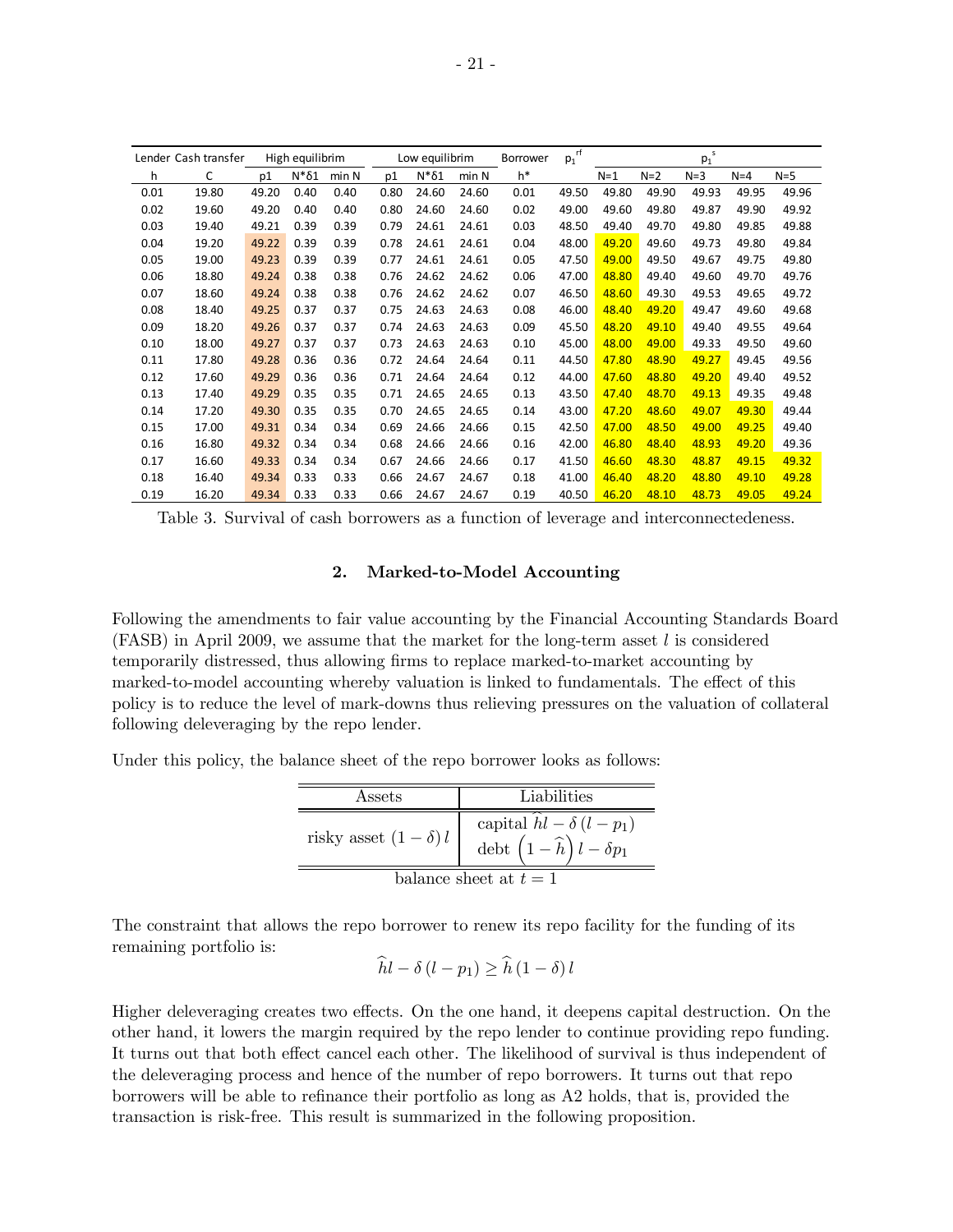Proposition 4. Assume that A1-A2 hold. Under marked-to-model accounting, a liquidity shock  $\tilde{s}$  in asset  $L$ , will never lead to the bankruptcy of cash borrowers.

#### B. Margin call satisfied with equivalent margin securities

Alternatively the bank may eliminate its net exposure to its debtholders by borrowing equivalent securities and post them as additional collateral.

The bank should be able to raise unsecured debt for an amount of  $B = \phi(L - \frac{s}{\alpha})$  where  $\phi$  denotes the number of securities and  $(L - \frac{s}{\alpha})$  the market price at  $t = 1$ . To eliminate the net open exposure,  $\phi$  should be such that the market value of the overall posted collateral satisfies the initial haircut agreed on the initial repo transaction:  $(1-h)(1+\phi)\left(L-\frac{s}{\alpha}\right)$  $\Big) \geq (1-h) L.$  This

implies:  $\phi \geq$  $\boldsymbol{s}$  $\frac{\alpha}{L-\frac{s}{\alpha}}$ . We assume that the constraint is satisfied with equality.

The resulting balance sheet of the repo lender looks as follows:

 $\equiv$  $\blacksquare$ 

| Assets                                                                                                                     | Liabilities                                                                                                                             |  |  |
|----------------------------------------------------------------------------------------------------------------------------|-----------------------------------------------------------------------------------------------------------------------------------------|--|--|
| long-term asset $(1 + \phi) \left( L - \frac{s}{\alpha} \right)$<br>short-term asset $N\left(1-\hat{\overline{h}}\right)l$ | capital $hL - \frac{3}{2}$<br>long-term debt $(1-h)L$<br>unsecured debt $\phi(L-\frac{s}{\epsilon})$<br>short-term debt $N(1-\hat{h})l$ |  |  |
| $holonovohotot + 1 = 1$                                                                                                    |                                                                                                                                         |  |  |

balance sheet at  $t = 1$ 

A moment's thought will reveal that though the initial capital requirement was enough to cover the market risk of the trading book with 100 percent confidence, it may not be enough to withstand further declines in the market value of the borrowed securities. The new creditors of the unsecured debt will require a positive interest rate in the good times to compensate for the probability of default in bad times. Creditors are patient and risk-neutral, therefore the equilibrium interest rate will guarantee the recovery of the principal on expected terms:

$$
\int_{-\varepsilon}^{\widehat{s}} \phi(L - \frac{s}{\alpha}) (1+r) f(s) ds + \int_{\widehat{s}}^{\varepsilon} \left[ (1+\phi)(L - \frac{s}{\alpha}) - (1-h)L \right] f(s) ds = \phi(L - \frac{s}{\alpha})
$$

The first term denotes the repayment of principal and interest receipts when the portfolio is subject to a positive shock  $s \in [-\varepsilon, \hat{s}]$ . The second term denotes the residual value of the trading book net of repayment to secured debtholders following a negative shock  $s \in [\hat{s}, \varepsilon]$ .

Solving the above equation and noting that the valuation of the portfolio at the cutoff point  $\hat{s}$  is just enough to cover both the collateralized debt and the unsecured debt inclusive of interest payments, the following two equations jointly determine the equilibrium interest rate  $r$  and the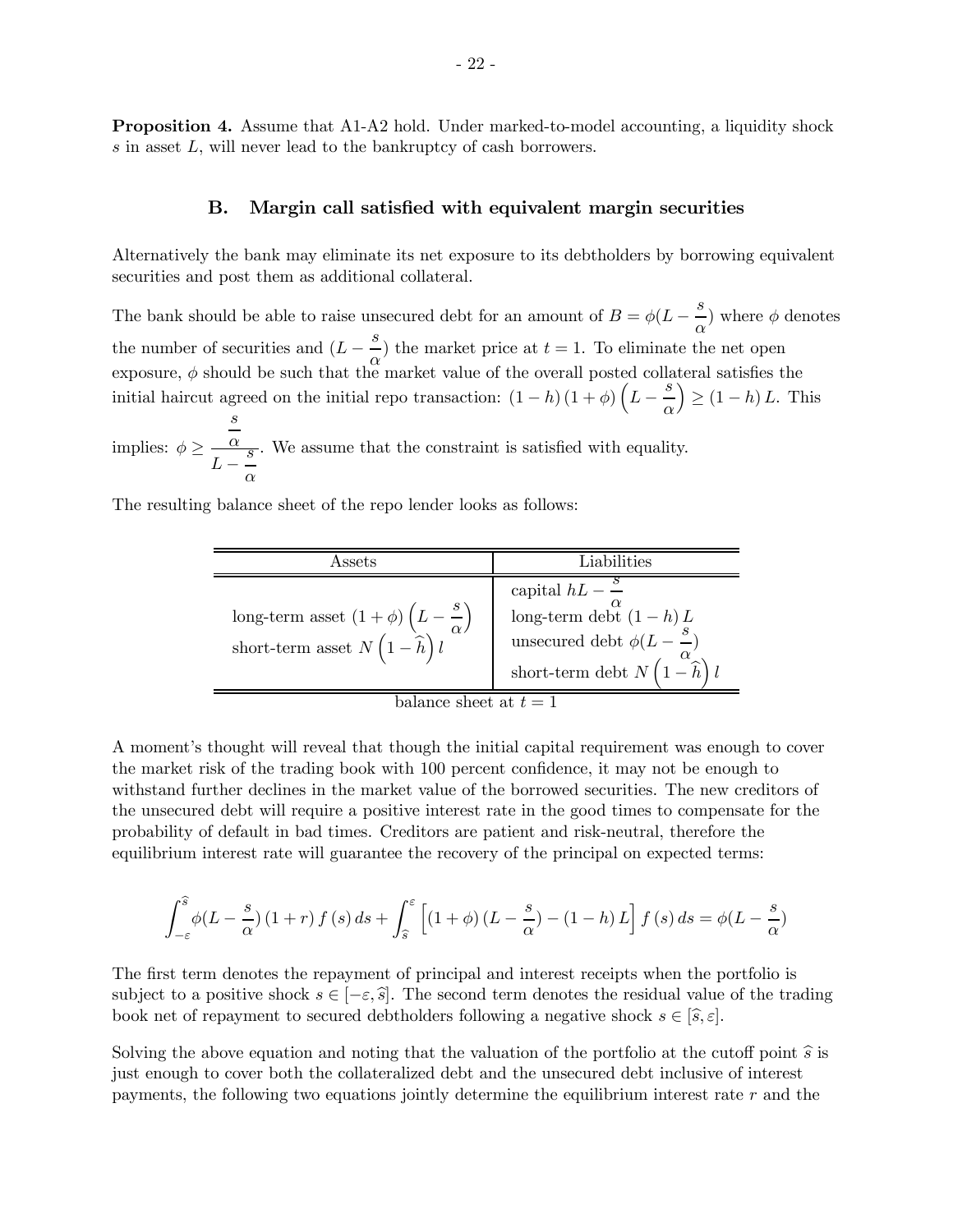$$
\left[\frac{s}{\alpha}(1+r)\frac{(\hat{s}+\varepsilon)}{2\varepsilon}\right] + \left\{ \left[ hL\frac{(\hat{s}+\varepsilon)}{2\varepsilon} - \frac{(\varepsilon^2-\hat{s}^2)}{4\varepsilon\alpha} \right] + \phi \left[ L\frac{(\hat{s}+\varepsilon)}{2\varepsilon} - \frac{(\varepsilon^2-\hat{s}^2)}{4\varepsilon\alpha} \right] \right\} = \frac{s}{\alpha}
$$
  

$$
(1+\phi)(L-\frac{\hat{s}}{\alpha}) = \frac{s}{\alpha}(1+r) + (1-h)L
$$

The first bracket in the LHS of the first equation shows the expected recovery of the loan conditional on no default. The second bracket shows the residual value of the trading book conditional on default. The first term contains the expected value of the initial collateral net of the collateralized debt repayment. The second term shows the expected value of the additional collateral. The RHS of the equation contains the value of the unsecured debt.

The second equation shows a negative relationship between the size of the initial shock s, and the cutoff value of the shock that triggers default,  $\hat{s}$ .

The next question is to examine under which conditions the bank will decide to lever up the balance sheet to satisfy the margin call rather than to deleverage by cutting back its reverse repo operations. Suppose that we begin with a situation in which the bank receives a margin call. The bank anticipates the cost associated to borrowing new securities due to the deterioration in its credit outlook. Thus, deleveraging the balance sheet would be a dominant strategy as the repo book is risk free. The problem is that although this action is optimal from the viewpoint of the bank imposes an externality in the financial sector in the form of systemic liquidity distress. The only way to stem the bank from deleveraging is to regulate the capital base ex-ante (before the liquidity shock hits) to preserve the bank's credit profile ex-post (after the negative shock hits at  $t = 1$ . This would contain the cost of raising new unsecured debt, that the regulatory authorities have normalized to zero by setting a 100 percent confidence level.

To ensure zero probability of default, the bank should hold enough capital to repay the unsecured loan under the most severe market shock at the time of reimbursement. If we denote by  $K_r$  the needed regulatory capital, it should hold that:

$$
K_r \ge \frac{s}{\alpha} - \left[ (1 + \phi)(L - \frac{\varepsilon}{\alpha}) - (1 - h)L \right] \text{ for all } s \in [0, \varepsilon]
$$

where the RHS of the equation denotes the principal of the unsecured debt minus the valuation of the trading book evaluated under the most severe shock  $\varepsilon$  net of the repayment of the collateralized debt.

Substituting the value of  $\phi$ , and after simple algebra:  $K_r \geq \frac{s}{\alpha} + (1 - h)L - \frac{L\left(L - \frac{\varepsilon}{\alpha}\right)}{(L - \frac{\varepsilon}{\alpha})^2}$  $\overline{ }$  $\frac{G}{s}$ <br>(L- $\frac{S}{\alpha}$ ) .

This means that the capital buffer in excess to the minimum capital requirement to ensure the bank's solvency is given by:

$$
K_{\min}^{+} = \frac{s - \varepsilon}{\alpha} + (1 - h)L - \frac{L\left(L - \frac{\varepsilon}{\alpha}\right)}{(L - \frac{s}{\alpha})} \text{ for all } s \in [0, \varepsilon]
$$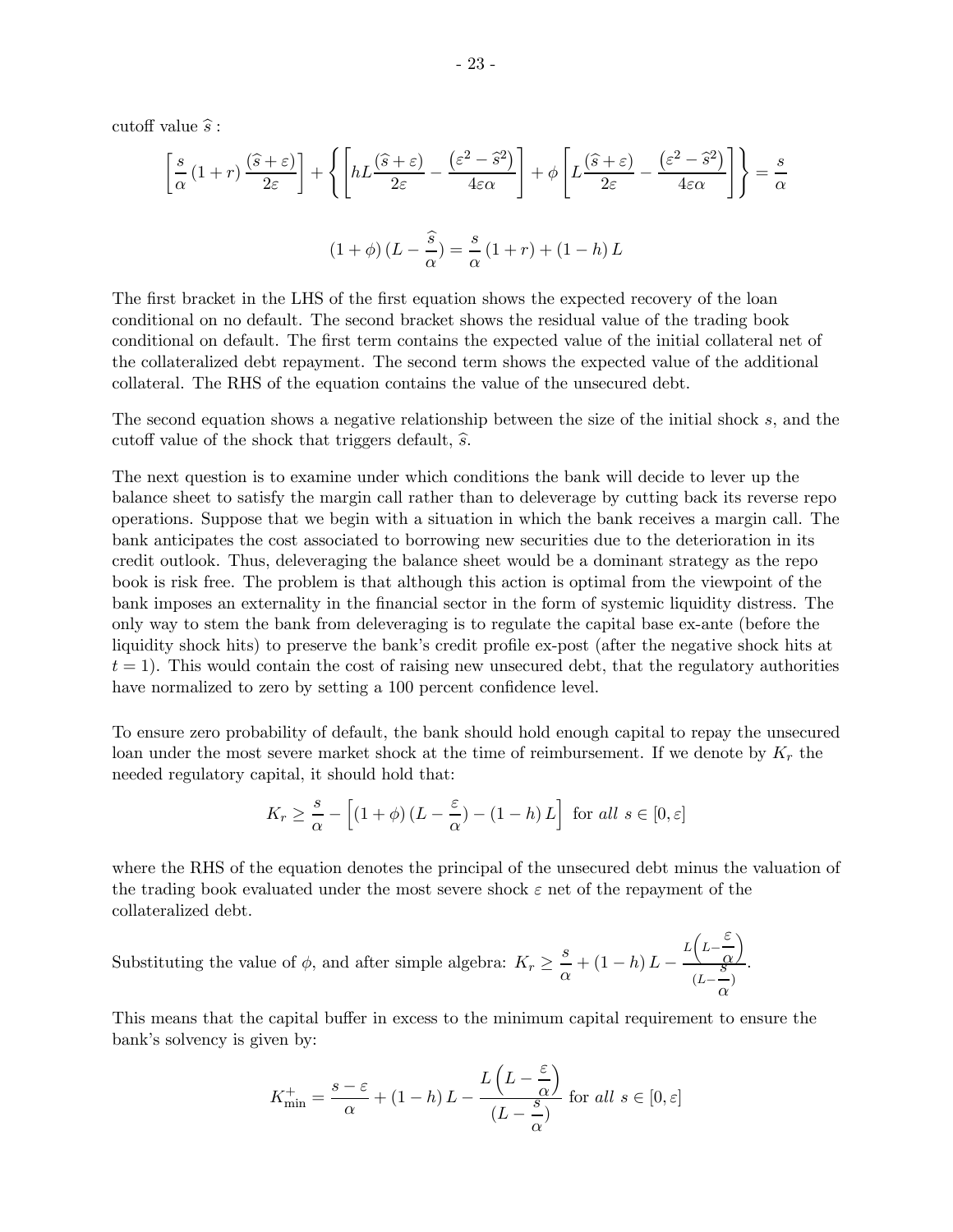It is interesting to note that not only the risk profile of the portfolio matters for credit risk but also the sequencing of shocks. A larger shock at  $t = 1$  implies higher leverage, as the value of new debt  $B = \frac{s}{\alpha}$  increases with s, thus pushing up the bank's credit risk as the cutoff value triggering default  $\hat{s}$  declines with s. Thus, both leverage and credit risk increase with the magnitude of the initial shock. This may lead to the conclusion that the required capital buffer  $K_{\min}^+$  is highest when the shock  $s$  attains its maximum value  $\varepsilon$ . This intuition is however mistaken due to the following countervailing effects. On the one hand, a larger shock  $s$  raises the bank's leverage. On the other hand, the number of securities borrowed at  $t = 1, \phi$ , increases. This offers additional protection to unsecured borrowers as the pool of collateral is now larger whereas the secured debt remains fixed at  $(1-h)L$ . It turns out that the minimum capital buffer is a non-monotonic function of the magnitude of the initial shock  $s$ :



Figure 5. Capital buffer and liquidity shock.

At 
$$
s^* = \alpha \left[ L - \sqrt{L \left( L - \frac{\varepsilon}{\alpha} \right)} \right], \frac{dK_{\min}^+}{ds} \Big|_{s^*} = \frac{1}{\alpha} \left( 1 - \frac{L \left( L - \frac{\varepsilon}{\alpha} \right)}{(L - \frac{s^*}{\alpha})^2} \right) = 0
$$
, with  
\n
$$
\frac{d^2 K_{\min}^+}{ds^2} \Big|_{s^*} = -\frac{2}{\alpha^2 \left[ L \left( L - \frac{\varepsilon}{\alpha} \right) \right]^{1/2}} < 0.
$$
 Therefore the largest minimum capital buffer is attained at  $s^*$ .

Note that the capital buffer needed to cover the largest shock  $\varepsilon$  is the same as if no liquidity shock had realized as  $K_{\min}^+ (\varepsilon) = K_{\min}^+ (0) = -hL$ .

The following graph shows the payoff profile of unsecured creditors at maturity. Their payoff is a non-linear function of the initial shock s realized at  $t=1$  (Figure 5). The realized payoff at  $t=2$ fluctuates with the value of the underlying portfolio at  $t=2$  (Figure 6). For a given liquidity shock s at  $t=1$ :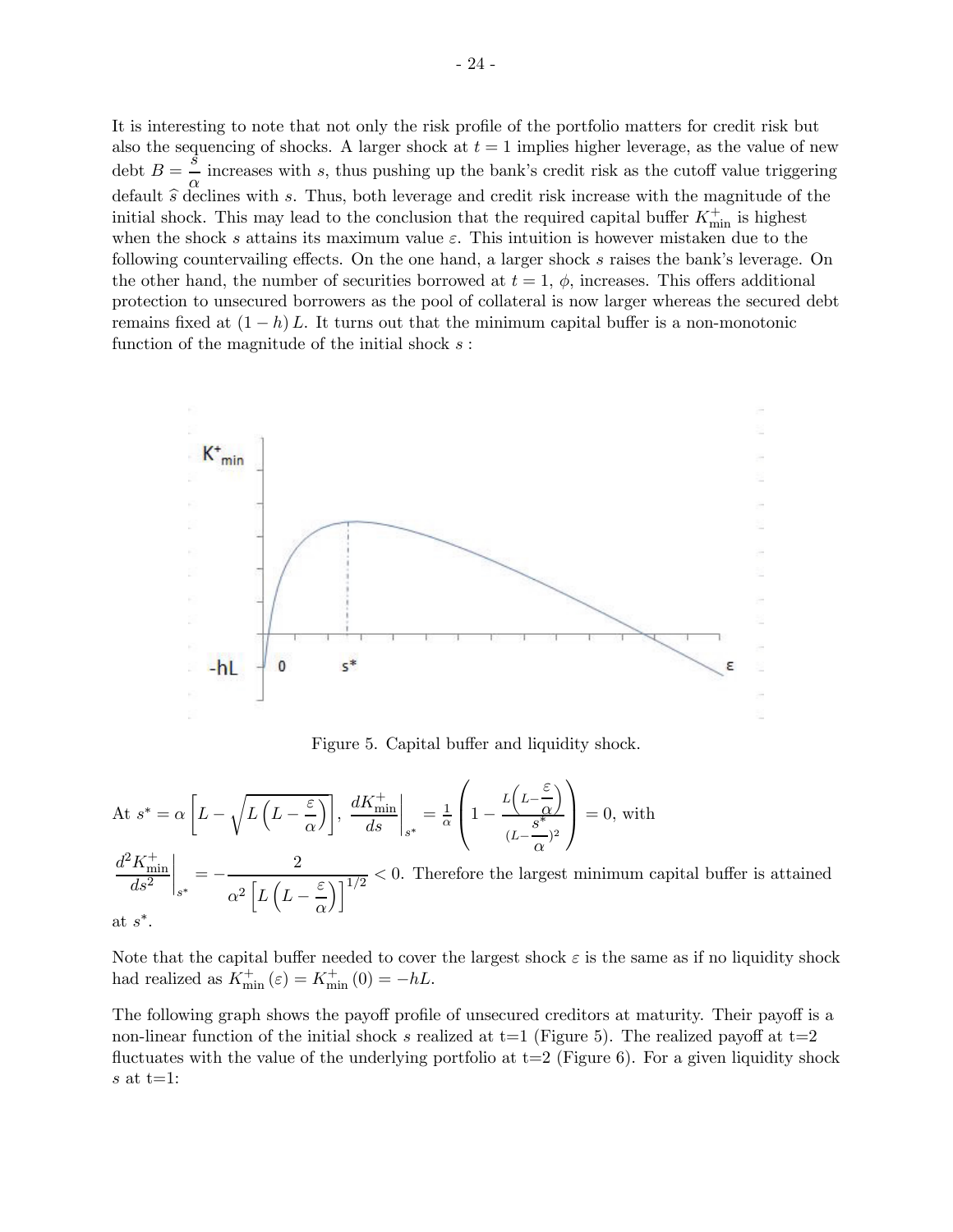

Figure 6. Payoff profile of unsecured creditors.

The maximum loss given default (LGD) is computed by evaluating the payoff function at  $s^*$  and assuming that the worst shock realizes at  $t=2$ .

$$
\max LGD = LGD(\varepsilon)|_{s*} = 2\left(L - \sqrt{L\left(L - \frac{\varepsilon}{\alpha}\right)}\right) - hL
$$

An interesting question is the role played by the haircut on the protection of unsecured creditors. One may think that a higher haircut on collateralized debt makes the bank more vulnerable to changes in the value of the posted collateral as it may be forced to borrow more securities to satisfy the margin ratio. Higher leverage would then contribute to an increase in its credit risk. It turns out however that a higher haircut on collateralized debt serves not only to protect the secured debtholders but also the unsecured creditors. The reason is that the number of borrowed securities is inelastic to the level of the haircut whereas the repayment of the collateralized debt from the same pool of collateral decreases with the level of the haircut.

The minimum capital buffer  $K_{\min}^+$  increases with the variance of the liquidity shock  $\sigma_s^2 = \frac{\varepsilon^2}{3}$  and decreases with the level of the haircut  $h$ . Riskier portfolios would require a higher capital buffer. For a given portfolio risk, capital buffers would be countercyclical as they would increase in good times (associated with low haircuts) and decline in bad times (when haircuts are higher).

# V. IMPLICATIONS FOR MACROPRUDENTIAL REGULATION

To prevent the spread of liquidity risk through the deleveraging of the repo book, the regulatory authority has three options.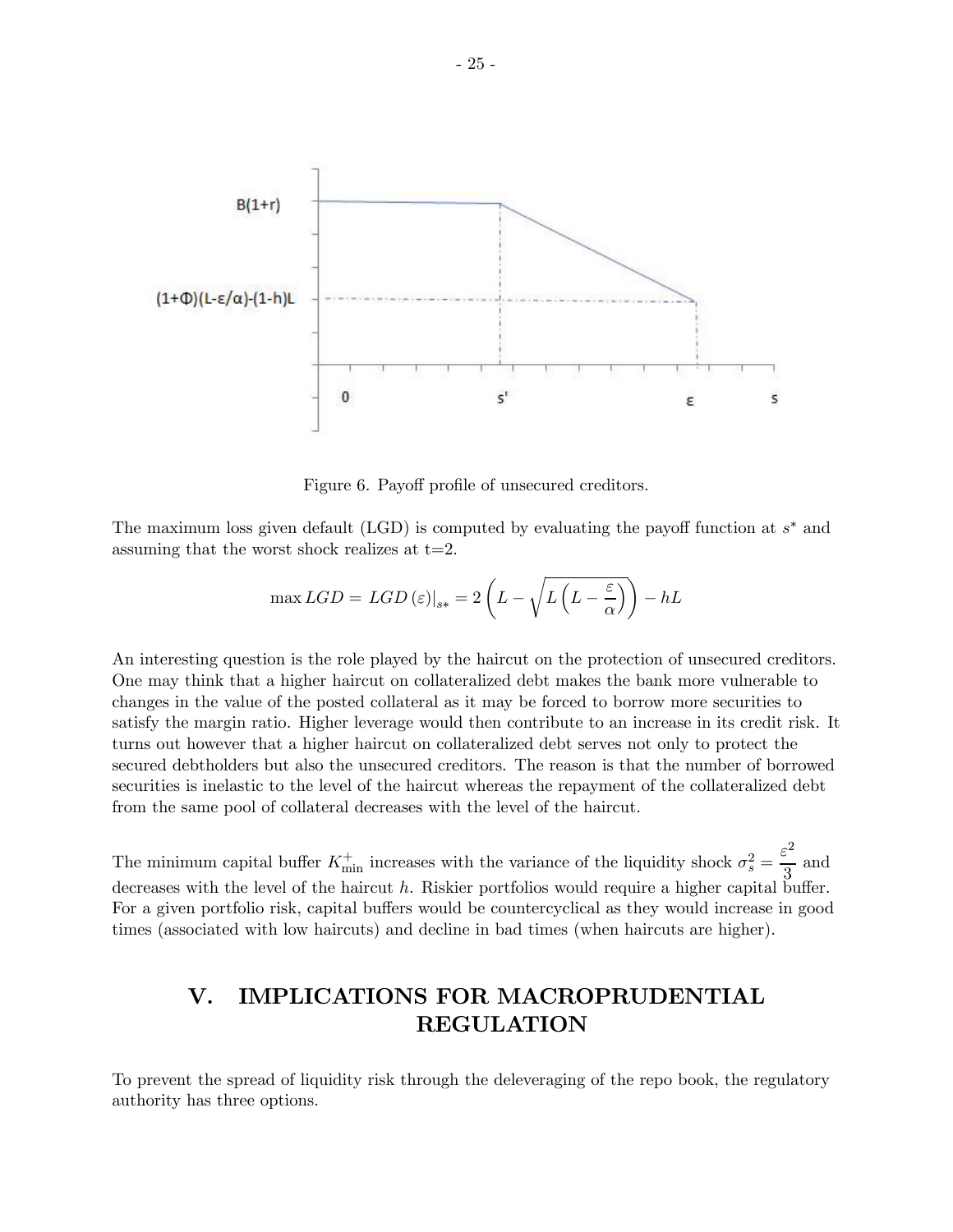First, to impose a liquidity ratio. Part of the initial capital would be invested in liquid securities that will be drawn to settle any future cash margin that may follow from a market shock to the bank's trading book. By definition, liquid securities are not subject to liquidity risk<sup>10</sup> and thus, are not prone to loss spirals. The size of the liquidity buffer would be determined by the largest liquidity shock that could trigger a margin call:

$$
L_r^+ = (1 - h) \frac{\varepsilon}{\alpha}
$$

The liquidity buffer would rise with the illiquidity of the trading book and the volatility of the liquidity shock. Also it would be inversely correlated with the prevailing market haircut.

Second, to strengthen the initial capital base so as to avoid a credit downgrade of the bank following a negative shock at  $t = 1$ . This would allow the bank to borrow equivalent securities at the risk-free interest rate normalized to zero. The additional regulatory capital would be computed by evaluating the capital buffer at the shock inducing the highest probability of default at  $t=1$ :

$$
K_r^+ = K_{\min}^+ (s^*) = 2 \left[ L - \sqrt{L \left( L - \frac{\varepsilon}{\alpha} \right)} \right] - hL - \frac{\varepsilon}{\alpha}
$$

Third, to regulate the market haircut on collateralized debt. Note that this policy is akin to require a stronger capital buffer. From the above equation, if  $h \geq 2$ µ 1 −  $\sqrt{1-\frac{\varepsilon}{\alpha L}}$  –  $\frac{\varepsilon}{\alpha L}$ , the capital buffer needed to sustain the credit rating of the bank would be negative and thus additional unsecured debt could be raised at no additional cost at  $t = 1$ . The level of the regulatory haircut is given by:

$$
h_r = 2\left(1 - \sqrt{1 - \frac{\varepsilon}{\alpha L}}\right) - \frac{\varepsilon}{\alpha L}
$$

The following proposition summarizes these three proposals.

**Proposition 5.** Assume that A1-A2 hold. Any of the following macroprudential policies can help contain the spread of systemic liquidity risk:

(i) A liquidity buffer  $L_r^+ = (1 - h) \frac{\varepsilon}{\alpha}$ ;

(ii) A capital buffer 
$$
K_r^+ = 2 \left[ L - \sqrt{L \left( L + \frac{\varepsilon}{\alpha} \right)} \right] - hL - \frac{\varepsilon}{\alpha};
$$

(iii) A regulatory haircut 
$$
h_r = 2\left(1 - \sqrt{1 - \frac{\varepsilon}{\alpha L}}\right) - \frac{\varepsilon}{\alpha L}.
$$

The first two policies constrain the asset portfolio and the capital structure at the bank level. They are countercyclical as they move negatively with the haircut cycle. The last policy regulates the market haircut at the security level. It increases with the risk of the portfolio. This latter prescription is in line with Geanakoplos (2009).

 $10$  Liquidity risk is defined as a the probability of a shortfall between the value of the collateral and the exposure.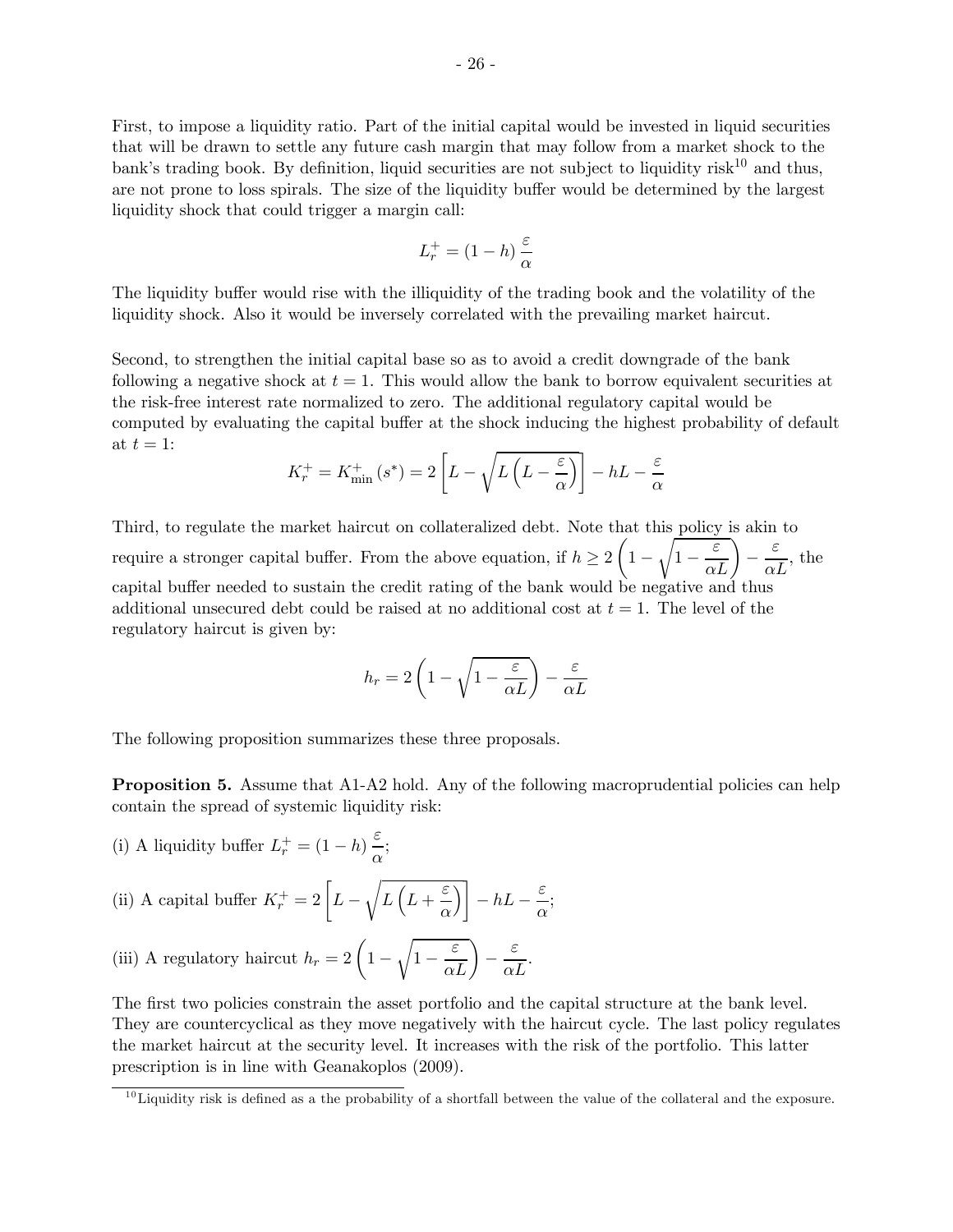These enhanced macroprudential policies would act at the aggregate level of the financial sector to prevent liquidity strains from threatening the stability of the system. They would complement the microprudential policies dictated by solvency concerns at the individual level of the regulated segment.

## VI. SUPPORTING EMPIRICAL EVIDENCE

This section provides supporting evidence to our claim that financial contagion, defined as the comovement of unrelated asset classes, is transmitted through the funding channel. We posit that a market shock to the securities held in the trading book of a cash lender increases its counterparty risk, leading to the deleveraging of its loan book. This tightens the borrowing constraint of the cash borrower, pushing up funding costs, and leading to the deleveraging of its trading book and causing a drop in the asset price of its portfolio. This section tests the causality pattern of financial contagion and examines the adjustment of asset prices and funding costs to market shocks.

## A. Data

We analyze financial contagion during the global financial crisis of 2007-2009. It has been widely acknowledged that the onset of the crisis was triggered by a setback to asset prices in the U.S. real estate market that added money market pressure in advanced economies, transmitting financial distress to bond markets in emerging economies.<sup>11</sup>

Financial strains in the U.S. housing market were first observed in the subprime-related ABX index starting in February 2007, spreading rapidly to the mortgage lender sector and leading to the filing for bankruptcy of the major U.S. mortgage lender American Home Mortgage Investment Corp. in July 2007. To capture market developments in the real estate market we focus on the FTSE NAREIT Real Estate 50 Index (HEI) provided by the National Association Real Estate Investment Trusts. This index includes the 50 largest publicly traded real estate investment trusts and companies listed on the NYSE, AMEX or NASDAQ.

To analyze the transmission of spillovers to an asset class unrelated to the US real estate market, we consider the Merrill Lynch USD emerging corporate global index (EMI) that covers investment grade corporate bonds issued in emerging market countries.

As a measure of money market funding stress in the unsecured interbank market, we use the spread between the 3-month LIBOR and the overnight index swap rate (spread). The high correlation between the LIBOR-OIS spread and the repo rate in 2007-08 (Table 4) points at the comovement between the funding constraint faced by the repo lender in the unsecured market and the tightening of credit faced by the repo borrower in the secured market (supported by high

 $11$ A recent paper that examines financial spillovers to emerging markets during the global financial crisis is Frank and Hesse (2009).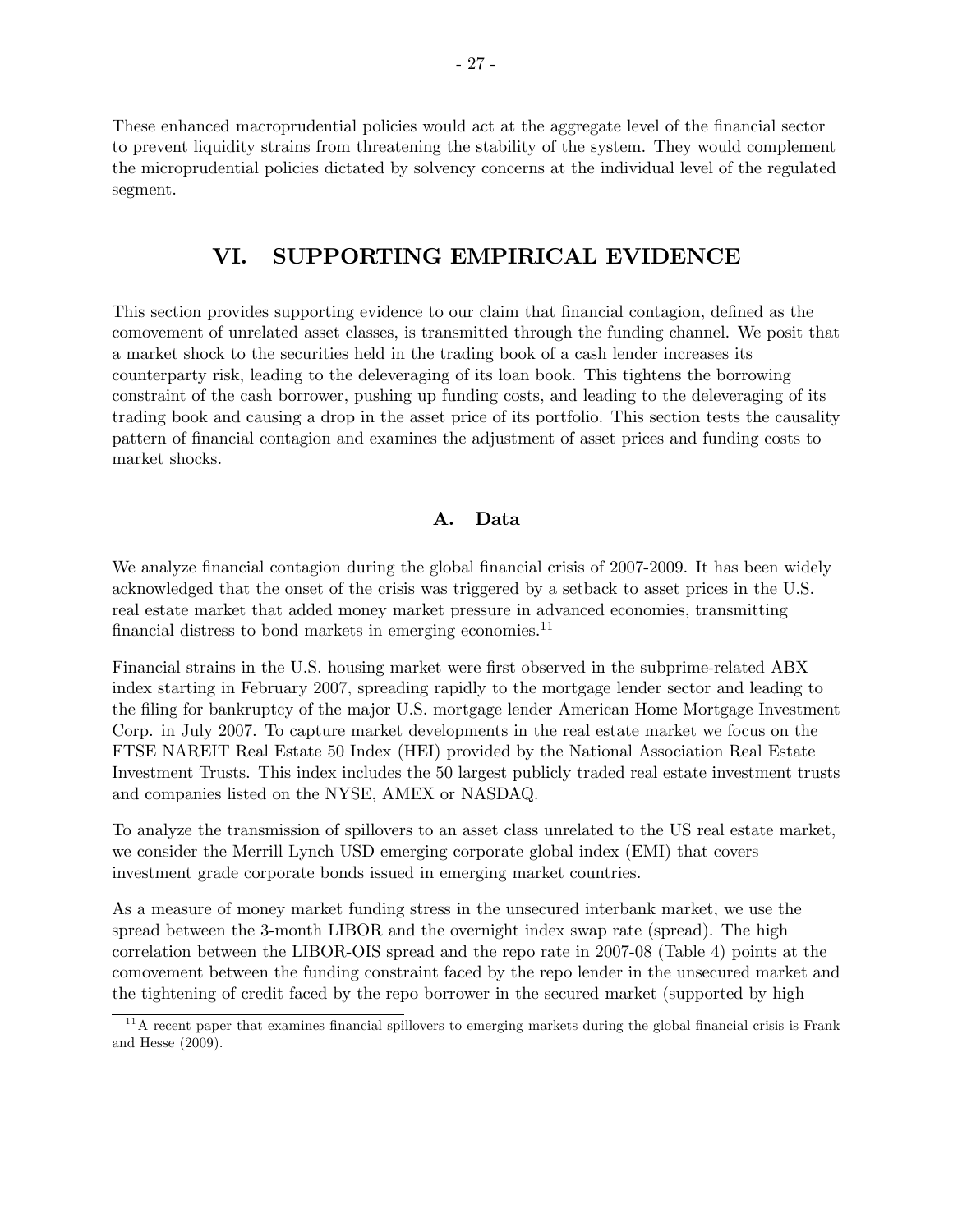|                          |         | First half 2007 Second half 2007 | 2007  | 2008   |
|--------------------------|---------|----------------------------------|-------|--------|
| LIBOR-OIS spread (bp)    | 8.03    | 56.79                            | 32.41 | 107.05 |
| Repo rate spread (bp)    | 0.16    | 58.56                            | 29.71 | 130.03 |
| <b>AA-AAA Corporates</b> | $-1.69$ | 55.27                            | 27.13 | 123.86 |
| BBB+/A Corporates        | 2.01    | 61.85                            | 32.28 | 136.19 |
| Correlation: 99.9%       |         |                                  |       |        |

grade collateral).

*Source: Gorton and Metrick (2009) and Datastream.*

Table 4. Repo rates and LIBOR-OIS spread.

Our sample period runs from 1/18/2005 to 12/15/2009, with the start date being dictated by the availability of the EMI variable. We obtain the weekly data from Datastream. Table 4 reports the summary statistics for the three variables used in this section.

|              | HEI       | SPREAD (bp) | EMI       |
|--------------|-----------|-------------|-----------|
| Mean         | 209.22    | 41.78       | 221.445   |
| Median       | 220.10    | 10.93       | 225.17    |
| Maximum      | 314.31    | 341.10      | 270.92    |
| Minimum      | 83.00     | $-0.06$     | 154.33    |
| Std. Dev.    | 55.67     | 53.40       | 25.87     |
| Skewness     | $-0.52$   | 2.40        | $-0.65$   |
| Kurtosis     | 2.41      | 10.46       | 3.15      |
|              |           |             |           |
| Jarque-Bera  | 15.33     | 841.40      | 18.60     |
| Probability  | 0.00      | 0.00        | 0.00      |
|              |           |             |           |
| Sum          | 53769.65  | 10738.34    | 56911.23  |
| Sum Sg. Dev. | 793516.60 | 729945.20   | 171271.20 |
|              |           |             |           |
| Observations | 257       | 257         | 257       |

Table 5. Summary Statistics of Emerging Corporate Global Index.

#### B. Methodology

We specify a structural vector autoregressive model (SVAR) of asset prices (HEI and EMI) and funding costs (SPREAD) whereby each variable is expressed as a function of its own lags as well as the lags of all the other variables in the system. We include two lags in the system as suggested by the VEC lag exclusion Wald test for both lags at the 5 percent confidence level. A SVAR is a dynamic structural model with the following specification:

$$
B_0 y_t = \sum_{i=1}^2 B_i y_{t-i} + u_t
$$

where  $y_t = (HEL_t, SPREAD_t, EMI_t)^T$ ,  $B_0$  and  $B_i$  represent the contemporaneous and lagged interactions amongst the variables, respectively, and  $u_t$  is a  $(3x1)$  vector that includes the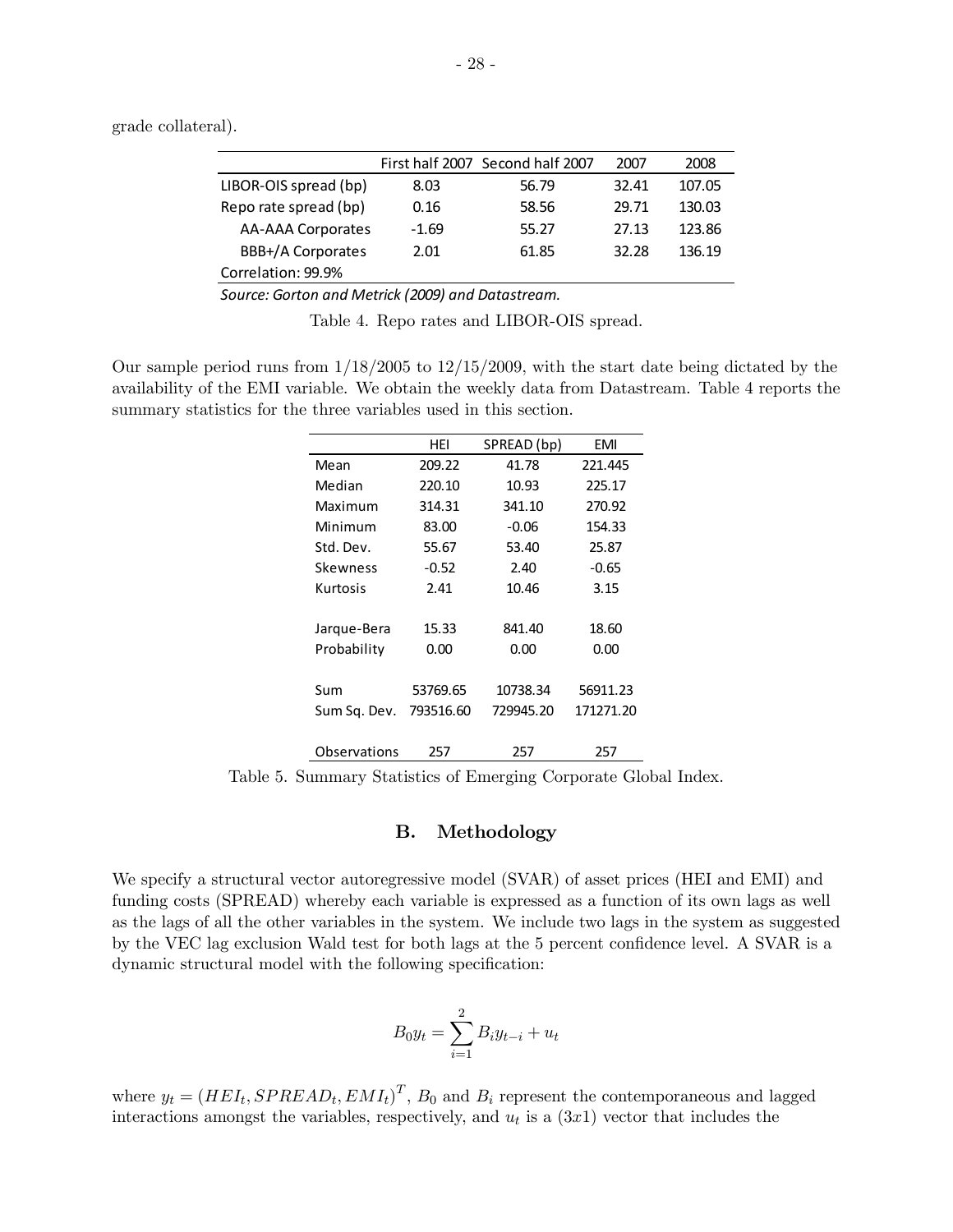structural shocks to the U.S. real estate market, the interbank market and the emerging countries' bond market.

To validate our conjecture on the sequencing of financial contagion from distress in the U.S. real estate market to strains in wholesale funding to dislocation of emerging economies' bond markets, we conduct the Granger causality test in the series of the three variables. The results are shown below.

| <b>VEC Granger Causality</b> |                                    |               |        |  |
|------------------------------|------------------------------------|---------------|--------|--|
|                              | <b>Block Exogeneity Wald Tests</b> |               |        |  |
|                              | Sample: 1/18/2005 12/15/2009       |               |        |  |
|                              | Included observations: 254         |               |        |  |
|                              |                                    |               |        |  |
|                              | Dependent variable: D(HEI)         |               |        |  |
| Excluded                     | Chi-sg                             | df            | Prob.  |  |
| D(SPREAD)                    | 3.7850                             | 2             | 0.1507 |  |
| D(EMI)                       | 3.0482                             | 2             | 0.2178 |  |
| All                          | 6.8078                             | 4             | 0.1464 |  |
|                              |                                    |               |        |  |
|                              | Dependent variable: D(SPREAD)      |               |        |  |
| Excluded                     | Chi-sg                             | df            | Prob.  |  |
| D(HEI)                       | 12.2282                            | $\mathcal{P}$ | 0.0022 |  |
| D(EMI)                       | 2.4550                             | $\mathcal{P}$ | 0.2930 |  |
| All                          | 14.8780                            | 4             | 0.0050 |  |
|                              |                                    |               |        |  |
| Dependent variable: D(EMI)   |                                    |               |        |  |
| Excluded                     | Chi-sq                             | df            | Prob.  |  |
| D(HEI)                       | 35.5106                            | 2             | 0.0000 |  |
| D(SPREAD)                    | 67.2760                            | 2             | 0.0000 |  |
| All                          | 107.6119                           | 4             | 0.0000 |  |

Table 6. Granger Causality Test of Financial Contagion.

The Granger causality test establishes a recursive structure in the dynamic system of equations at the 1 percent confidence level. This implies that the contemporaneous matrix  $B_0$  is lower

triangular, i.e. 
$$
B_0 = \begin{pmatrix} \beta_{1,1} & 0 & 0 \\ \beta_{2,1} & \beta_{2,2} & 0 \\ \beta_{3,1} & \beta_{3,2} & \beta_{3,3} \end{pmatrix}
$$
.

The recursive structure on the short-run parameters of the model imposes the following short-run ordering on the variables:

$$
HEI \Rightarrow SPREAD \Rightarrow EMI
$$

whereby a shock to the real estate market instantaneously feeds into the other two variables without any contemporaneous feedback. There is however feedback in future points in time. The triangular ordering allows a structural identification of the impulse responses to economic shocks whereby a Choleski decomposition can be performed using a sequence of OLS regressions. Moreover, the parameters are asymptotically efficient.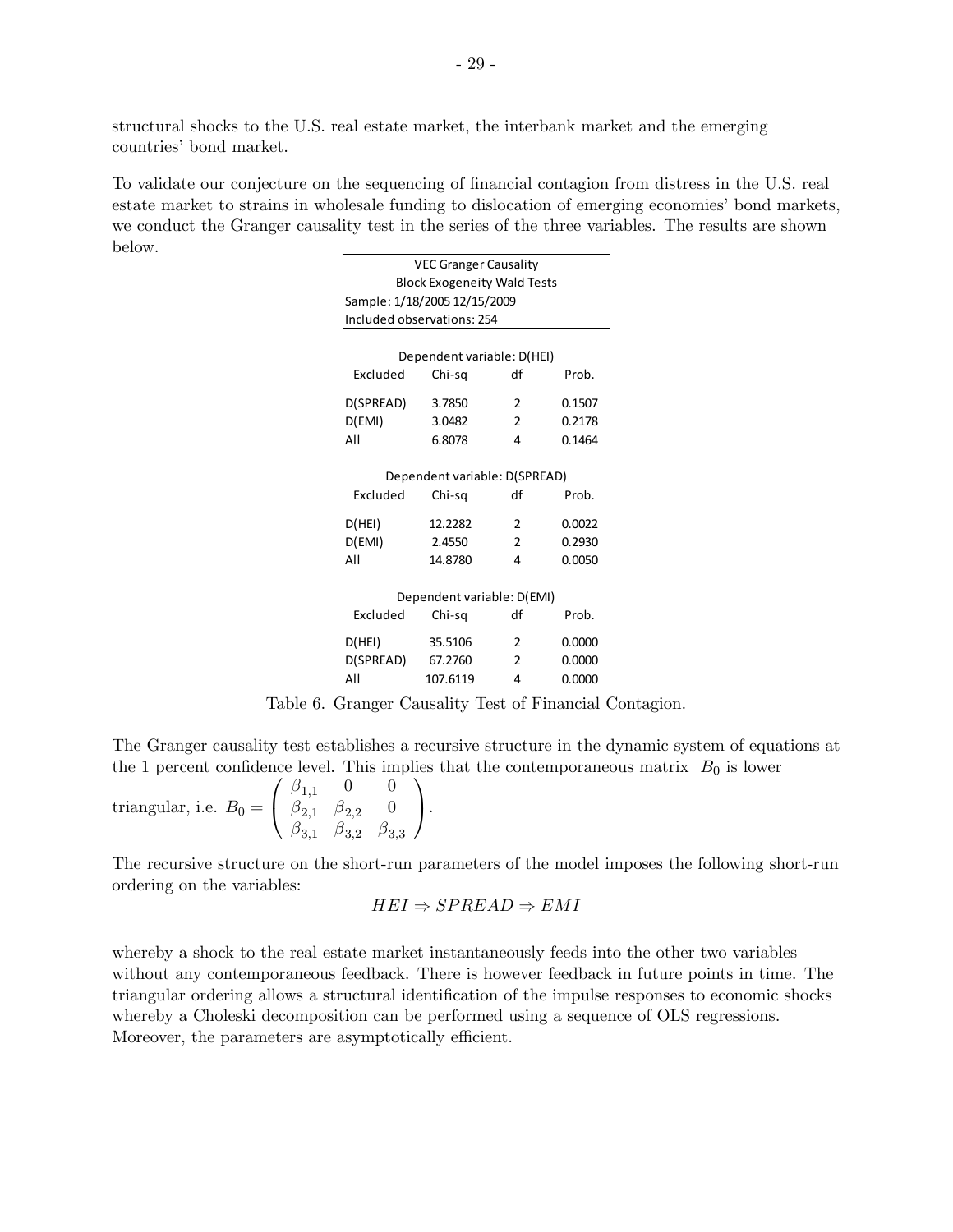#### C. Results

The effects of alternative shocks on the dynamic patterns of the key variables in the model are highlighted using dynamic impulse response functions with one standard deviation coefficients given by the dashed lines.



Figure 7. Dynamic Impulse Response to Structural Shocks.

The effects of a positive shock to the US housing market on all three variables is given in the first column of graphs of Figure 7. A shock to the US housing market leads to a simultaneous increase in the real estate equity index and a decrease in the LIBOR-OIS spread. The emerging market bond index reacts positively to the real estate shock through positive portfolio wealth effects or through a decline in risk aversion. There is a further stimulus in the short run from the drop in funding costs that dying out after five months.

A liquidity shock in the interbank market is represented in the second column of graphs of Figure 7. The effect of the liquidity shock in funding costs is highest two weeks after the initial shock and decreases gradually for over four months after which it turns negative entering into an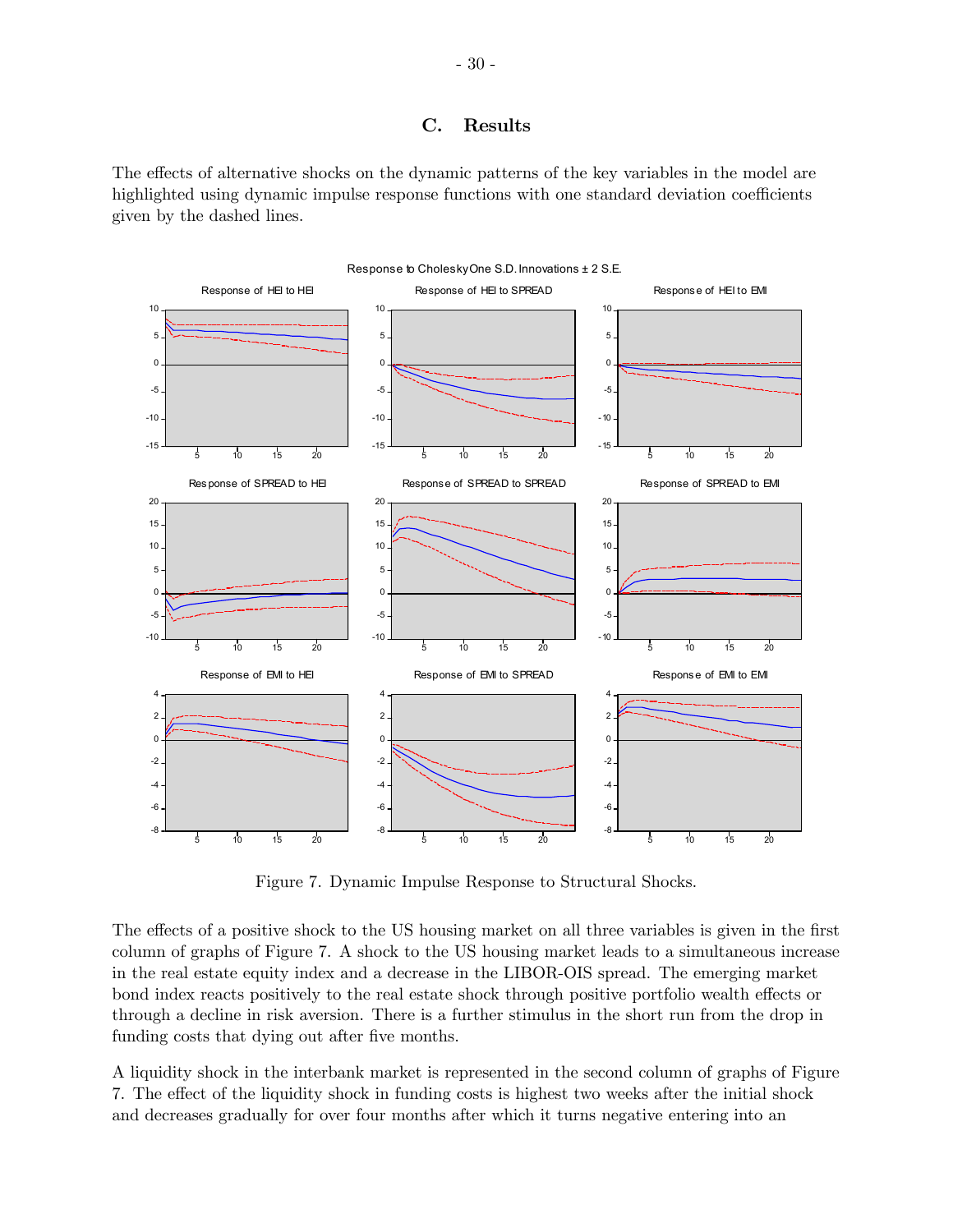oscillatory decaying response. This pattern is inversely mirrored by the response of emerging market asset prices. The emerging market bond index reaches its trough five months after the shock to the interbank market before rebounding back towards the initial level.

The implication of an asset price shock in emerging markets is highlighted by the third column of Figure 7. The surge in asset prices stimulate the bond price index reaching its peak two weeks after the shock and gradually slowing down for over 10 months after which there is a slight rebound in asset prices with the magnitude of this effect dissipating over time.

The dynamic properties of the SVAR are captured by the variance decomposition of the estimated model. Table 7 shows that though financial strains in the money markets do not impact upon the real estate equity index in the short run, the effects are substantial, just below 50 percent after one year. This result is consistent with the liquidity spirals set forth by Brunnermeier and Pedersen (2009).

The main determinant of LIBOR spreads is shocks in the interbank market. The effects of emerging markets' portfolio shocks initially are very small (0.59 percent in the second week) but grow gradually in importance to just over 12 percent within a year.

Despite the small impact of financing constraints as a determinant of emerging bond markets in the very short run (6 percent), they become the dominant determinant of asset prices in emerging markets in the long run explaining over 3/4 of total variation.

|               |                | <b>Shocks</b> |               |       |
|---------------|----------------|---------------|---------------|-------|
| Variable      | Week           | HEI           | <b>SPREAD</b> | EMI   |
| HEI           | 1              | 100.00        | 0.00          | 0.00  |
|               | 2              | 99.09         | 0.66          | 0.25  |
|               | 3              | 97.77         | 1.76          | 0.47  |
|               | 4              | 96.06         | 3.27          | 0.67  |
|               | 24             | 56.10         | 39.27         | 4.63  |
|               | 52             | 42.48         | 46.12         | 11.39 |
| <b>SPREAD</b> | $\mathbf{1}$   | 0.76          | 99.24         | 0.00  |
|               | $\overline{2}$ | 3.81          | 95.59         | 0.59  |
|               | 3              | 3.76          | 94.86         | 1.38  |
|               | 4              | 3.55          | 94.44         | 2.01  |
|               | 24             | 1.93          | 89.58         | 8.50  |
|               | 52             | 1.89          | 85.75         | 12.35 |
| EMI           | 1              | 5.44          | 6.02          | 88.54 |
|               | 2              | 14.04         | 7.76          | 78.20 |
|               | 3              | 15.54         | 11.32         | 73.14 |
|               | 4              | 15.69         | 15.67         | 68.63 |
|               | 24             | 4.00          | 75.25         | 20.75 |
|               | 52             | 9.14          | 76.73         | 14.13 |

Table 7. Variance decomposition for alternative shocks (in percent).

The three variables are non-stationary as their mean and variance are time variant. The augmented Dickey-Fuller unit root test indicates that they are integrated of order one. The Johansen cointegration test below indicates that the three variables are stationary through a linear combination of the series. This linear combination represents the long-run dynamics of the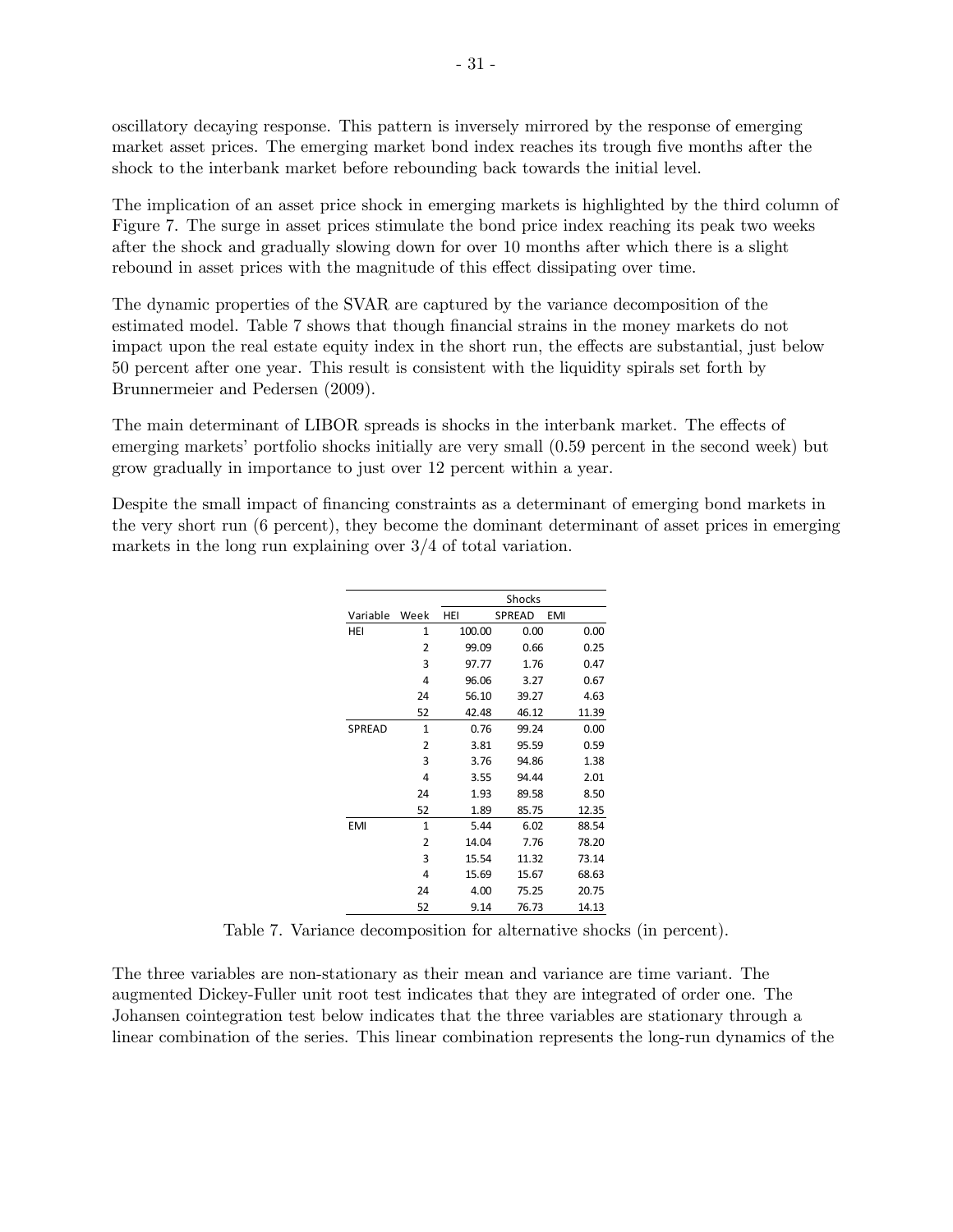| Hypothesized   |            | Max-Eigen        | 0.05                  |         |
|----------------|------------|------------------|-----------------------|---------|
| No. of $CE(s)$ | Eigenvalue | <b>Statistic</b> | <b>Critical Value</b> | Prob.** |
|                |            |                  |                       |         |
| None *         | 0.082717   | 21.93004         | 21.13162              | 0.0386  |
| At most 1      | 0.021413   | 5.497935         | 14.2646               | 0.6781  |
| At most 2      | 2.35E-06   | 0.000598         | 3.841466              | 0.9822  |

model as the variables do not drift too far apart from each other in the long run.

Table 8. Johansen cointegration test.

The vector error correction estimation yields the following long-run equilibrium of the model (test statistics in brackets):

$$
HEI_t = \begin{array}{cc} -242.61 & -1.93 * SPREAD_t & +0.22 * EMI_t & +\hat{\epsilon}_t \\ [5.16] & [-0.32] \end{array}
$$

We estimate the short-run dynamics that allow the process to adjust back to the long-run equilibrium following a disturbance. The results are contained in Table 9.

| <b>Error Correction:</b> | D(HEI)       | D(SPREAD)    | D(EMI)       |
|--------------------------|--------------|--------------|--------------|
| CointEq1                 | $-0.021927$  | $-0.017084$  | $-0.005433$  |
|                          | $[-3.34333]$ | $[-1.67669]$ | $[-2.96899]$ |
| $D(HEI(-1))$             | $-0.147506$  | $-0.300139$  | 0.104171     |
|                          | $[-2.30693]$ | $[-3.02153]$ | [5.83949]    |
| $D(HEI(-2))$             | 0.044181     | 0.105982     | 0.003667     |
|                          | [0.65640]    | [1.01355]    | [0.19526]    |
| D(SPREAD(-1))            | $-0.026875$  | 0.198315     | 0.001445     |
|                          | $[-0.65769]$ | [3.12398]    | [0.12673]    |
| D(SPREAD(-2))            | $-0.065078$  | 0.285048     | $-0.088497$  |
|                          | $[-1.64983]$ | [4.65156]    | $[-8.04151]$ |
| $D(EMI(-1))$             | $-0.344369$  | 0.453742     | 0.208476     |
|                          | $[-1.62436]$ | [1.37768]    | [3.52468]    |
| $D(EMI(-2))$             | 0.227517     | 0.082266     | 0.148052     |
|                          | [1.12913]    | [0.26280]    | [2.63359]    |
| C                        | $-0.076457$  | $-0.185099$  | 0.20399      |
|                          | $[-0.15589]$ | $[-0.24294]$ | [1.49082]    |
|                          |              |              |              |
| R-squared                | 0.116391     | 0.182636     | 0.537032     |
| Adj. R-squared           | 0.091248     | 0.159378     | 0.523858     |
| Sum sq. resids           | 14693.3      | 35461.79     | 1143.692     |
| S.E. equation            | 7.728444     | 12.0064      | 2.15619      |
| F-statistic              | 4.629105     | 7.852517     | 40.76486     |

Table 9. Short-run dynamics in the VECM.

We test whether the error correction term does not appear in the SPREAD equation in the VECM. The p-value is 0.13, hence fail to reject the null hypothesis that the SPREAD is weakly exogenous at the 5 percent. The strong exogeneity test however indicates that it is not strongly exogenous, so that it reacts to shocks in the real estate equity index as conjectured in our model. On the other hand, the emerging markets' bond index is endogenous to the model so that it adjusts back to the long-run equilibrium following a shock in the real estate market.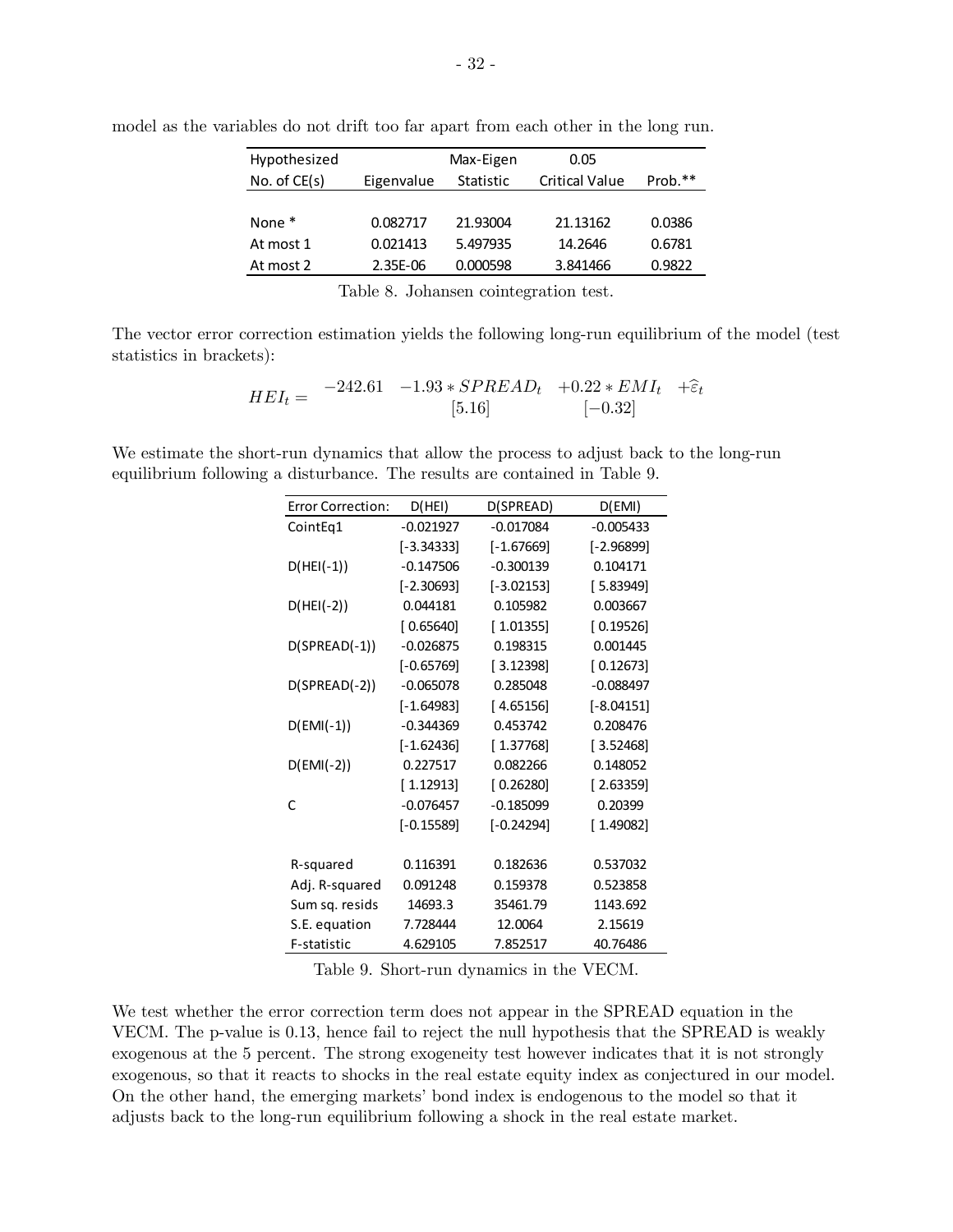# VII. CONCLUDING REMARKS

The objective of macroprudential regulation is to impose preventive and remedial policies to mitigate systemic risk. This paper has illustrated the shortcomings of a regulatory approach which sets capital and liquidity requirements to minimize the solvency risk of an individual lending institution. Even if the solvency of the lending institution is preserved, its borrowing counterparties may become insolvent as long as regulatory standards fail to account for the correlation between asset returns and funding costs. We show that when hit by a temporary liquidity shock to its trading book, a repo lender finds it cost-efficient to deleverage its maturing reverse repo agreements. As these transactions are secured by illiquid assets, deleveraging causes a wave of financial distress along a chain of market players. Repo borrowers, facing tightened credit conditions, are forced to sell part of their illiquid trading book at a loss. In this context, a temporary liquidity shock can morph into a solvency shock even if the individual lender is solvent in all states of nature as he is protected by an endogenous haircut set to free the repo transaction from credit risk.

Crucially, the probability of bankruptcy of the borrowing counterparties depends on the accounting framework in place. Under fair value accounting we showed that, for a given size of the financial system, the probability of bankruptcy increases with the interconnectedness of the repo lender. This result differs from Adrian and Brunnermeier (2009) who argue that, if a large institution is split into n identical clones, systemic risk in the market is unchanged. Our result also challenges the view that a single institution is more systemic that n identical clones, often held by systemic risk regulators (Whelan, 2010). However our claim is consistent with the widely held notion that interconnectedness increases systemic risk, although the transmission mechanism laid out in the paper differs from the one highlighted in the literature. While other authors have emphasized the systemic role played by the bankruptcy cascades created by credit interlinkages within a network, we showed that interconnectedness can increase systemic risk even if the borrowing counterparties are not interrelated and the lender remains solvent. The externality underlined in the paper is created through the effect of fair value accounting on the post-deleveraging refinancing needs of each borrower. Whereas a borrower's capital losses depend only on the aggregate size of the liquidated market portfolio, his refinancing needs increase with the number of traders selling at fire-sale prices. As under a repo agreement creditors can prompt the borrower's bankruptcy if he fails to refinance its maturing operations, the probability of insolvency raises with interconnectedness.

By contrast, we showed that under marked-to-model accounting a temporary liquidity shock will never lead to insolvency. As only realized losses through fire-sales show up in the income statement, a larger-scale deleveraging by the individual lender will shrink further his capital base. But at the same time his refinancing needs will be smaller. It turns out that these two effects offset each other. Therefore, this accounting treatment enables the repo borrower to always refinance his maturing repo operations for any given liquidity shock.

We provided supporting empirical evidence that financial contagion across unrelated asset classes is transmitted through the financing channel. Our findings suggest that the fall in bond prices experienced by emerging markets in 2007-09 was Granger-caused by liquidity strains in the US interbank market that reacted to declining prices in the U.S. real estate market.

To switch off the channel of financial contagion highlighted in the paper, we lay out a menu of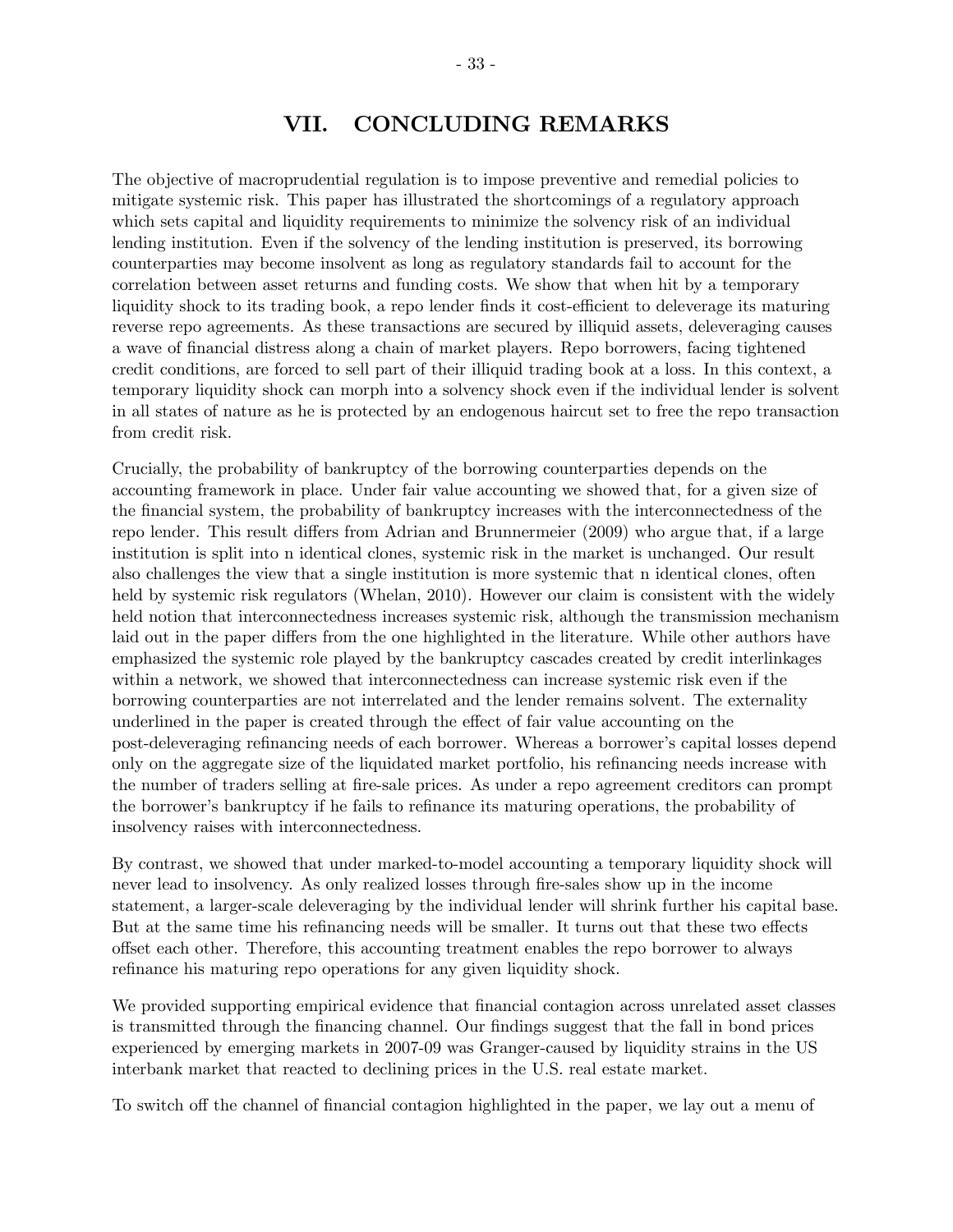alternative regulatory policies. All these measures tie the portfolio allocation of the individual lender to its funding structure.

First, the regulator could require that the lender hold enough liquid securities to prevent liquidity hoarding in the wake of market shocks to its trading book. The Basel Committee proposal of a Liquidity Coverage Ratio would require such a liquid assets buffer based on assumptions of asset liquidity and funding run-offs during a hypothetical 30-day stress scenario. However under the explicit provisions laid out by the new proposal, when considering its available cash inflows the bank should assume that all maturing reverse repurchase agreements secured by illiquid assets will not be rolled-over and thus will not have to be covered by the liquidity ratio. But it is precisely this non-rollover action that triggers the wave of systemic distress in our model. A policy implication of the paper is thus to change this particular provision to achieve better systemic risk protection. By contrast to the Net Stable Funding Ratio proposed by the Basel Committee, our liquidity measure is not a function of the maturity mismatch of the lender's balance sheet, since under collateralized lending systemic risk can spread even in the absence of maturity mismatches. Given daily remargining practices, the need for liquidity arising from a margin call does not depend on the maturity of the transaction. Instead, our liquidity cushion increases with the illiquidity of the trading book and the volatility of liquidity shocks, and declines with the market haircut. As market haircuts are procyclical, our buffer displays countercyclical features.

Second, the lender could be subject to a capital buffer requirement that would diminish the increase in funding costs to lever up the balance sheet in times of stress. This would dampen the credit squeeze caused by liquidity hoarding that lies at the heart of financial contagion. Though the recent revision to Basel II introducing a stressed value-at-risk requirement into the capital computation creates a capital cushion, this is calibrated to minimize the likelihood of bankruptcy rather than to discourage liquidity hoarding. But the paper shows that financial contagion may happen even when the cash lender is shielded away from the risk of insolvency. That is why a capital buffer focused solely on buttressing the lender's solvency may fall short of containing systemic risk.

Third, the regulator may impose a regulatory haircut which would increase with the risk of the security. Provided adequate risk management capabilities are in place, this policy would provide a more stable haircut schedule over the business cycle ( Committee on the Global Financial System, 2010). The paper highlights the importance of calibrating properly the haircut at the bank level. We show that, when the repo lender issues collateralized debt, an inadequate increase in the haircut on its posted collateral may cause a surge in systemic risk in equilibrium. The reason is that the lender, now protected by a larger capital cushion, is willing to accept a lower haircut from its unregulated repo borrowers. Yet a smaller capital buffer carried by the repo borrowers undermines their resilience to withstand a solvency shock prompting their bankruptcy. This is an illustration of the 'race to the bottom' in risk mitigation measures that was observed during the global financial crisis. Only if the regulated haircut is sufficiently large to prevent any future margin call, regulating leverage at the bank level may help mitigate systemic risk. Alternatively, systemic risk can be mitigated by regulating the haircut at the security level as advocated by Geanakoplos (2009). This policy is equivalent to regulating the haircut at the institution level under a wider regulatory perimeter covering all leveraged financial intermediaries (including the shadow banking system, hedge funds, and prime brokers).

Ultimately, the optimal regulatory response will aim at minimizing the funding cost of the regulated financial sector. The resulting policy mix will be a function of the spread between the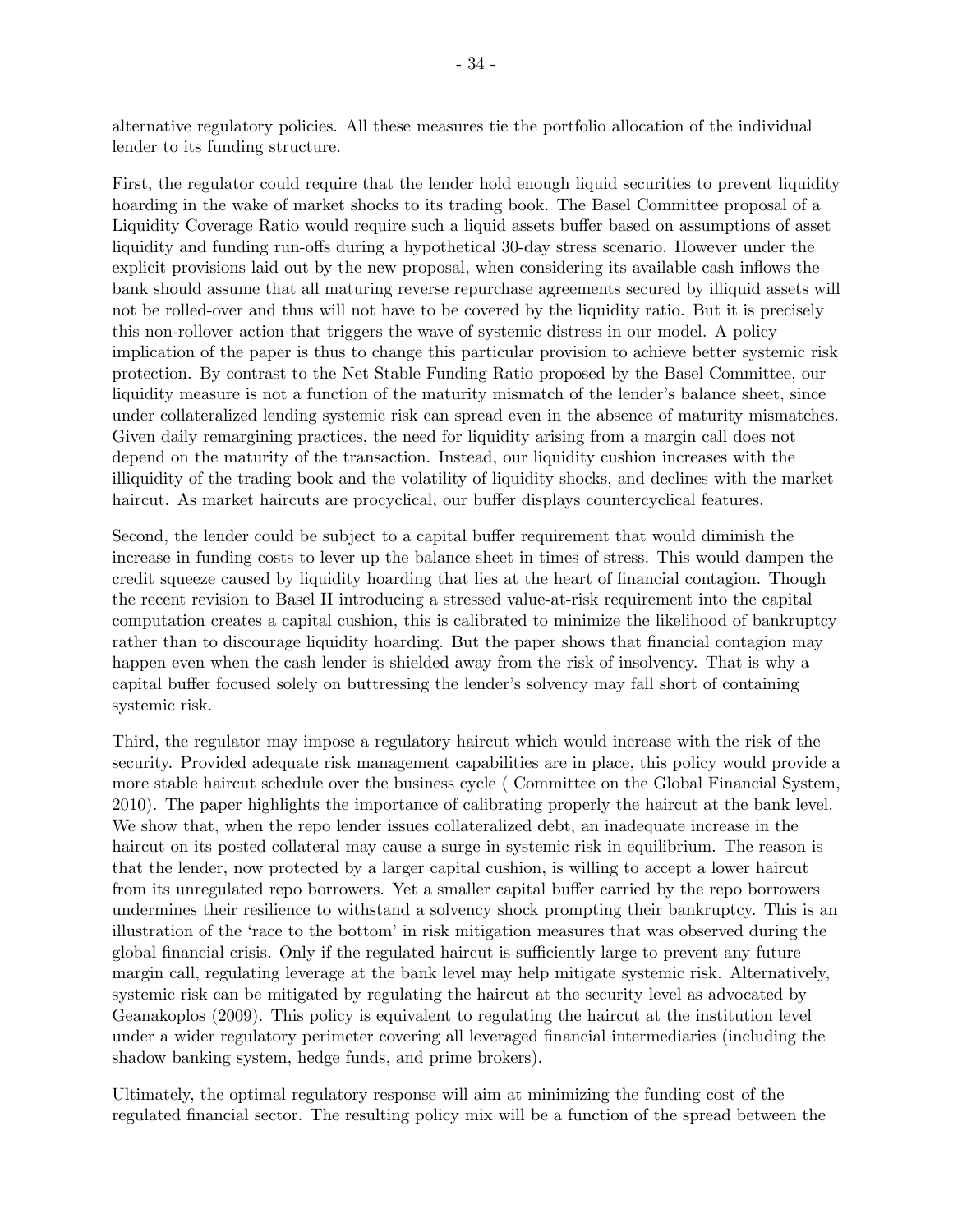lending rate and the Treasury bill rate, the cost of equity relative to debt, and the spread between unsecured and secured funding.

With regard to remedial policies following a negative market shock, we show that injecting capital to cash lending institutions may be insufficient to avert the failure of cash borrowers. As this policy comes with a string of costly conditions, liquidity hoarding will still be the most cost-effective option available to the cash lender. Instead, policy-makers could act to support the illiquid markets hit by financial contagion in order to mitigate the capital erosion of borrowing counterparties. Alternatively, recapitalization measures should be extended to the financial intermediaries affected by financial contagion even if they lie outside of the regulatory perimeter. Whereas the first measure has been widely applied during the current financial meltdown, the second measure has been far less pervasive.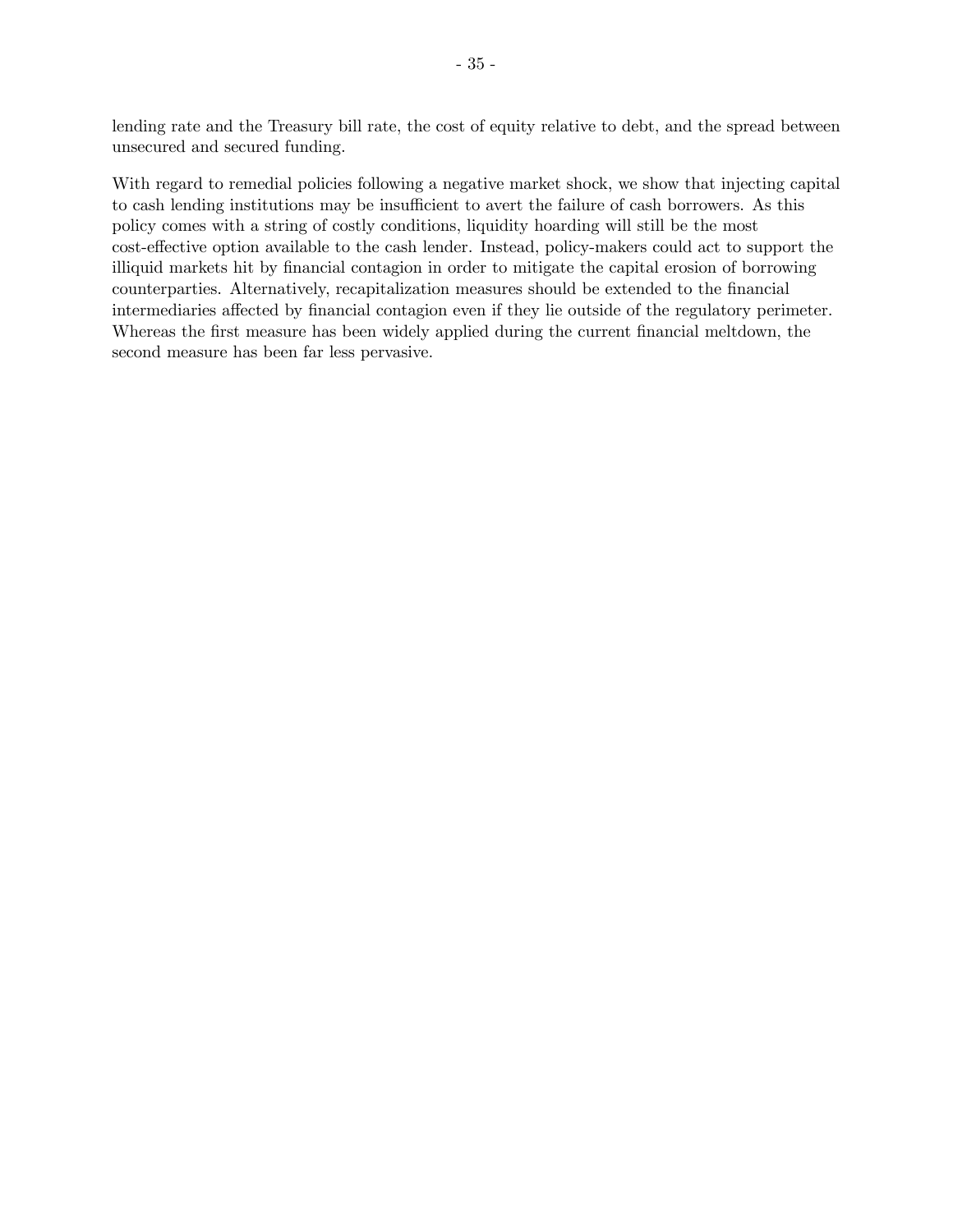## References

- Adrian, T., and Brunnermeier, M. (2009), "CoVar", FRB of New York Staff Report No. 348.
- Adrian, T., and Shin, H.S. (2009), "Liquidity and Leverage", FRB of New York Staff Report No. 328.
- Bank for International Settlements (2010), "The Role of Margin Requirements and Haircuts in Procyclicality", CGFS Papers No.36.
- ––, (2009), "International framework for liquidity risk measurement, standards and monitoring", December 2009.
- ––, (2009), "Revisions to the Basel II market risk framework", July 2009.
- ––, (2009), "An Assessment of Financial Sector Rescue Programmes", BIS Papers 48.
- –, (2008), "Developments in Repo Markets during the Financial Turmoil", *BIS Quarterly* Review, December.
- ––, (2001), "Collateral in Wholesale Financial Markets: Recent Trends, Risk Management, and Market Dynamics", Committee on the Global Financial System.
- Brunnermeier, M., Crockett, A., Goodhart, C., Persaud, A.D., and Shin, H., (2009), "The Fundamental Principles of Financial Regulation", 11th Geneva Reports on the World Economy.
- ––, and Pedersen, L. (2009), "Market Liquidity and Funding Liquidity", Review of Financial Studies 22(6):2201-2238.
- Chailloux, A. (2010), "Saving the Private Repo Market", IMF Working Paper (forthcoming).
- Financial Sector Authority (2009), "Strengthening Liquidity Standards", Consultation Paper 08/22.
- Financial Stability Board (2009), "Guidance to Assess the Systemic Importance of Financial Institutions, Markets and Instruments: Initial Considerations–Background Paper".
- Fostel A., Geanakoplos J. (2008), "Leverage Cycles and the Anxious Economy", American Economic Review 2008, 98:4, 1211-1244.
- Frank N., and Hesse H. (2009), "Financial Spillovers to Emerging Markets during the Global Financial Crisis", IMF Working Paper No. 09/104.
- Geanakoplos J. (2009), "The Leverage Cycle", Cowles Foundation Discussion Paper No. 1715.
- International Monetary Fund (2009), "Guidance to Assess the Systemic Importance of Financial Institutions, Markets and Instruments: Initial Consideration", Monetary and Capital Markets Department, Mimeo.